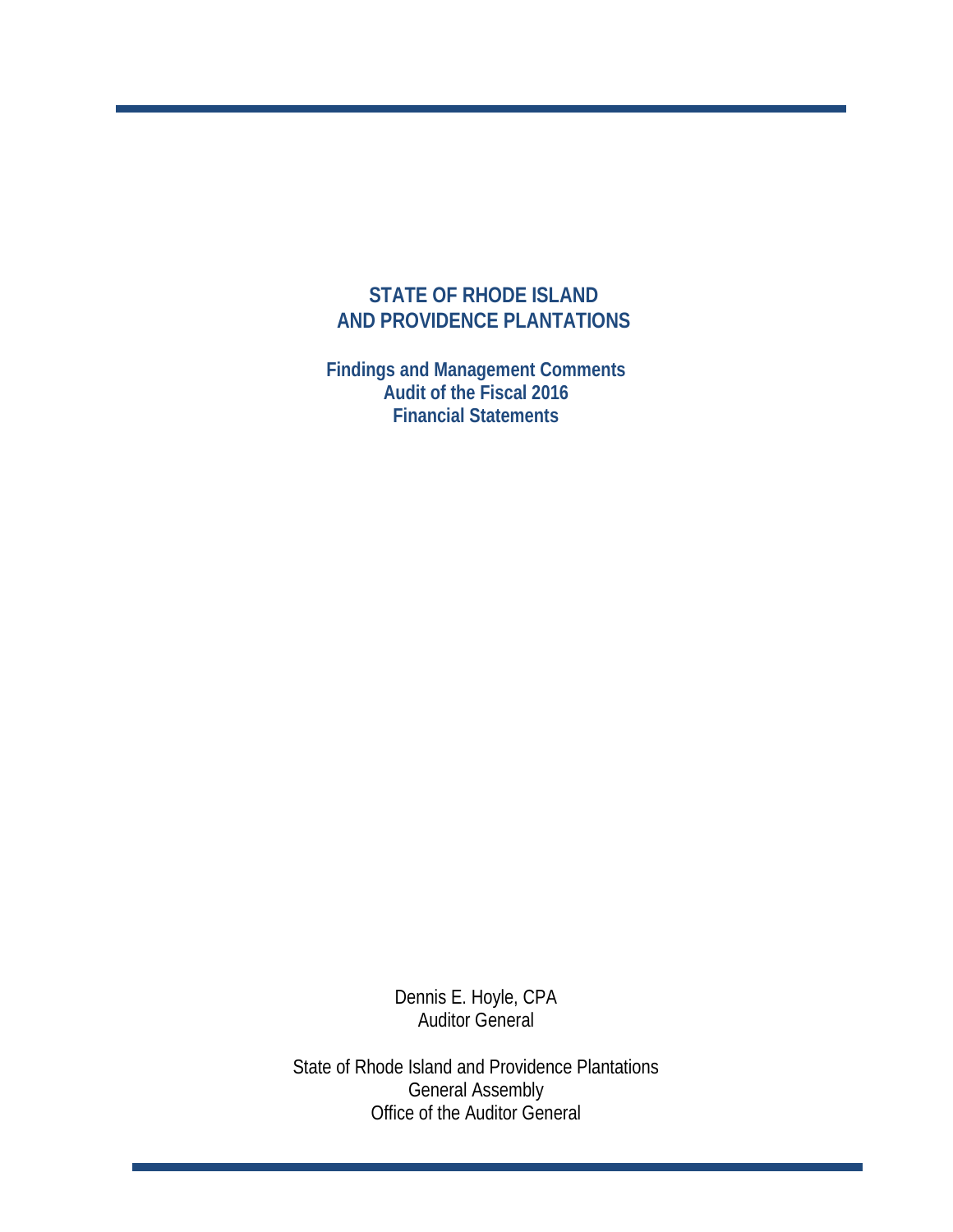

Office of the Auditor General

State of Rhode Island and Providence Plantations - General Assembly **Dennis E. Hoyle, CPA - Auditor General**

> 33 Broad Street • Suite 201 • Providence, RI • 02903-4177 tel: 401.222.2435 fax: 401.222.2111 ● *oag.ri.gov*

March 20, 2017

Finance Committee of the House of Representatives and Joint Committee on Legislative Services, General Assembly State of Rhode Island and Providence Plantations:

We have audited the financial statements of the State of Rhode Island for the year ended June 30, 2016 and have issued our report thereon dated December 23, 2016 (as included in the State's Comprehensive Annual Financial Report for fiscal 2016).

This communication includes findings and management comments resulting from our audit of the financial statements as categorized below:

- 28 findings considered significant deficiencies or material weaknesses in internal control over financial reporting;
- 2 findings concerning compliance or other matters required to be reported by *Government Auditing Standards;*
- 11 management comments less significant issues that still warrant the attention of management.

As required by *Government Auditing Standards,* we have also prepared a report, dated December 23, 2016 and included herein, on our consideration of the State's internal control over financial reporting, its compliance with certain provisions of laws, regulations and contracts, and other matters required to be reported by those standards.

Our report includes six findings reported by the auditors of component units (legally separate entities included within the State's financial statements).

The State's management has provided their planned corrective actions, which have been included herein, relative to these findings and management comments.

Other findings and recommendations related to the State's administration of federal programs will be issued separately in the State's *Single Audit Report* for the fiscal year ended June 30, 2016*.*

Sincerely, Dennis E. Hoyle, CPA

Auditor General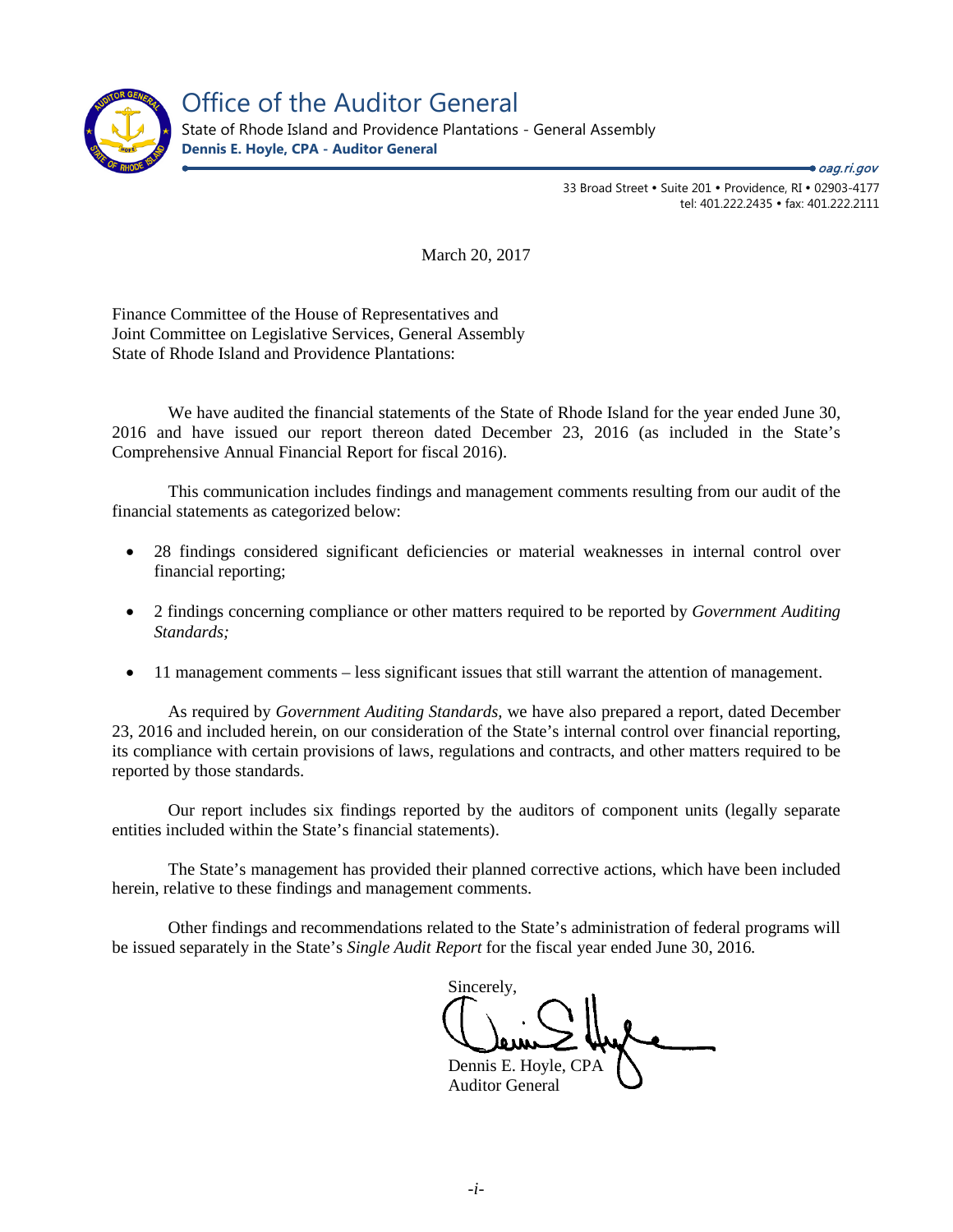## **State of Rhode Island and Providence Plantations**

**Findings and Management Comments**

**Audit of the Fiscal 2016 Financial Statements**

### **TABLE OF CONTENTS**

 **Page**

|  | <b>EXECUTIVE SUMMARY</b> |  |
|--|--------------------------|--|
|--|--------------------------|--|

#### **II. CONTROL DEFICIENCIES AND COMPLIANCE MATTERS AFFECTING FINANCIAL REPORTING**

| on an Audit of Financial Statements Performed in Accordance<br>with Government Auditing Standards            | 3  |
|--------------------------------------------------------------------------------------------------------------|----|
| <b>Schedule of Findings and Responses:</b>                                                                   | 6  |
| <b>Statewide Accounting Systems and Other Financial Reporting Matters</b>                                    | 6  |
| <b>Medicaid Program Related Findings</b>                                                                     | 18 |
| <b>Information Systems Security</b>                                                                          | 23 |
| Department of Revenue - Division of Taxation                                                                 | 26 |
| Department of Transportation - IST Fund                                                                      | 35 |
| Component Units - control deficiencies and material noncompliance<br>reported by the component unit auditors | 43 |
|                                                                                                              |    |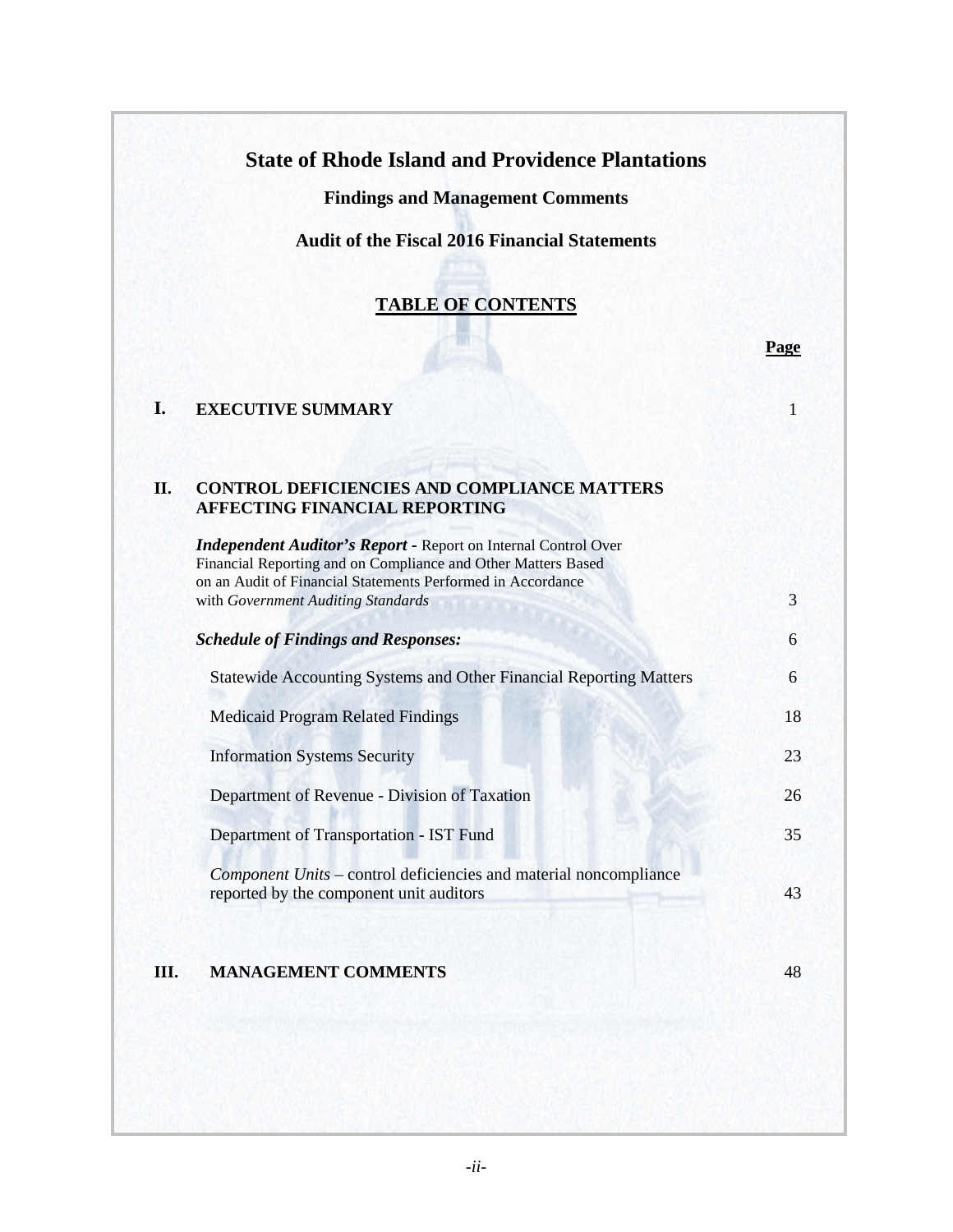# *Executive Summary Findings and Management Comments from the*

The State lacks a strategic plan to (1) coordinate needed replacements/enhancements to its key statewide financial systems and (2) ensure that critical legacy financial systems, such as the payroll system, which pose a business continuity risk, will be available to support State operations. Because the State has opted to utilize various independent software solutions, the plan is critically important. Without a comprehensive plan, there is substantial risk that the intended integration of various components may not be achieved.

Weaknesses identified in the State's internal control over financial reporting, result from our annual audit of the State's financial statements for the year ended June 30, 2016. The State's management has responsibility for, and maintains internal control over, financial reporting. *Government Auditing Standards* require that we communicate deficiencies in internal control over financial reporting based on our audit.

The State can enhance its communication and implementation of a statewide approach to design, document, and monitor its internal control policies and procedures following the principles contained in the revised internal control framework. The State's system of internal controls is intended to safeguard public resources and support accurate financial reporting.

Net recoverable gain share amounts totaling \$101 million from Medicaid managed care organizations (MCOs) were outstanding at June 30, 2016. Of this amount, gain share totaled \$120 million for individuals covered under the Medicaid expansion provision. Only \$36 million of \$133 million (Medicaid expansion) that was outstanding at the close of the prior fiscal year was collected during fiscal 2016. An additional \$22 million is owed to the State for the contract period ended June 30, 2016.

The complexity of Medicaid program operations adds to the challenge of accurately accounting for all Medicaid program related financial activity within the State's financial statements. The complexity of the Medicaid program continues to increase each year through federal Affordable Care Act (ACA) provisions and various State initiatives that have changed how services are delivered and providers are reimbursed. Medicaid is the State's single largest program activity - representing nearly 25% of the annual budgeted outlays. Consequently, the financial aspects of this program are material to the State's financial reporting objectives.

Overall, the State has not sufficiently addressed information technology (IT) security risks, an increasing concern given the State's very complex computing environment. The State needs to ensure its IT security policies and procedures are current and well communicated. Assessments of compliance for all critical IT applications have not been performed - systems deemed to pose the most significant operational risk must be prioritized.

The State did not perform tests of its disaster recovery plan during fiscal 2015 and 2016. This reduces the assurance that all mission critical systems can be restored should a disaster disable or suspend operations.

The State does not follow uniform enterprise-wide program change control procedures for the various IT applications operating within State government. This increases the risk that unauthorized or inappropriate changes could be made to IT applications without detection.

Implementation of a new Taxation IT system (STAARS) presented issues impacting financial reporting due to processing timeframes for personal income tax returns and other returns held in suspense. This affected accruals based on historical processing timelines and complicated financial reporting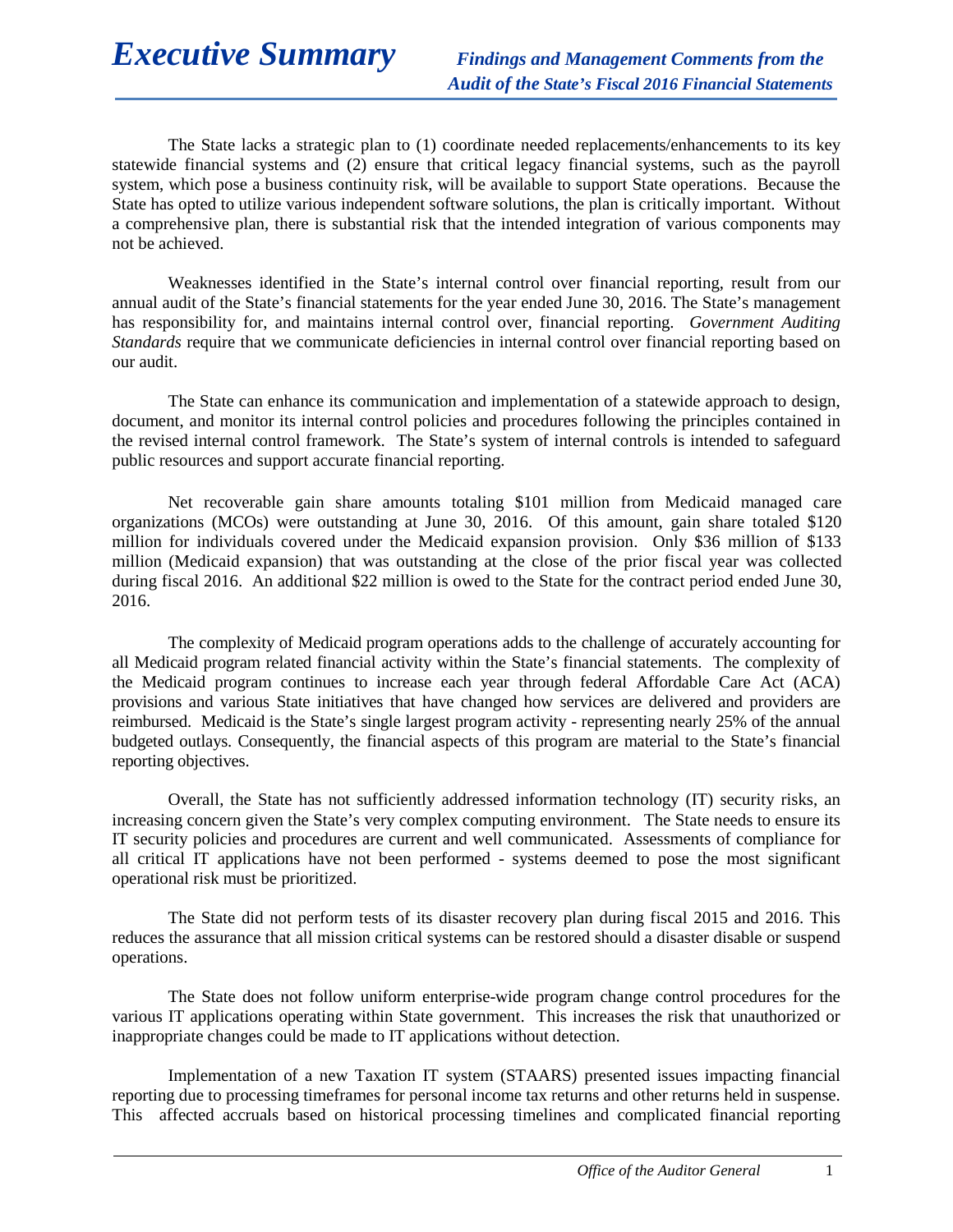# *Executive Summary Findings and Management Comments from the*

*Audit of the State's Fiscal 2016 Financial Statements* 

A *deficiency in internal control* exists when the design or operation of a control does not allow management or employees, in the normal course of performing their assigned functions, to prevent, or detect and correct misstatements on a timely basis.

Control deficiencies classified as *material weaknesses* represent a higher likelihood that a material misstatement could occur and not be prevented or detected than those findings classified as *significant deficiencies.*

*Other compliance matters involve issues* regarding compliance with State or federal law or other matters required to be communicated by *Government Auditing Standards.*

*Management comments* are matters not meeting the above criteria but still warrant the attention of management. These include opportunities to enhance controls or result in other operational efficiencies.

estimates due to the uncertain effect of returns that had not fully processed at June 30, 2016.

Electronic data received by Taxation should remain encrypted and then be uploaded to Taxation's systems through automated processes without manual intervention. Current procedures create rather than restrict opportunities for data manipulation.

Historical data used to support significant financial reporting estimates for tax revenues should be reassessed periodically to ensure continued validity – this is particularly important with more current data emanating from the new STAARS system.

Critical Division of Taxation back-up data files are not stored off-site – a recommended disaster recovery best practice. Additionally, the Division of Taxation had inconsistent measures of recognizing taxes receivable across different tax types.

STAARS system user access rights need to be assessed and tailored to ensure access is consistent and appropriate with each employee's responsibilities.

The Department of Transportation's use of multiple systems to meet its operational and financial reporting

objectives results in unnecessary complexity and control weaknesses since these systems were never designed to share data.

The State's Office of Management and Budget (OMB) has not fully addressed all the required functionalities outlined in the General Laws regarding oversight of federal grants within the State.

 Certain duties performed by the Office of the General Treasurer are not adequately segregated resulting in control deficiencies. Statewide accounting controls over receivables can be enhanced.

We have also included control deficiencies and material noncompliance reported by the independent auditors of component units (e.g., Met School, Central Falls School District, and the Convention Center Authority) included within the State's financial statements. While their financial activity is reported within the State's CAFR, their accounting and control procedures are generally independent of the State's control procedures.

Our report also includes 11 management comments, which are less significant findings that highlight financial-related operational, policy or accounting control matters. These address the formats of annual budgets, monitoring of internal service funds, subrecipient monitoring, the "Cadillac tax" on health plans, accounting for capital assets, accumulation of significant commitments, and other accounting and financial reporting issues.

Management's response to the findings and management comments and planned corrective actions are included in our report.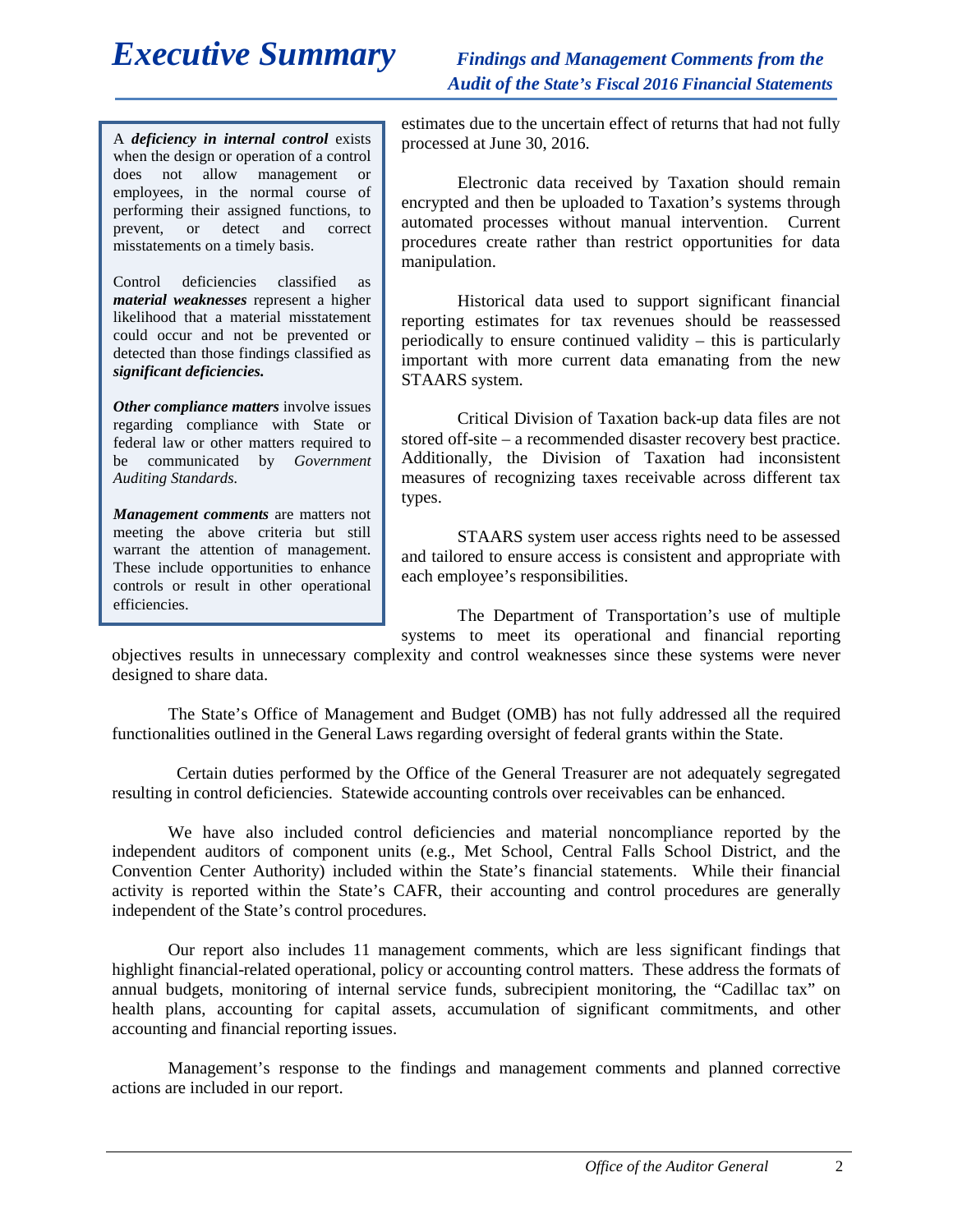# *2016*

*<b>* 



 *AND ON COMPLIANCE AND INDEPENDENT AUDITOR'S REPORT ON INTERNAL CONTROL OVER FINANCIAL REPORTING OTHER MATTERS*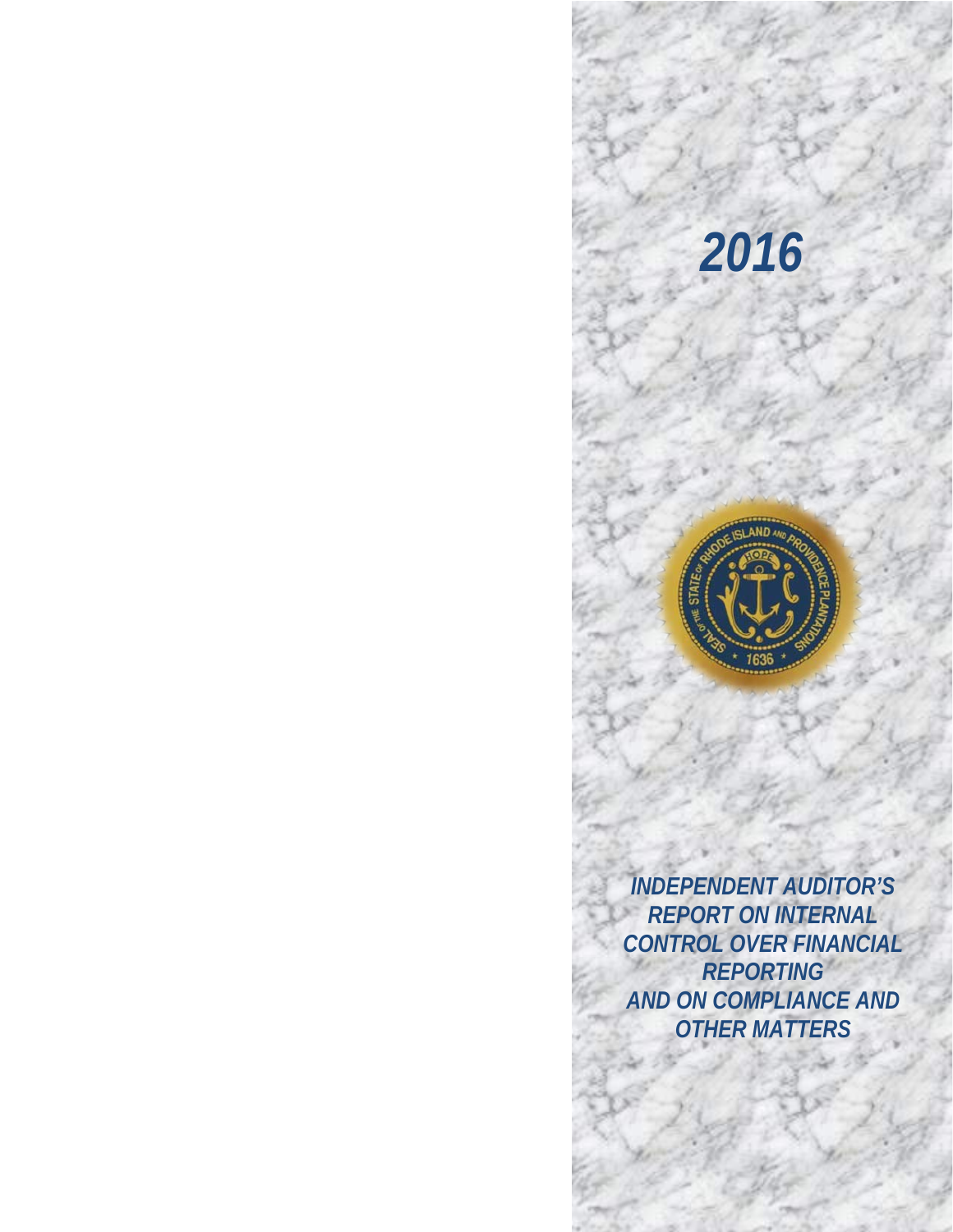

Office of the Auditor General

State of Rhode Island and Providence Plantations - General Assembly **Dennis E. Hoyle, CPA - Auditor General**

> 33 Broad Street • Suite 201 • Providence, RI • 02903-4177 tel: 401.222.2435 · fax: 401.222.2111 ● *oag.ri.gov*

### **INDEPENDENT AUDITOR'S REPORT ON INTERNAL CONTROL OVER FINANCIAL REPORTING AND ON COMPLIANCE AND OTHER MATTERS BASED ON AN AUDIT OF FINANCIAL STATEMENTS PERFORMED IN ACCORDANCE WITH**  *GOVERNMENT AUDITING STANDARDS*

Finance Committee of the House of Representatives and Joint Committee on Legislative Services, General Assembly, State of Rhode Island and Providence Plantations:

We have audited, in accordance with the auditing standards generally accepted in the United States of America and the standards applicable to financial audits contained in *Government Auditing Standards* issued by the Comptroller General of the United States, the financial statements of the governmental activities, the business-type activities, the aggregate discretely presented component units, each major fund, and the aggregate remaining fund information of the State of Rhode Island and Providence Plantations (the State), as of and for the year ended June 30, 2016, and the related notes to the financial statements, which collectively comprise the State's basic financial statements and have issued our report thereon dated December 23, 2016 (*except for Note 19 and our opinion on the aggregate discretely presented component units as to which the date is February 2, 2017*). Our report includes a reference to other auditors who audited the financial statements of:

- the Tobacco Settlement Financing Corporation, a blended component unit which represents 1% of the assets and deferred outflows and 1% of the revenues of the governmental activities and 1% of the assets and 2% of the revenues of the aggregate remaining fund information;
- the Convention Center Authority, a major fund, which also represents 34% of the assets and deferred outflows and 2% of the revenues of the business-type activities;
- the HealthSource RI Trust, an agency fund, the Ocean State Investment Pool, an investment trust fund, and the Rhode Island Higher Education Savings Trust, a private-purpose trust fund, which collectively represent 43% of the assets and 35% of the revenues of the aggregate remaining fund information; and
- all the component units comprising the aggregate discretely presented component units.

This report includes our consideration of the results of the other auditors' testing of internal control over financial reporting and compliance and other matters that are reported on separately by those other auditors. However, this report, insofar as it relates to the results of the other auditors, is based solely on the reports of the other auditors.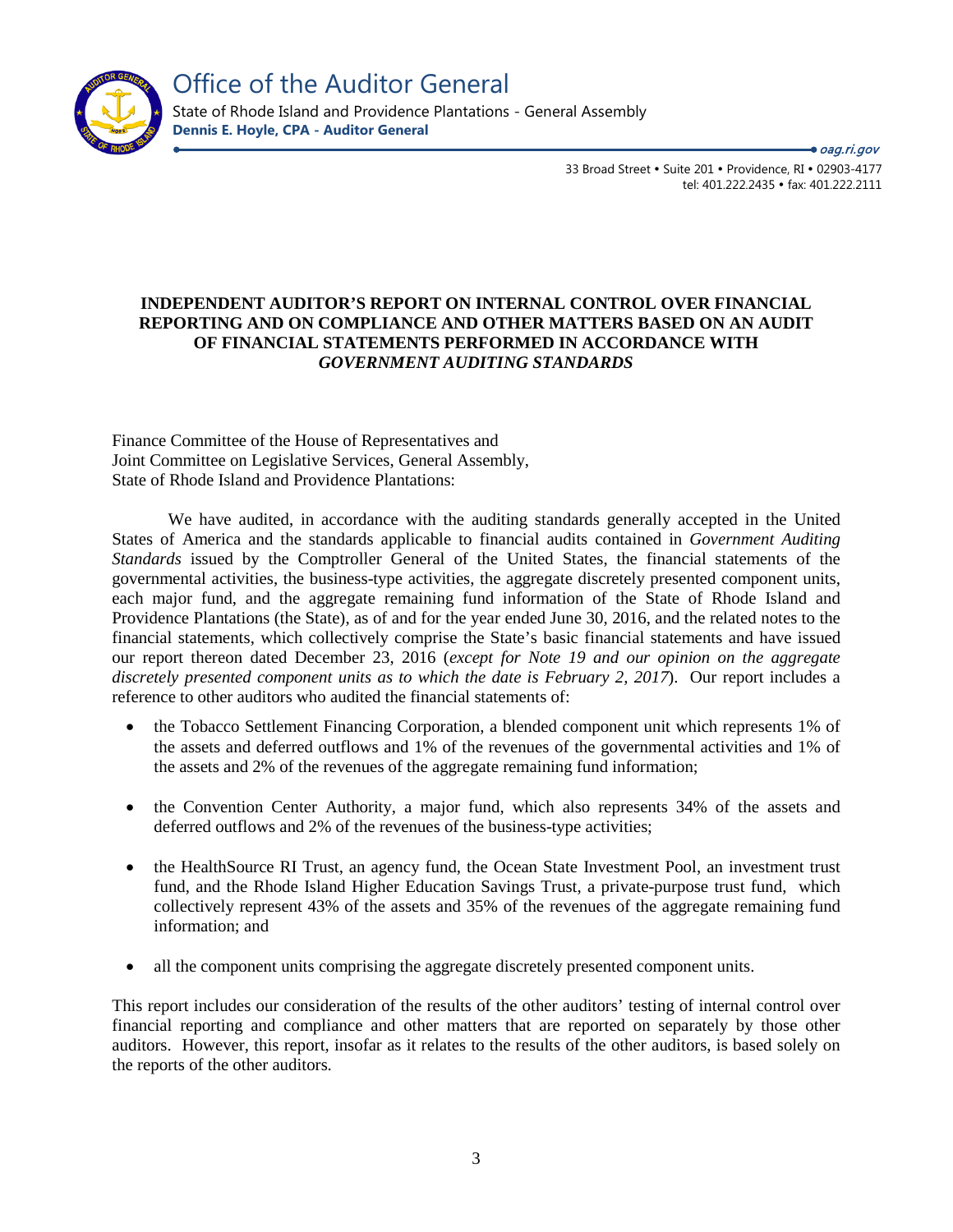Finance Committee of the House of Representatives and Joint Committee on Legislative Services, General Assembly

### **Internal Control Over Financial Reporting**

In planning and performing our audit of the financial statements, we considered the State's internal control over financial reporting (internal control) to determine the audit procedures that are appropriate in the circumstances for the purpose of expressing our opinions on the financial statements, but not for the purpose of expressing an opinion on the effectiveness of the State's internal control. Accordingly, we do not express an opinion on the effectiveness of the State's internal control.

Our consideration of internal control was for the limited purpose described in the preceding paragraph and was not designed to identify all deficiencies in internal control that might be material weaknesses or significant deficiencies and therefore, material weaknesses or significant deficiencies may exist that were not identified. However, as discussed in the accompanying schedule of findings and responses, we and the other auditors identified certain deficiencies in internal control that we consider to be material weaknesses and significant deficiencies.

*A deficiency in internal control* exists when the design or operation of a control does not allow management or employees, in the normal course of performing their assigned functions, to prevent, or detect and correct, misstatements on a timely basis. A *material weakness* is a deficiency, or a combination of deficiencies, in internal control such that there is a reasonable possibility that a material misstatement of the State's financial statements will not be prevented, or detected and corrected on a timely basis. We consider the deficiencies described in the accompanying schedule of findings and responses to be material weaknesses: Findings: 2016-007, 2016-010, 2016-011, 2016-012, 2016-013, 2016-014, 2016-015, 2016-020, and 2016-023. Other auditors of the discretely presented component units considered the deficiencies described in the accompanying schedule of findings and responses to be material weaknesses: Findings 2016-025 and 2016-027.

*A significant deficiency* is a deficiency, or combination of deficiencies in internal control that is less severe than a material weakness, yet important enough to merit attention by those charged with governance. We consider the deficiencies described in the accompanying schedule of findings and responses to be significant deficiencies: Findings: 2016-001, 2016-002, 2016-003, 2016-004, 2016-005, 2016-006, 2016-008, 2016-016, 2016-017, 2016-018, 2016-019, 2016-021, 2016-022, and 2016-024. Other auditors of the discretely presented component units considered the deficiencies described in the accompanying schedule of findings and responses to be significant deficiencies: Findings: 2016-026, 2016-028, and 2016-029.

#### **Compliance and Other Matters**

As part of obtaining reasonable assurance about whether the State's financial statements are free of material misstatement, we performed tests of its compliance with certain provisions of laws, regulations, contracts, and grant agreements, noncompliance with which could have a direct and material effect on the determination of financial statement amounts. However, providing an opinion on compliance with those provisions was not an objective of our audit, and accordingly, we do not express such an opinion. The results of our tests and those of the other auditors disclosed instances of noncompliance or other matters that are required to be reported under *Government Auditing Standards*  and which is described in the accompanying schedule of findings and responses as Findings: 2016-009 and 2016-030.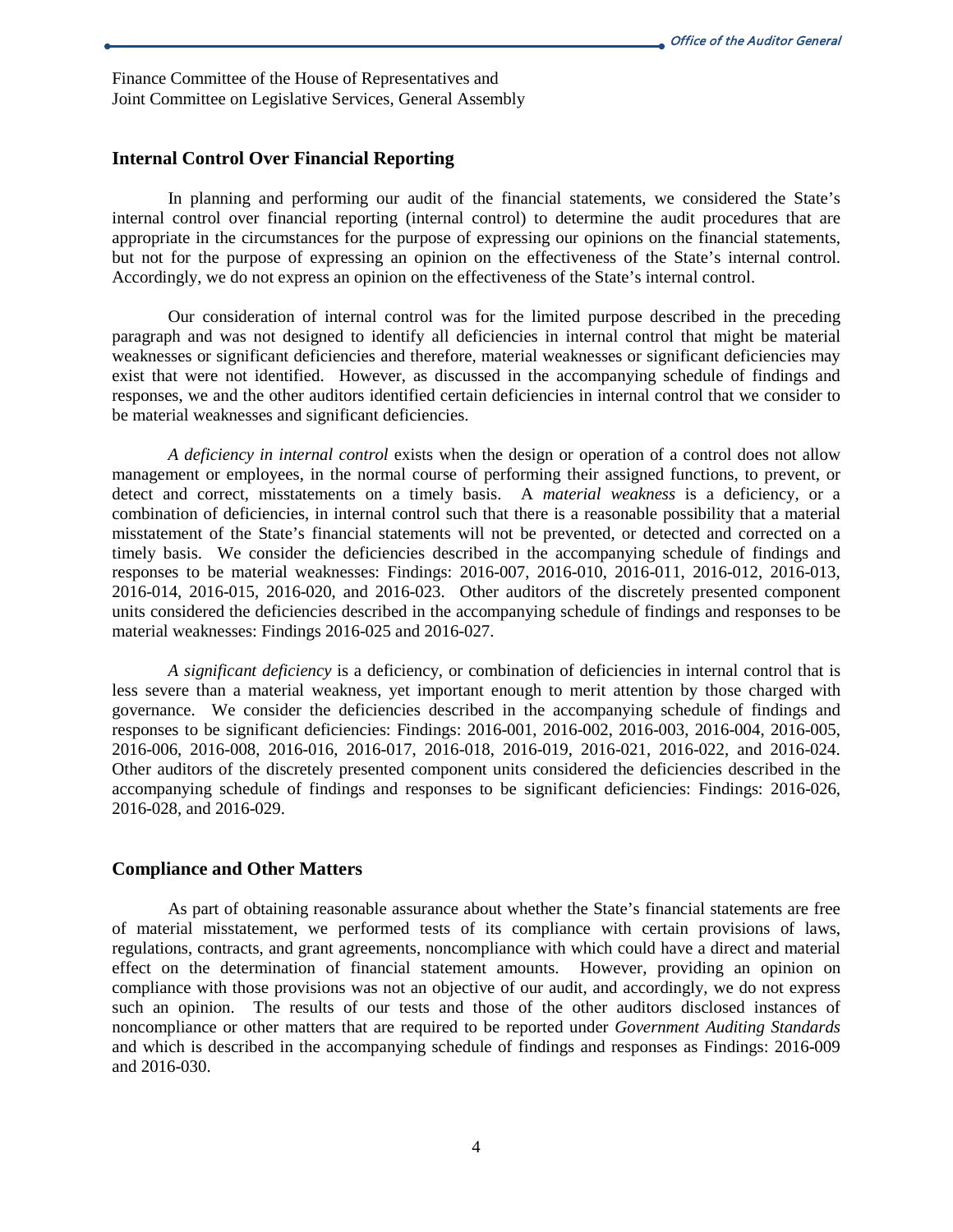Finance Committee of the House of Representatives and Joint Committee on Legislative Services, General Assembly

#### **State's Response to Findings**

The State's responses to the findings identified in our audit are described in the accompanying schedule of findings and responses. The State's responses were not subjected to the auditing procedures applied in the audit of the financial statements and accordingly, we express no opinion on the responses.

#### **Purpose of this Report**

The purpose of this report is solely to describe the scope of our testing of internal control and compliance and the results of that testing, and not to provide an opinion on the effectiveness of the State's internal control or on compliance. This report is an integral part of an audit performed in accordance with *Government Auditing Standards* in considering the State's internal control and compliance. Accordingly, this communication is not suitable for any other purpose.

Dennis E. Hoyle, CPA

Auditor General

December 23, 2016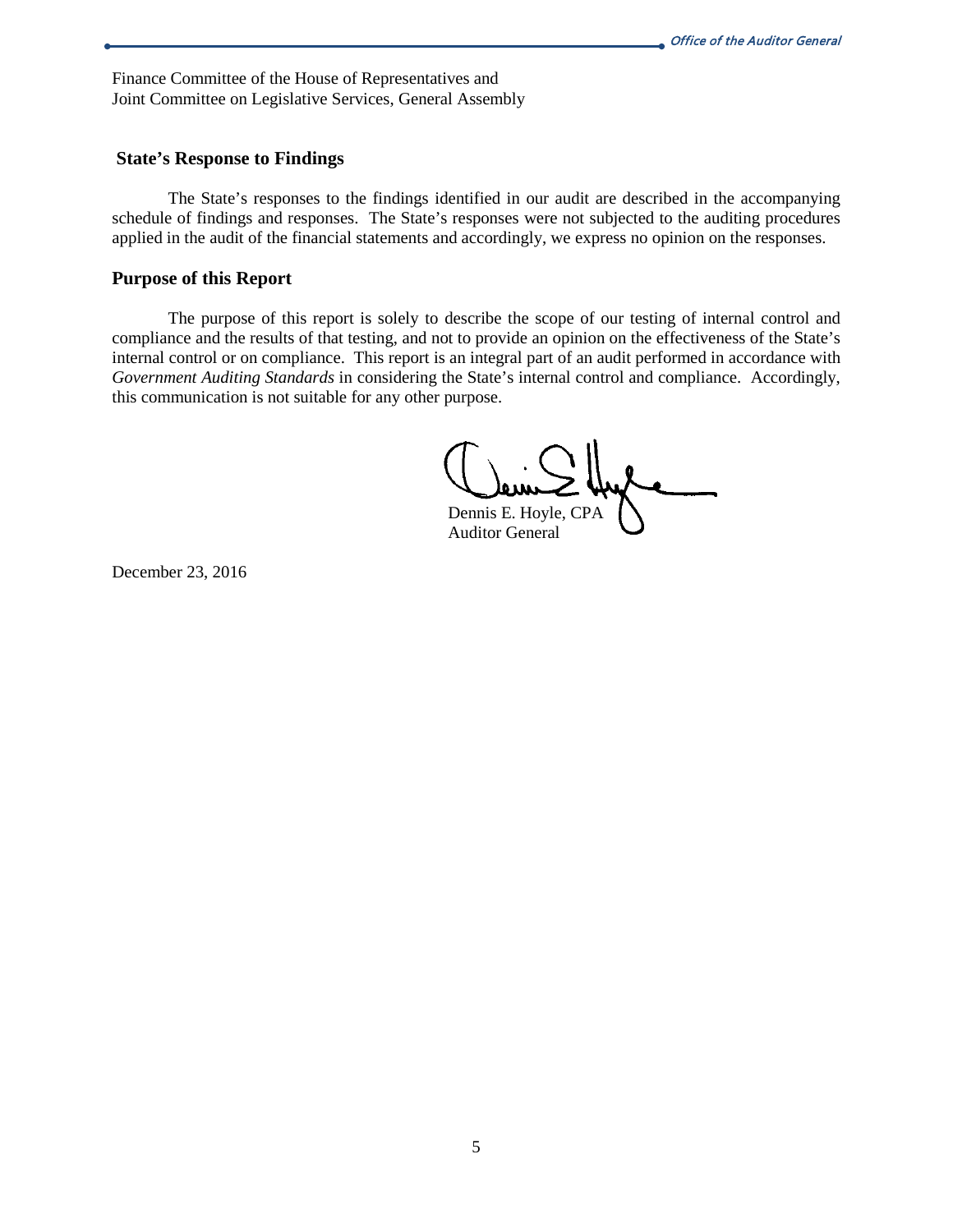

*2016*

*<b>* 

*Schedule of Findings and Responses*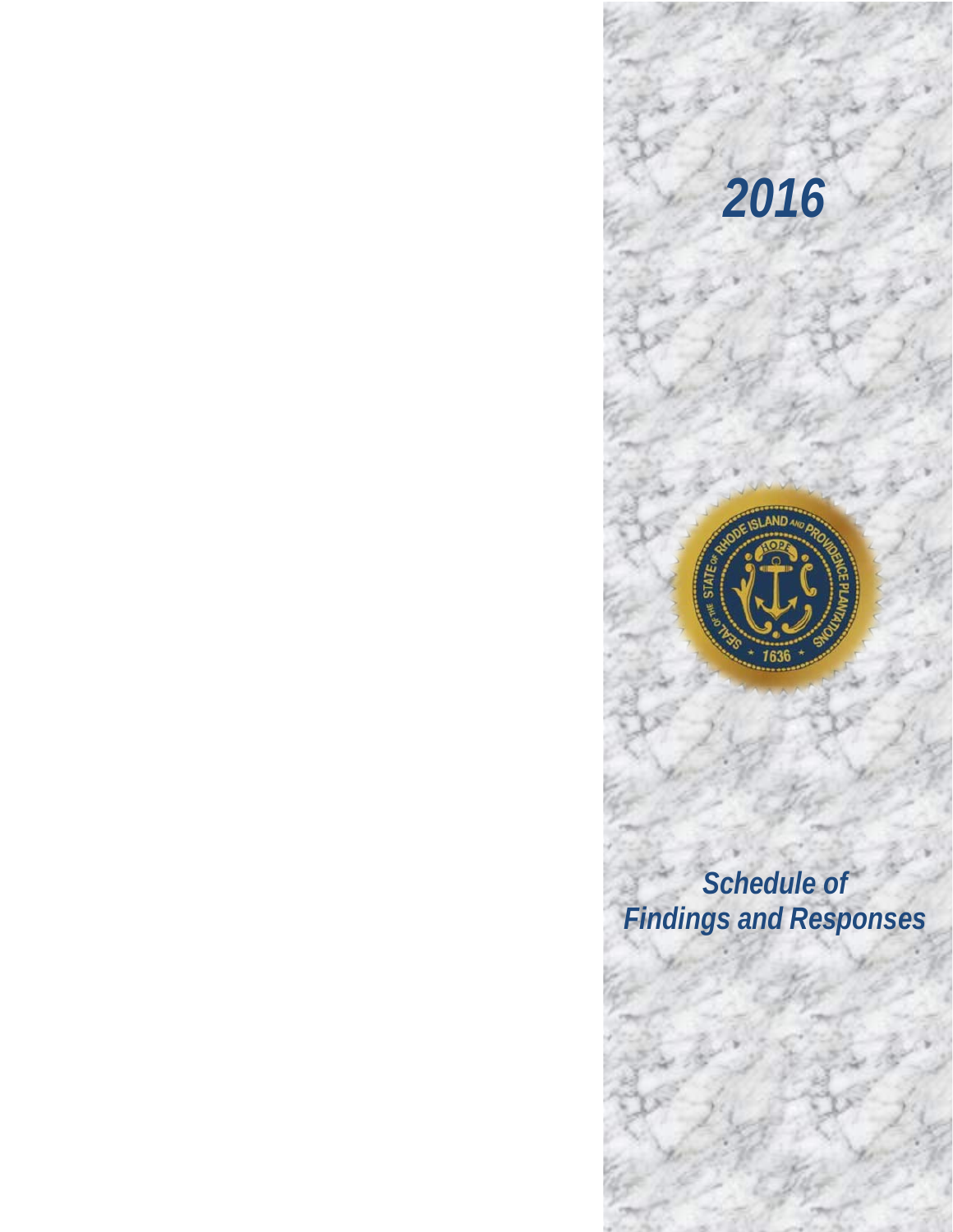*Finding 2016-001* **(***significant deficiency - repeat finding)*

### STRATEGIC AND BUSINESS CONTINUITY PLANNING FOR CRITICAL FINANCIAL AND ADMINISTRATIVE COMPUTER SYSTEMS

**The State lacks a strategic plan to (1) coordinate needed replacements/enhancements to its key statewide financial and administrative systems and (2) ensure that critical legacy financial systems, such as the payroll system, which pose a business continuity risk, will be available to support State operations. Without a comprehensive plan, there is substantial risk that the intended integration of various components may not be achieved.** 

The State has signaled, through a series of recent actions, that it intends to address needed functionalities within its centralized financial and administrative systems by implementing various independent software solutions rather than modules within the Oracle E-Business Suite – the original platform for the State's Enterprise Resource Planning (ERP) system. The intent of an ERP system is to optimize integration thereby enhancing efficiency.

Currently, the State is (1) implementing a time and effort reporting system, (2) selecting a grants management software solution, and (3) contemplating a budget preparation system, procurement system, and options to replace its outdated payroll system. The need for these replacements/enhancements is undisputed and the allocation of resources to these projects is encouraging. However, failure to develop a comprehensive plan to guide these projects and ensure the intended integration is a significant concern. Without a comprehensive plan, there is substantial risk that the intended integration of various components may not be achieved.

A comprehensive plan is critical to ensure that the various software solutions align at some future point to meet the State's overall financial management needs. When separate software solutions are used to accomplish multiple objectives, the responsibility of ensuring data connectivity and integration falls more to the user. Examples of the desired integration among these functionalities include:

- time and effort information flows to the payroll system which supports allocation of personnel costs to federal grants through grants management software;
- budget preparation is aided by information flows from the payroll system and the centralized accounting system which contains actual expenditure data; grants management software provides information on grant awards available; and
- the procurement system easily interfaces with the accounts payable module to optimize controls and streamline payment processing.

Many of the functionalities either pending implementation or contemplated are interdependent. The risk of failed integration is increased due to the long-term implementation timeline that could likely transcend multiple administrations. A significant amount of resources, both financial and personnel, will be deployed in implementing these systems.

A comprehensive plan should include the following critical elements:

• identification of stakeholders and system users and how design and implementation will reflect their needs;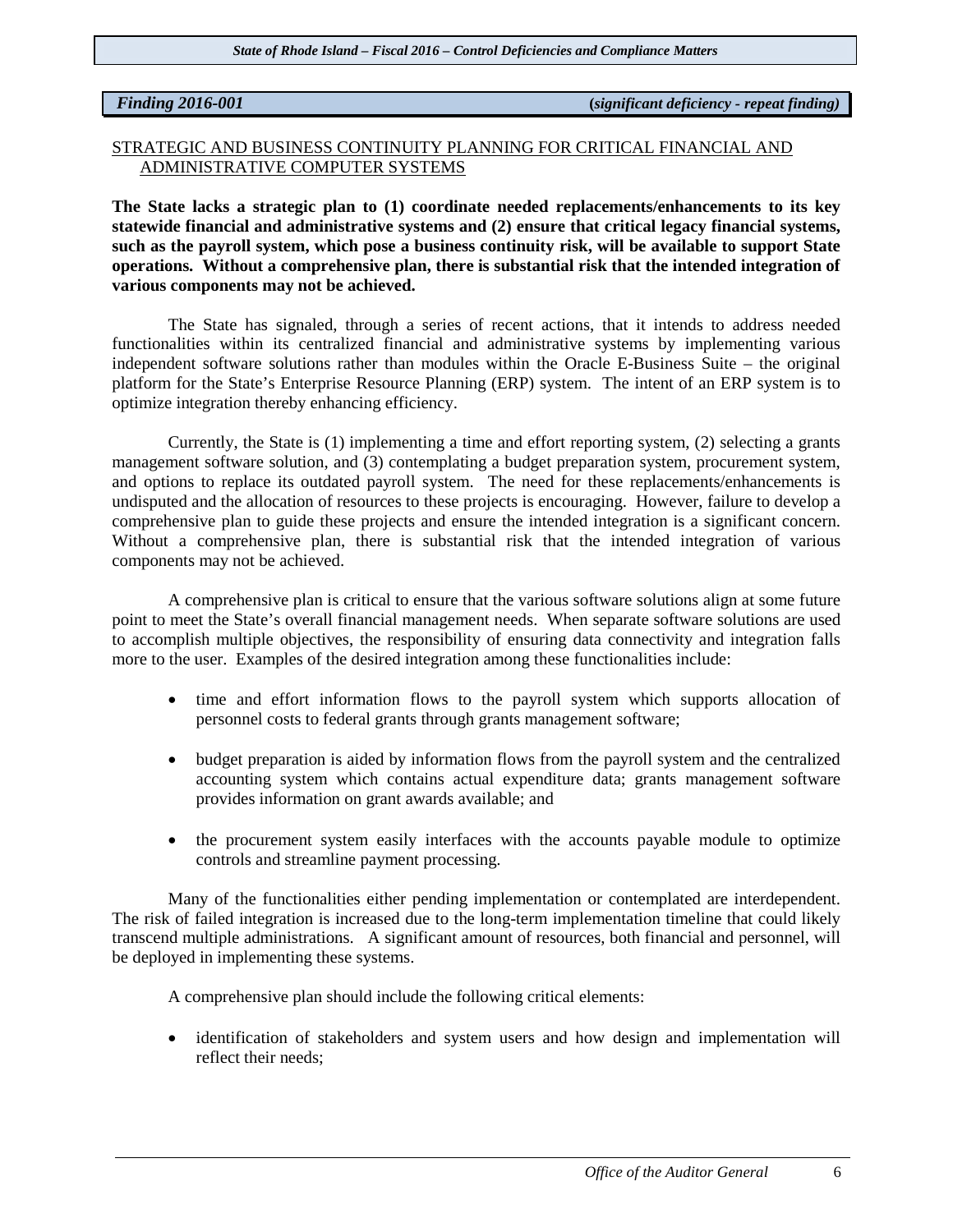- identification of planned common data elements to be exchanged between the various component systems including data definitions and data imports and exports of the various component systems;
- a coordinated timeline which sequences critical completion targets that impact other project components;
- internal staff or vendors who will ensure the integration of components;
- resources needed (personnel and dollars) during implementation and ongoing support;
- identification and coordination of how the various software solutions will address the State's overall internal control objectives; and
- address the business continuity risks associated with critical systems that utilize outdated technology and are challenging to replace.

Important functionalities are currently met either through legacy systems or through multiple departmental processes without the intended integration and efficiencies. This results in business continuity risk, decreased efficiency and effectiveness, and control weaknesses. Some of the State's critical systems utilize outdated technology which makes these operations vulnerable from a business continuity and systems security perspective. Certain legacy systems utilize software that is no longer supported and the availability of skilled personnel to work on the systems is limited.

The State's payroll system is a key example of a critical computer system that results in business continuity risk. The payroll system processes payroll for over 14,000 employees totaling more than \$1 billion in fiscal 2016 and accommodates the provisions of 100 separate collective bargaining agreements, health and pension benefit plan contributions and other withholdings. The payroll system utilizes outdated technology and is maintained by a very small group of employees. It still utilizes an outdated legacy account structure and external support for the system would largely be unavailable. Documentation of the system has not been maintained consistent with current information technology (IT) standards further heightening business continuity risks and complicating development of a replacement system.

Implementing a new payroll system that meets current information technology standards would be a significant challenge and undertaking; however, planning for that eventuality is necessary. Further, conversion to a modern platform is needed to allow other integrated functionalities to progress, such as grants and project management and cost allocation – again highlighting the need for a comprehensive plan.

The importance of these functionalities to overall State operations and the State's control structure as well as the significance of the amount of resources that will be deployed in improving the State's centralized systems requires that a comprehensive strategic plan be developed to guide this effort. External resources to assist in developing the plan and providing an objective view of the planned approach should be considered.

#### RECOMMENDATION

2016-001 Develop and implement a comprehensive strategic plan to address the integration approach and business continuity risks for planned and contemplated replacements/enhancements to critical statewide financial system functionalities.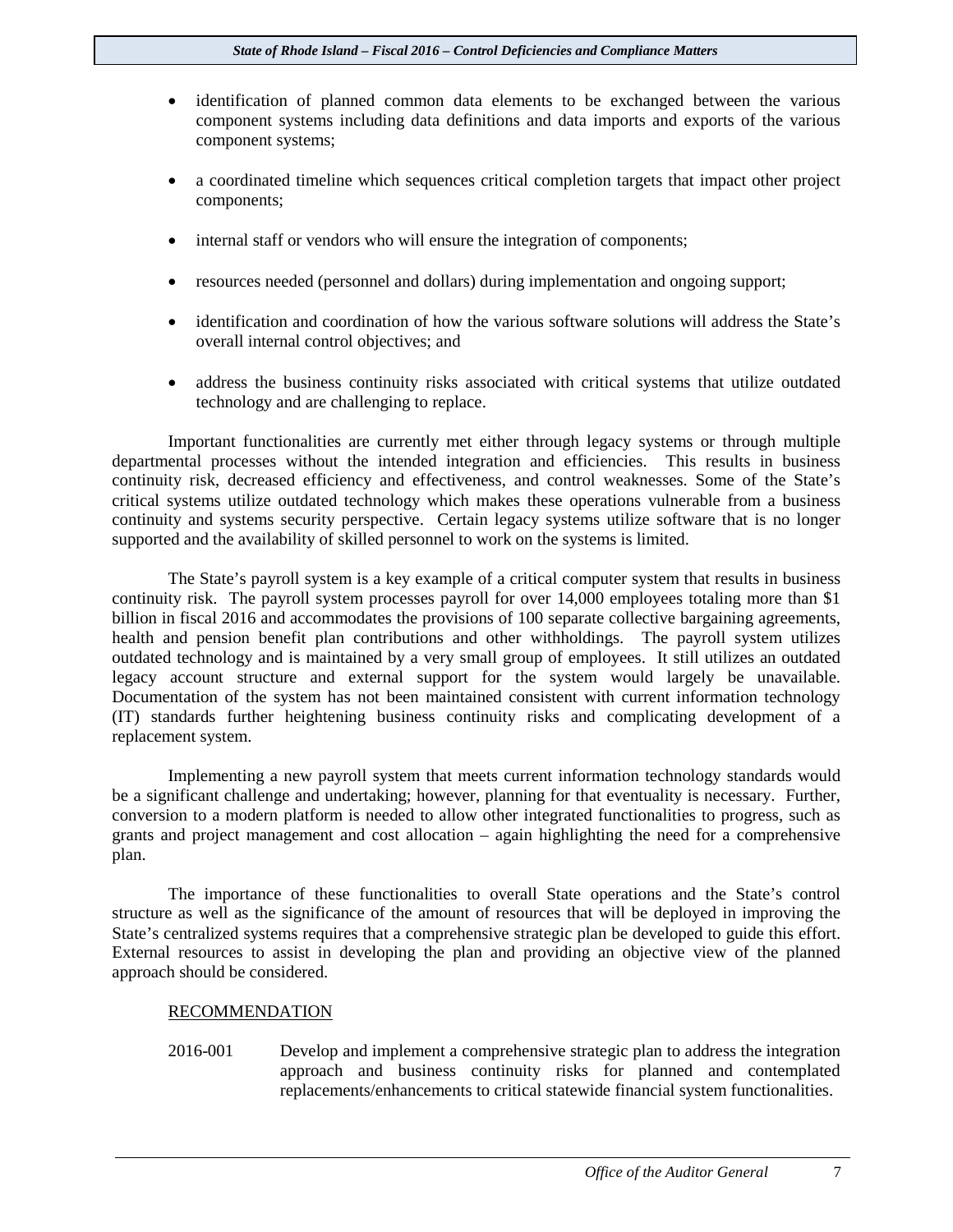*Corrective action plan / auditee views:* 

*We will engage a contract consultant to assist in developing a strategic plan. A mini bid will be developed to determine scope of the plan and to assist in the development of the plan.*

*Anticipated Completion Date: 120 days from contractor's start.*

| Content Person(s): | Chris Antonellis / Jonathan Womer  |
|--------------------|------------------------------------|
|                    | DoIT/OMB                           |
|                    | Phone: 401.462.2185 / 401.222.2280 |

#### *Finding 2016-002* **(***significant deficiency - repeat finding)*

### COMPREHENSIVE DOCUMENTATION OF THE STATE'S INTERNAL CONTROL STRUCTURE CONSISTENT WITH THE REVISED INTERNAL CONTROL FRAMEWORK

**The State can enhance its communication and implementation of a statewide approach to design, document, and monitor its internal control policies and procedures following the principles contained in the revised internal control framework. The State's system of internal controls is intended to safeguard public resources and support accurate financial reporting.** 

The State's management has responsibility for the design and operation of internal control. The Committee of Sponsoring Organizations (COSO) has designed a framework for internal control that consists of three categories of objectives – *operations, reporting and compliance* – and five components – *control environment, control activities, risk assessment, information and communication, and monitoring*. An internal control framework, such as COSO, provides an overall structure for management to design, document, and monitor its internal control policies and procedures. Both within and outside government, there is an expectation for management to take increasing responsibility for the adequacy of design and operation of an entity's control structure.

In 2013, COSO revised its framework, and in an effort to tailor this framework to the public environment, the federal Government Accountability Office (GAO) issued an update to its "Green Book", *Standards for Internal Control in the Federal Government*. The "Green Book" is required for federal agencies as a basis for establishing effective internal control systems; however, it can be useful to other governments when applying the principles contained within the COSO internal control framework.

While certain control policies and processes have been documented, opportunity exists for a coordinated effort to implement the revised internal control framework and to reassess the design of its current control structure with particular emphasis on assessing risk and monitoring control results - both essential components of internal control.

Recently, the Office of Accounts and Control allocated a full-time employee to facilitate adoption of the revised COSO/Green Book framework and communicate internal control requirements to State departments and agencies. Additionally, the Office of Internal Audit has adopted the revised internal control framework in its planning and has begun to evaluate internal processes at State departments and agencies. Further efforts are needed to communicate the State's overall objectives and related guidance regarding the internal control framework to departments and agencies. Additional training is necessary to ensure that departments and agencies are adequately documenting their internal control structures to reflect an understanding of its required elements as prescribed by the revised framework.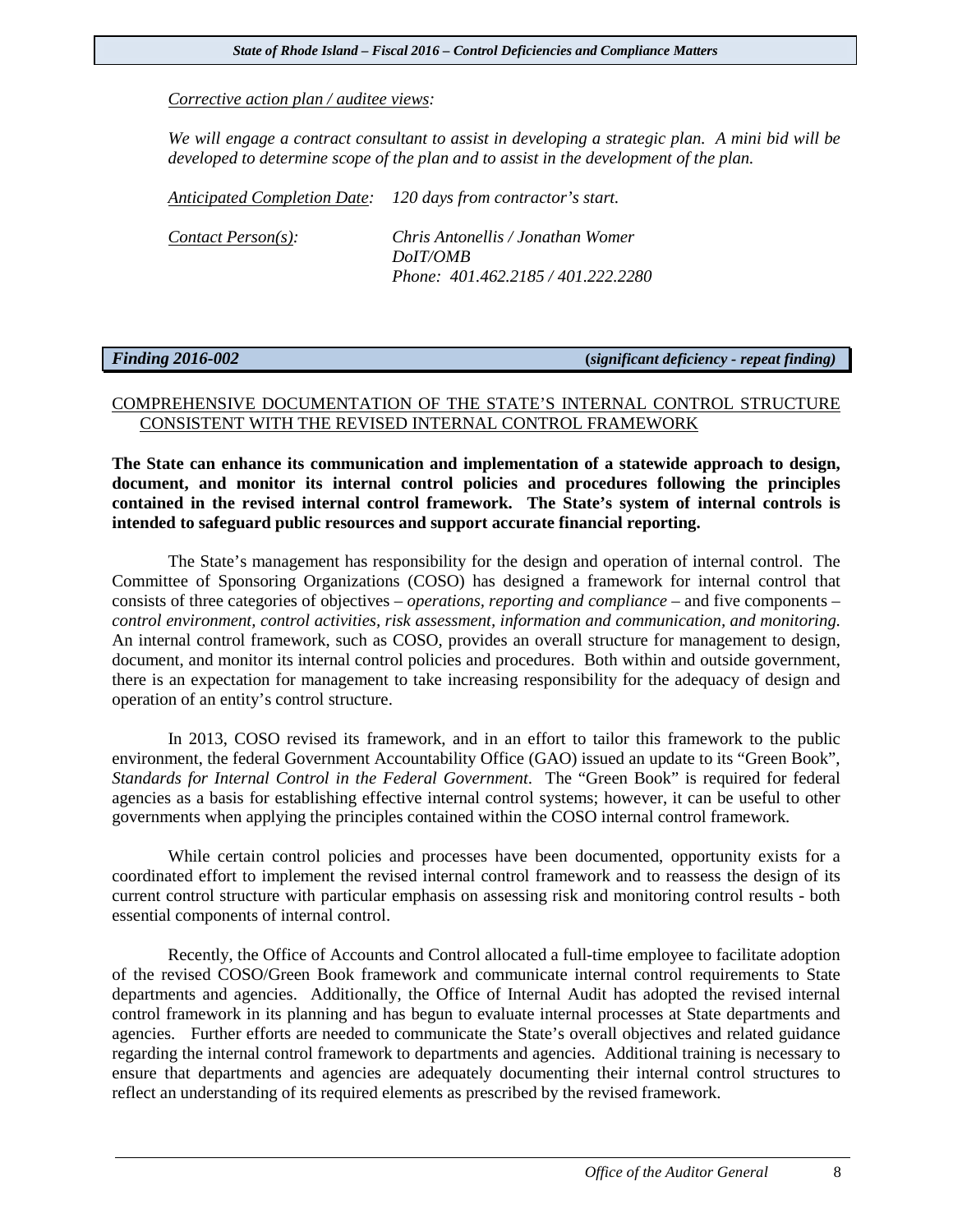We acknowledge that this effort is likely to require significant resources and full implementation would span multiple years. We believe reasonable next steps may involve development of an implementation strategy which may require external assistance. The most significant statewide control processes should be assigned the highest priority for documentation and monitoring. A concurrent education program for key finance individuals within the departments and agencies should also be a near term priority.

A statewide plan should be implemented to communicate and educate departments and agencies on the State's overall objectives for its comprehensive internal control structure.

#### RECOMMENDATION

2016-002 Enhance communication and implementation of a statewide approach to design, document, and monitor its internal control policies and procedures following the principles contained in the COSO/Green Book. Reassess, document, and monitor control procedures following the guidelines of the internal control framework.

#### *Corrective action plan / auditee views:*

*We will develop a program to better inform financial management about internal controls. In addition, subject to funding availability, we will engage a partner and implement SOX-like internal control reviews for 4 key statewide processes-financial reporting, procure to pay, human resources/payroll and revenue recognition.*

*Anticipated Completion Date: June 2019 Contact Person: Jennifer Pate, Administrator, Financial Management Phone: 401.222.5098*

*Finding 2016-003 (significant deficiency - repeat finding)*

### SEGREGATION OF DUTIES WITHIN FUNCTIONS PERFORMED BY THE OFFICE OF THE GENERAL TREASURER

#### **Certain duties performed by the Office of the General Treasurer are not adequately segregated resulting in control deficiencies.**

Appropriate controls over cash receipts and disbursements require segregation of duties. The functions of authorizing and recording transactions should be totally separate from functions related to the disbursement and movement of funds, cash receipts, and reconciliation of bank and book balances.

 During fiscal 2016 and prior years, we observed numerous journal entries initiated and approved by Treasury personnel that were not consistent with the appropriate level of segregation of duties over cash receipts and disbursements thereby weakening controls.

Receipt transactions are directly recorded as general ledger transactions. Since Treasury has been designated as the "final approver" of cash receipt transactions upon confirmation of the bank deposit, Treasury has general ledger access that would ordinarily not exist in a control environment following the desired level of segregation of duties. While the State has attempted to implement compensating controls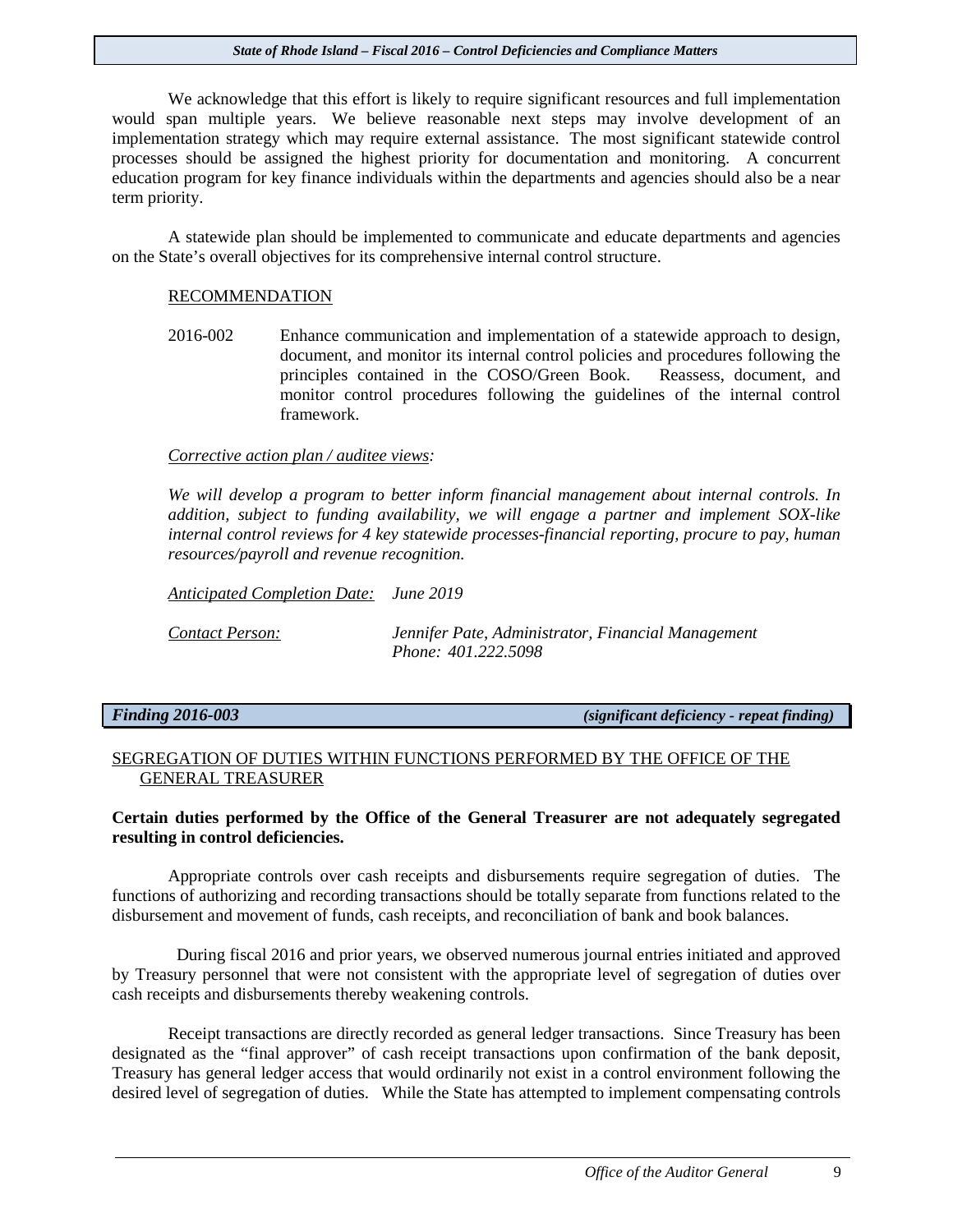to mitigate these risks, there are limits to the effectiveness of these compensating controls due to the existing configuration of the accounting system and the organizational structure in place.

Treasury has engaged a consultant to recommend changes that would strengthen controls within systemic and personnel resource limitations. Optimally, changes to current procedures should include reassignment of certain duties now performed by certain Treasury personnel that would segregate journal entry initiation and approval from the cash receipt and reconciliation functions.

Further consideration should be given to the creation of a separate unit within the Office of Accounts and Control that would handle the authorization and accounting for these transaction types. Until such an interdepartmental reallocation of duties could be effected, certain transaction types should not be performed by Treasury and routed through modified workflows for authorization and recording.

#### RECOMMENDATIONS

- 2016-003a Reorganize accounting responsibilities currently performed by the Office of the General Treasurer to ensure proper segregation of duties over cash receipt and disbursement functions.
- 2016-003b Redirect workflows for certain accounting transaction types so that adequate segregation of duties over cash receipt and disbursement functions is maintained.

#### *Corrective action plan / auditee views:*

*As noted by the Auditor, this is a repeat finding from prior fiscal year audits and Treasury management largely agrees with the Auditor's recommendations.*

*The lack of a state-wide deployment and system limitations in the state's RIFANS ERP system have necessitated that the Office of the General Treasurer perform certain accounting transactions to meet stringent timelines for funds transfers and also to ensure the timely recording of transactions generated by subsidiary accounting systems within other state agencies.*

*Since being initially advised of this finding in the FY 2014 audit, Treasury Management has taken a number of actions to improve controls and executed on a strategy to improve segregation in light of systemic constraints. These improvements include requesting modifications to permissions in the RIFANS system and making substantial changes to the process by which the state handles RDI (Returned Deposit Items).*

*In July of 2016 Treasury contracted with a public accounting firm to assist in developing a plan to further improve the design of certain workflows, processes, and control activities over cash receipts, NSF checks and re-deposits, recording of deposits to the general ledger, initiation and approval of related journal entries, and bank account reconciliations and to communicate recommendations to assist the Treasurer in (i) designing controls in areas in which there is an absence of appropriate controls, and (ii) enhancing the existing design of controls.* 

*In February of 2017, Treasury staff finalized a plan of action and Treasury is committed to implementing the plan in collaboration with the Office of Accounts and Control by the end of fiscal year 2017. Specific action items in the plan include: development of additional workflow*  restrictions in RIFANS to further improve segregation, change of certain personnel *responsibilities, development of new transaction types with custom routing and approval limits, and routing of certain RIFANS transaction types to Accounts and Controls for approval.*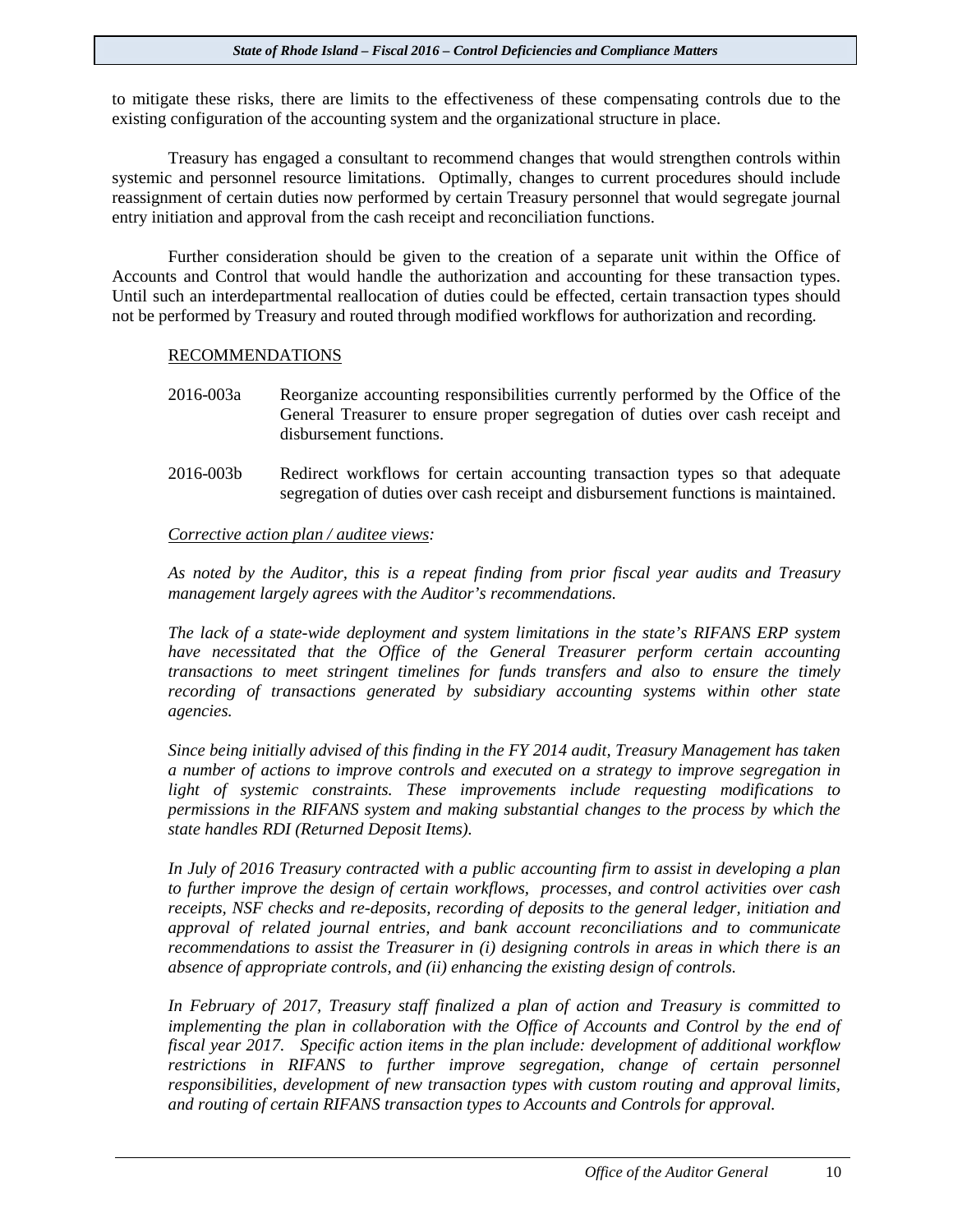*Anticipated Completion Date: June 2017*

*Contact Person: Lisa Churchville, Chief Operating Officer - Treasury Phone: 401.378.4886*

*Finding 2016-004* **(***significant deficiency - repeat finding)* 

### OFFICE OF MANAGEMENT AND BUDGET – RESPONSIBILITIES FOR OVERSIGHT OF FEDERAL GRANT ACTIVITY

#### **Various responsibilities, related to the oversight of federal grants and assigned to the State's Office of Management and Budget (OMB), have not been fully addressed operationally.**

The sections of the Rhode Island General Laws, creating the Office of Management and Budget (OMB) within the Department of Administration, delineate various responsibilities to the OMB including those related to oversight of the State's federal grant programs. We have highlighted in past audits, through conduct of the annual Single Audit of the State, that the administration of federal programs is almost exclusively the purview of the departments and agencies - there are few uniform statewide grant administrative procedures and little statewide oversight of federal grant activities. Federal grants support approximately 40% of state operations accounted for within the General Fund.

The creation of the OMB was in part intended to address those concerns by vesting responsibility for oversight of federal grant activities within a group outside of the day-to-day administration of grant programs. Certain of the specific responsibilities of the OMB, as contained in the enabling statute, are highlighted below:

**§ 35-1.1-5 Federal grants management. –** (a) The office of management and budget shall be responsible for managing federal grant applications, providing administrative assistance to agencies regarding reporting requirements, providing technical assistance and approving agreements with federal agencies pursuant to § 35-1-1. The director shall:

 (2) Ensure that the state establishes and maintains statewide federally-mandated grants management processes and procedures as mandated by the federal Office of Management and Budget;

 (6) Assist the state controller in managing and overseeing the disbursements of federal funds in accordance with § 35-6-42;

 (7) Assist the state controller in the preparation of the statewide cost allocation plan and serve as the monitoring agency to ensure that state departments and agencies are working within the guidelines contained in the plan; and,

 (8) Provide technical assistance to agencies to ensure resolution and closure of all single state audit findings and recommendations made by the Auditor General related to Federal funding.

Opportunities exist to enhance the role of the OMB in overseeing the operation of the State's many federally funded programs consistent with the intent of the enabling statute. Higher-level monitoring of federal grant activities is necessary to ensure overall compliance with federal requirements and also to prompt timely corrective action when warranted. There are a number of recurring findings related to the administration of federal programs included in our Single Audit Report that remain unresolved.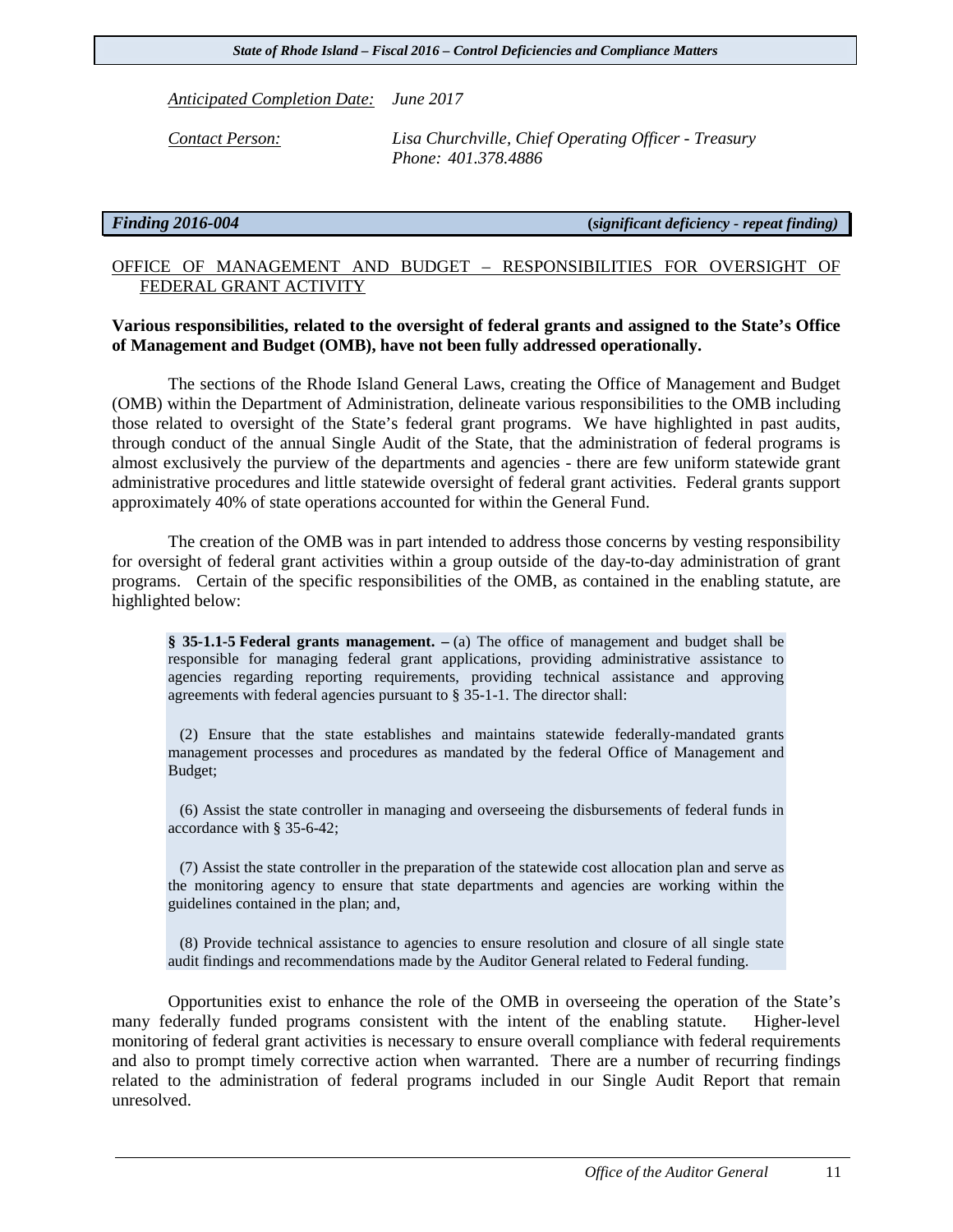We acknowledge OMB's efforts to provide training on the new federal regulations affecting all federal awards (Uniform Guidance) and vendor vs. subrecipient determinations. Additionally, OMB is leading the effort to select grants management software for statewide application.

Further areas that should be enhanced include ensuring there are uniform, efficient and effective statewide processes in place to meet the various requirements of federal grant administration (e.g., cost allocation, cash management, federal reporting). The OMB should be the agency advocating for needed IT applications that would facilitate and standardize many of the "backroom" operations that are now unique to each department and often result in control weaknesses over federal program administration.

#### RECOMMENDATION

2016-004 Enhance the operational activities of the OMB to comply with the enabling statute and to meet the need to provide centralized monitoring of federal programs, which constitute a material portion of the State's overall activities.

#### *Corrective action plan / auditee views:*

*The Division of Purchases on behalf of the Office of Management and Budget's Grants Management Office issued an RFP to identify a vendor to provide and implement a COTS SaaS Grants Management System. The end-to-end grants management system will automate and administer the grants management business process across state agencies turning disparate systems, data sources, files, and processes into a single, centralized repository for use by all state agencies. The system will integrate with state's financial, budget, and time and attendance systems and will automate workflow to improve efficiency and promote transparency. The planned grants management solution includes functionalities that will result in the fulfillment of the statutory responsibilities outlined in Chapter 35-1.1-5.* 

*The vendor is expected to start in March 2017. The first release (release 0) will establish and configure the statewide functional aspects of the Grant Management System, including improved functionality within RIFANS, and will be completed by March 2018. The system will be rolled out to the 30 agencies in a series of releases over the subsequent three years with full implementation completed February 28, 2021.*

*Anticipated Completion Date: February 2021*

*Contact Person: Laurie Petrone, Director of Grants Management Office of Management and Budget Phone: 401.574.8423*

*Finding 2016-005 (significant deficiency - repeat finding)*

#### MONITORING RIFANS ACCESS PRIVILEGES AND AGENCY APPROVAL HIERARCHIES

#### **The State can enhance certain system access controls within the RIFANS statewide accounting system.**

Authorizing and monitoring access to RIFANS, the State's centralized accounting system, is a key control over financial reporting. We observed three distinct, but interrelated areas where the State can improve its monitoring of RIFANS access privileges by implementing reporting functionalities that allow for the periodic review of RIFANS user and administrator access. The State's current lack of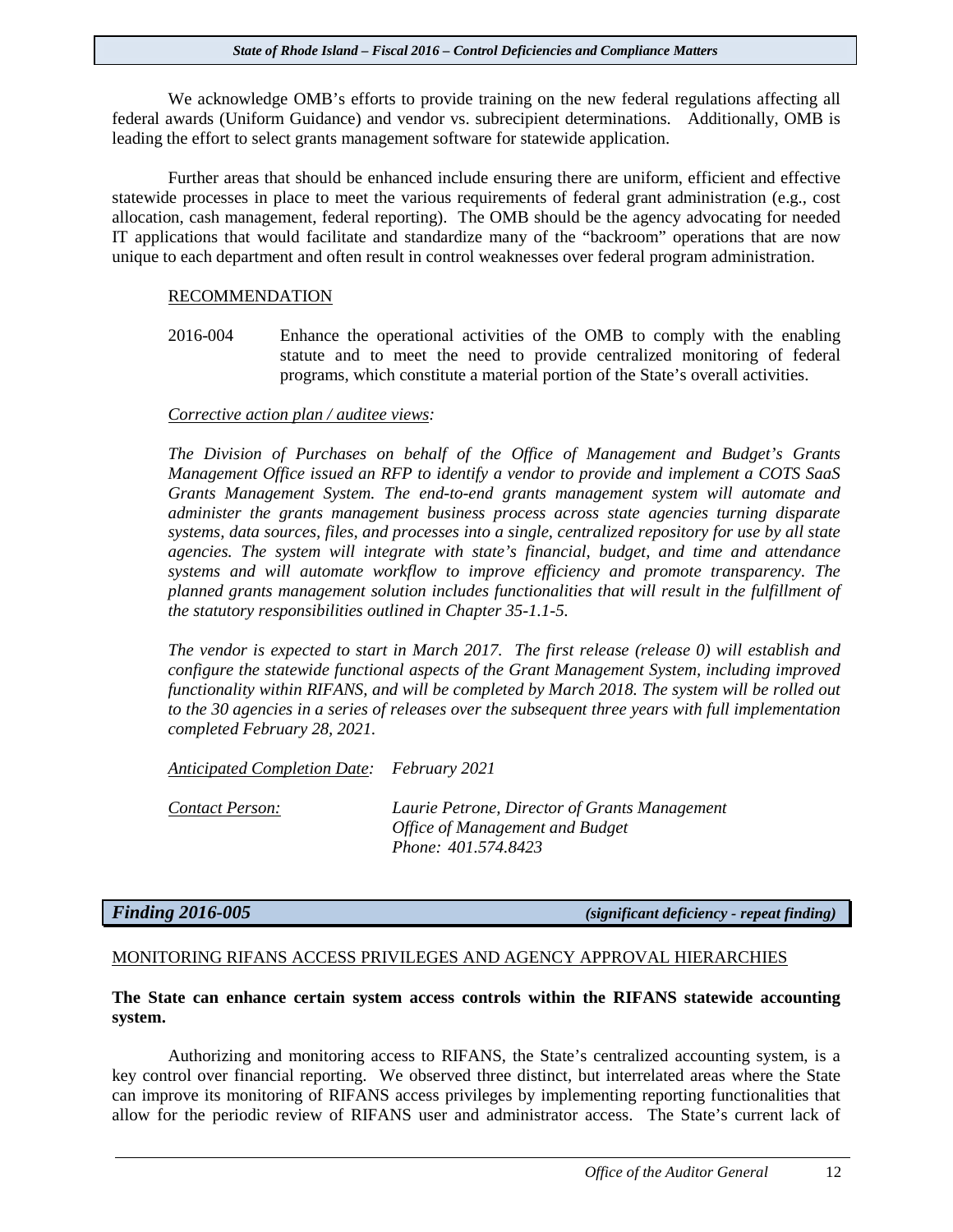monitoring of user and administrator access represents a collective weakness in internal control over financial reporting.

#### RIFANS "Super Users"

Activities of individuals with system administrator or "super user" roles are logged but not reported and reviewed. These individuals have unlimited access to RIFANS functions and data. Consequently, any RIFANS transactions or activity initiated by system administrators should be monitored. The Division of Information Technology's (DoIT) policies and procedures require the activities of privileged users (system administrators) to be logged by the system and reviewed for propriety by assigned personnel.

The State could improve controls over system administrator access by either a) developing reports that specifically report on their system access and daily activities within the system and/or b) developing reports that detail when changes are made to critical data within RIFANS.

#### Agency Hierarchies

Access roles for all RIFANS users are controlled through unique passwords. These roles, which are assigned based on job functions and responsibilities, permit access to various system capabilities. Agency hierarchies permit specific transaction types and dollar authorization limits. Other transactionspecific authorization controls are managed through workflow directories within RIFANS.

The Office of Accounts and Control (Accounts and Control) is responsible for the design and control of system access by RIFANS users. This "blueprint" of the RIFANS control structure is periodically documented through hierarchies detailing access and approval flows for each department or agency. Maintaining off-line documentation of the hierarchies is manually intensive and only provides limited effectiveness in providing an audit trail of additions, deletions, and changes in authorization that are routinely made to RIFANS system access.

In addition, Accounts and Control authorizes changes to system access but the changes are effected by authorized individuals in the Division of Information Technology that have the system access to modify or expand RIFANS access. The resulting changes are not monitored to ensure they were established consistent with Accounts and Control's approval or that other unauthorized changes were not made.

In FY2016, the State created a reporting functionality designed to capture changes made to certain systemic data- for instance, RIFANS authorization. The reporting functionality is intended in order to facilitate timely review of changes in RIFANS user access and notify the Office of Accounts and Control when modifications have been made on an exception basis. However, as the resulting reports were not found to be sufficient to meet their intended purposes, the reports have as yet not been utilized. Additional modifications are required in order to provide adequate documentation of the designed and approved access structure which underlies the State accounting system control structure and objectives.

#### RIFANS Delegated Authority

RIFANS users may delegate their authority to other users in certain situations (e.g., vacation rules). The State implemented a policy that restricts employees from delegating their authority to others with a lower level of authority and requiring notification of the delegation to the Office of Accounts and Control in certain circumstances. The Office of Accounts and Control's monitoring of delegated RIFANS access authority has been limited thus far by the lack of a system reporting functionality. Consequently, monitoring is ineffective in determining whether any delegation of authority is consistent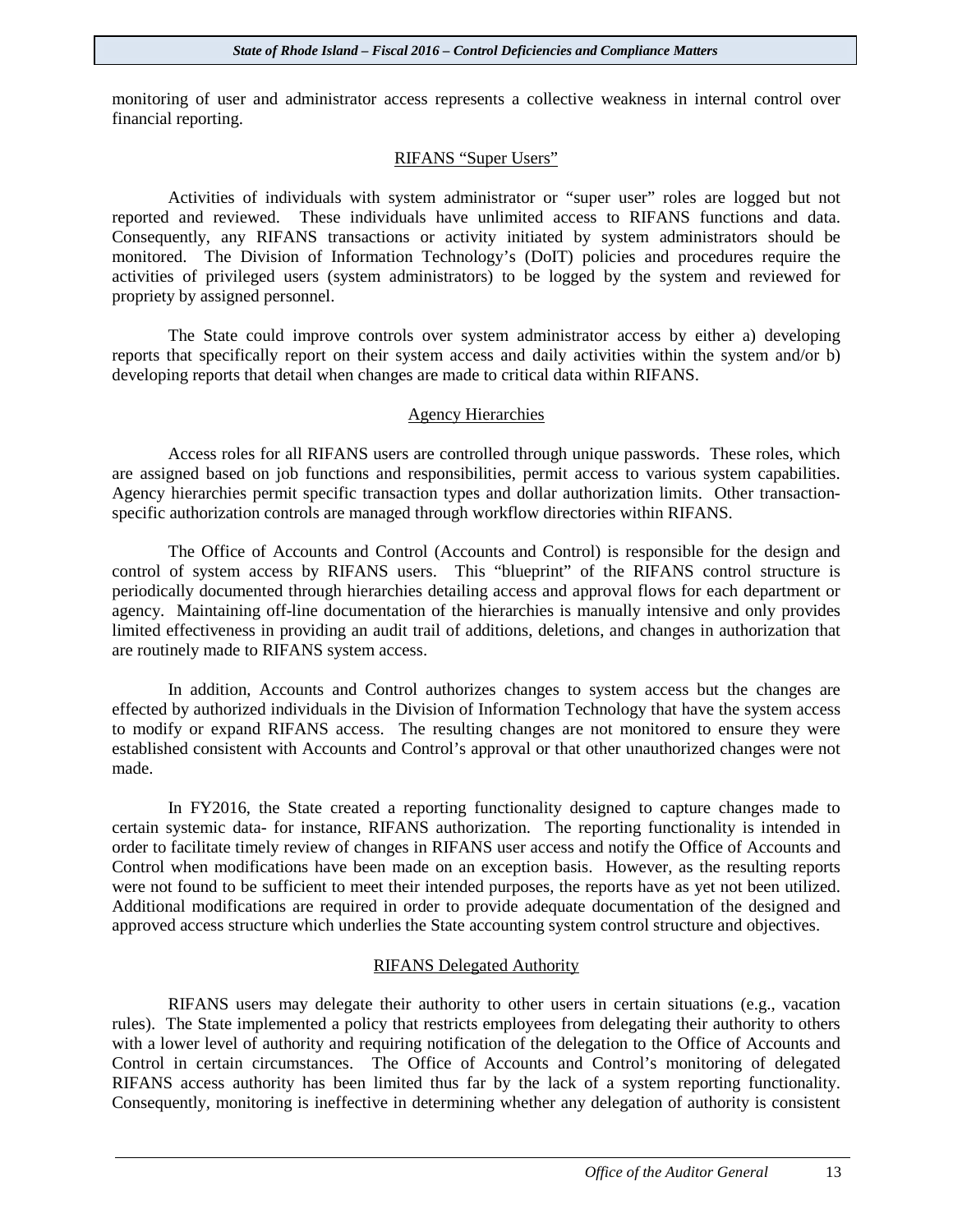with policy or if the delegation is more than temporary. The State should consider reporting functionalities that facilitate monitoring of delegated authority to ensure compliance with existing policies.

#### RECOMMENDATIONS

- 2016-005a Review activities of privileged users (system administrators) on a scheduled basis to ensure that additions, modifications, and deletions initiated by them are appropriate.
- 2016-005b Improve controls over RIFANS access by continuing to explore reporting functionalities that would allow for periodic monitoring of user access for instances of unauthorized changes to user access and/or noncompliance with policies relating to delegated user access.

#### *Corrective action plan / auditee views:*

*Newly created reports are being modified to identify changes made to sensitive data elements by privileged users. In addition, procedures are being developed for these reports to be reviewed to identify any questionable or incorrect changes that have been recorded.* 

*Anticipated Completion Date: June 30, 2017*

*Contact Person: Peter Hodosh, Assistant Director for Special Projects Phone: 401.222.6404*

*Finding 2016-006 (significant deficiency – repeat finding)*

#### COMPREHENSIVE GENERAL LEDGER CONTROLS OVER RECEIVABLES

#### **Statewide accounting controls over receivables should be enhanced.**

The State can enhance its comprehensive general ledger controls over amounts owed to the State. Receivable balances are generally maintained by the revenue-collecting department or agency (e.g., Division of Taxation, Courts, and Department of Environmental Management). Summary balances are reported only annually to the Office of Accounts and Control for inclusion in the State's financial statements. The effectiveness of receivable recording at year-end is dependent upon agencies fully reporting balances to the Office of Accounts and Control and procedures performed by Accounts and Control to identify possible omissions. This manual process provides a level of compensating control but is susceptible to omission. Accounting and monitoring controls over the State's receivables in aggregate are limited.

Revenues are collected at many points throughout the State and, in many instances, due to volume and complexity (e.g., tax revenues); independent systems must be maintained to control and account for those revenues and related receivables. Controls are enhanced when there are effective general ledger controls over all receivable balances with periodic reconciliation to detailed subsidiary accounts receivable systems. Additions and reductions (payments) of receivables should be recorded in aggregate at the general ledger level with the detailed recording at the customer/taxpayer level within the various subsidiary receivable systems.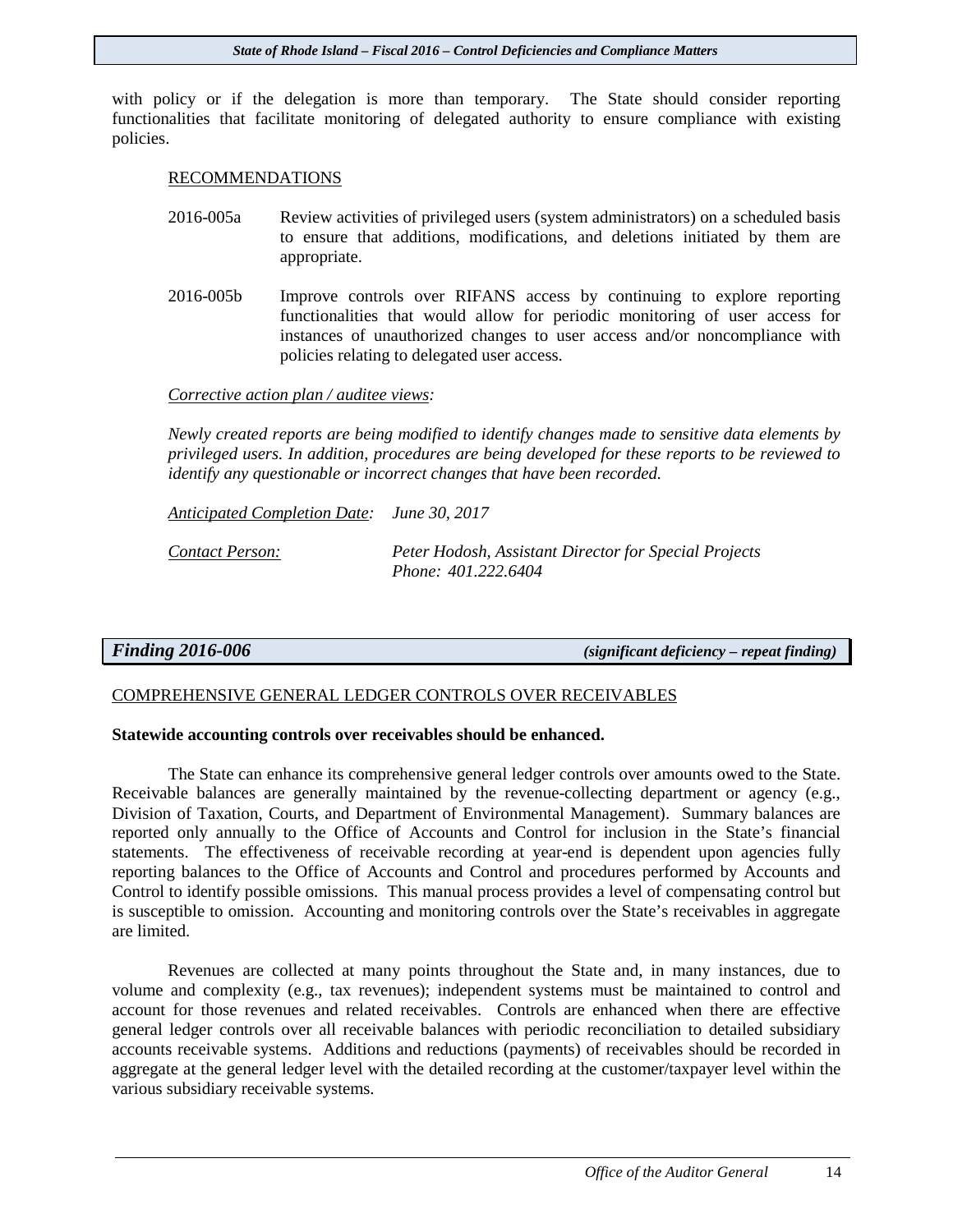Currently, general ledger balances are adjusted at fiscal year-end to match the summary balances reported by the various revenue collecting agencies. Long-term receivables, which are included in the State's government-wide financial statements, are typically recorded and then reversed each year without a "permanent" general ledger or subsidiary ledger detail record of such amounts.

The lack of an integrated revenue and receivables functionality within the RIFANS accounting system requires that receipts/revenue be recorded via journal entry transactions (directly to the general ledger). Typically, receipts/revenue would be recorded in a separate module with expanded functionality that would interface with and post information to the general ledger.

The Office of Accounts and Control has added certain receivable categories to an existing revenue/receivables module that is part of RIFANS. However, since that module is more designed to track receivables on a unique customer basis; it does not easily match the need to control receivables within the State's various subsidiary systems (e.g., tax receivables). Other options need to be considered to meet the State's comprehensive control objectives for receivables, given the complicated and decentralized nature of revenue collection points throughout the State.

#### RECOMMENDATION

2016-006 Explore options to enhance statewide general ledger controls over receivables.

*Corrective action plan / auditee views:* 

*Will review feasibility of recording Taxation and Court receivables through a monthly recording in RIFANS and implement, if deemed practical.*

*Anticipated Completion Date: Taxation - December 2017, Courts - June 2018*

*Contact Person: Peter Hodosh, Assistant Director for Special Projects Phone: 401.222.6404*

*Finding 2016-007 (material weakness - repeat finding)*

#### CONTROLS OVER FEDERAL PROGRAM FINANCIAL ACTIVITY

**The State needs to improve controls over recording federal revenue to ensure (1) amounts are consistent with the limitations of grant awards from the federal government and (2) claimed expenditures on federal reports are consistent with amounts recorded in the State's accounting system. Further, statewide accounting functionalities should be implemented to support time reporting/payroll, grants management, and cost allocation – all functionalities that are integral to the management and control over federal programs.**

Federal programs represented 40% of fiscal 2016 General Fund expenditures. Financial reporting risks include categorizing expenditures as federally reimbursable when grant funds have either been exhausted or the expenditures do not meet the specific program limitations. Further, the State can improve its overall centralized monitoring of federal program operations to ensure compliance with federal requirements.

Generally, federal revenues are recognized as expenditures are incurred for federal grant programs. Some federal grants are open-ended entitlement programs where the federal government will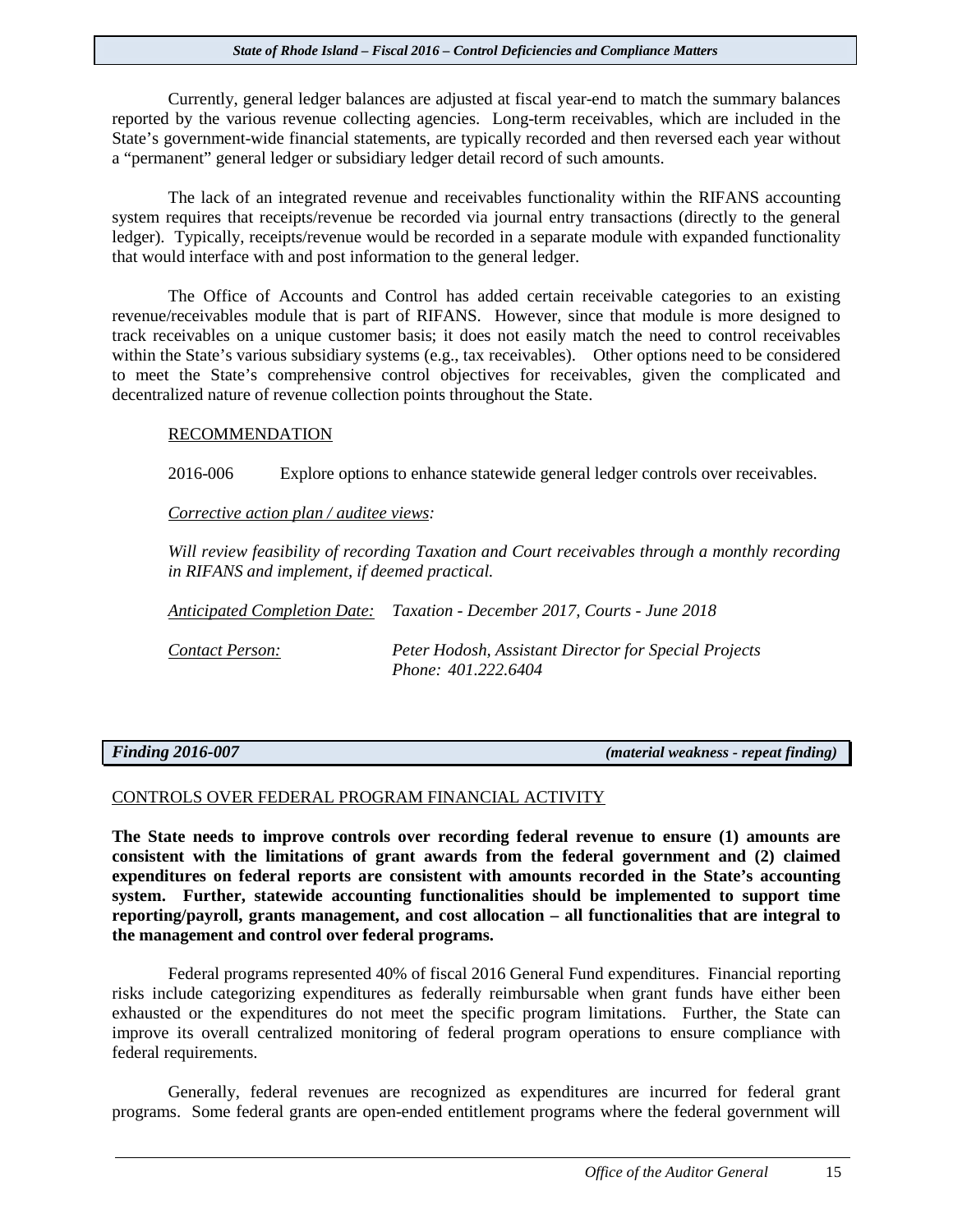reimburse the State for all allowable costs incurred under the program. Other federal grants are limited by a specific award amount and grant period. These grant periods are often for the federal fiscal year and are not aligned with the State's fiscal year.

Knowledge of grant requirements, spending authorizations, and limitations on reimbursable expenditures all rests with departmental managers who administer the federal grant programs. Accordingly, the Office of Accounts and Control, in preparing the State's financial statements, relies primarily on the coding of expenditures (by funding source – federal) within the RIFANS accounting system. All expenditures recorded in federal accounts are considered reimbursable from the federal government and federal revenue is recorded to match those expenditures. From an overall statewide perspective, controls over financial reporting are ineffective to ensure that all federal expenditures are reimbursable and federal revenue is recognized appropriately.

The Office of Accounts and Control requires completion of a *Federal Grants Information Schedule* (FGIS) by the administering departments and agencies. The goal of the FGIS is to reconcile RIFANS program activity with amounts drawn and claimed on federal reports. The FGIS process is ultimately limited in its overall effectiveness to improve controls over federal revenue recognition. Presently, there is no statewide control measure to ensure that grant expenditures do not exceed available award authority.

During our fiscal 2016 audit, we proposed audit adjustments relating to federal grant activity. One adjustment corrected the recording of expenditures allocated to a federal grant that exceeded allowable federal funding. Other adjustments involved a mismatch of timing when expenditures were incurred and when federal revenues in reimbursement of those expenditures were recognized.

#### *Federal Grants Management and Cost Allocation*

The State's RIFANS accounting system does not meet the State's needs in three important and interrelated areas – time reporting/payroll, grants management, and cost allocation – all functionalities that are integral to management of federal programs. These functions are currently performed independent of RIFANS and generally through multiple systems - most of which are duplicative and utilize old and sometimes unsupported technology.

In general, each department within State government captures time and effort information, distributes costs to programs, and manages its federal grants in its own unique way. None of these processes or systems operates similarly, shares a common control structure or is integrated into RIFANS.

Time and effort data collected within an integrated system could be used to automatically distribute costs to various programs and activities. Because these functionalities are lacking in RIFANS, a high volume of manual accounting entries, supported by data derived from various departmental cost allocation processes and departmental systems, is required to distribute direct and indirect costs to various programs and activities. These manual accounting entries are adequately controlled from an authorization and access perspective but are not uniformly or sufficiently controlled from a sourcing or supporting documentation perspective.

The lack of full integration of these system functions results in delays in federal reimbursement as well as potentially impacts the timeliness and accuracy of reporting these program expenditures in RIFANS. The necessary journal entries required by State agencies to adjust indirect costs to federal programs can lag as much as one or two quarters during the fiscal year while independent time reporting and cost allocation processes get completed.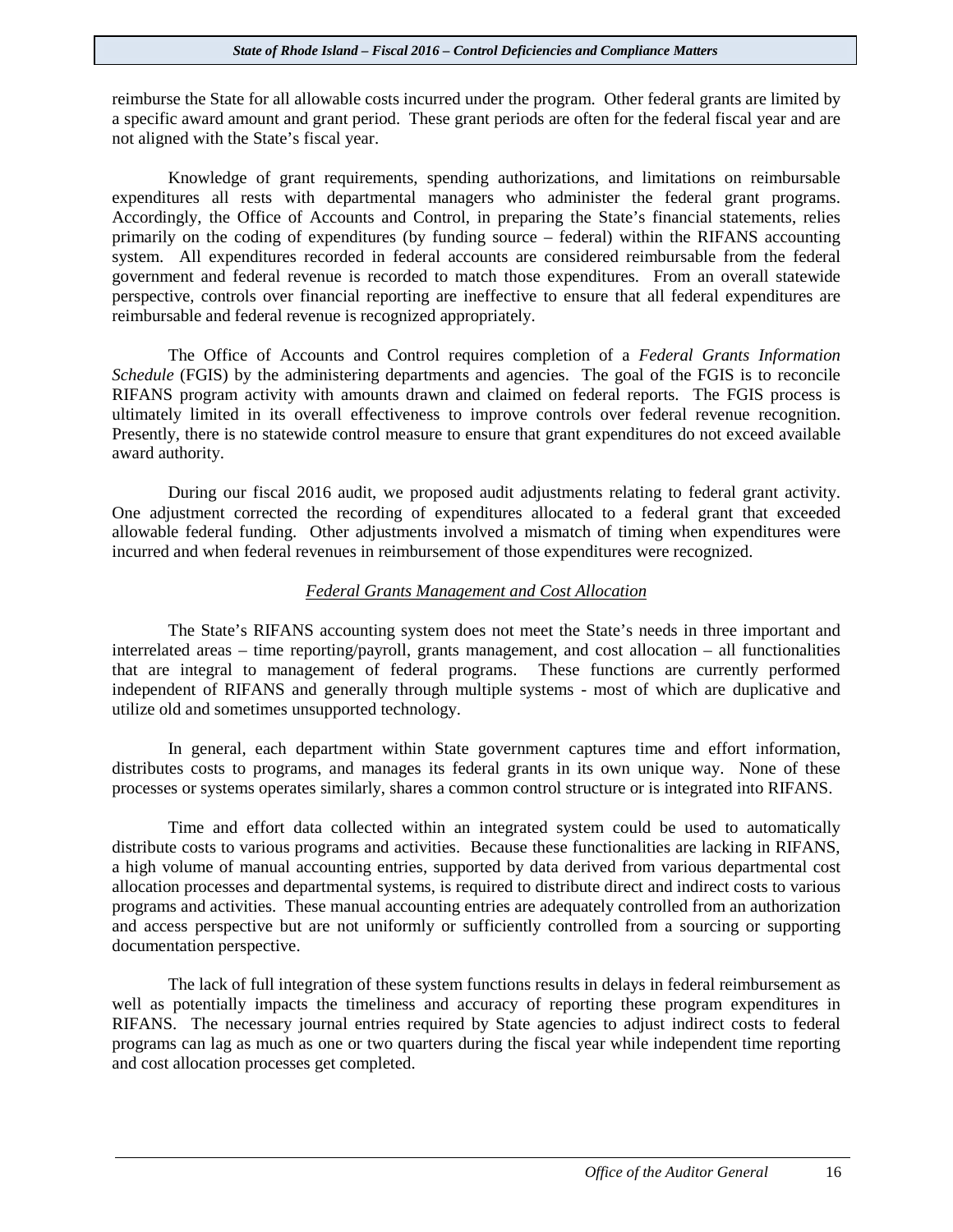The State's Office of Management and Budget (OMB) and the Office of Accounts and Control should coordinate statewide accounting and monitoring processes to enhance controls over federal program financial activity for financial reporting purposes but also to ensure compliance with federal program requirements.

#### RECOMMENDATIONS

- 2016-007a Improve functionality within the statewide financial systems to facilitate federal grant administration (grants management, cash management, and cost allocation).
- 2016-007b Build statewide processes over federal grant administration within the Office of Management and Budget to supplement accounting controls within the RIFANS accounting system.

*Corrective action plan / auditee views:* 

*Refer to Corrective Action Plan Finding 2016-004*

*Anticipated Completion Date: February 2021*

*Contact Person: Laurie Petrone, Director of Grants Management Office of Management and Budget Phone: 401.574.8423*

*Finding 2016-008**(significant deficiency – repeat finding)* 

#### STATEWIDE CENTRALIZED COST ALLOCATIONS

#### **Controls are weakened due to the use of "mirror" accounts rather than internal service funds to account for and distribute centralized costs to functions and activities.**

The State discontinued use of certain internal service funds during fiscal 2007 and began budgeting and distributing costs for human resources, facilities and maintenance, and information technology services through centralized procedures within the Department of Administration (DOA). In order to obtain federal reimbursement for costs allocable to federal programs, the State created "mirror" accounts (within DOA and other departments) for purposes of distributing the federal share of centralized costs to the other departments. Expenditures reported in federal accounts and linked to federal programs are claimed and drawn down by departments with the federal revenue being moved to reimburse DOA for costs allocable and recoverable from federal programs.

This allocation method results in a process that is inherently complex and not fully understood by many of the State's departmental financial managers. The process increases the risk that federal revenue and expenditures could be overstated.

Using internal service funds to distribute centralized shared costs to programs and activities is simpler, far less prone to error and subject to enhanced control and monitoring procedures. Internal service funds more clearly demonstrate when other functions and activities (in aggregate) have been over or undercharged for services.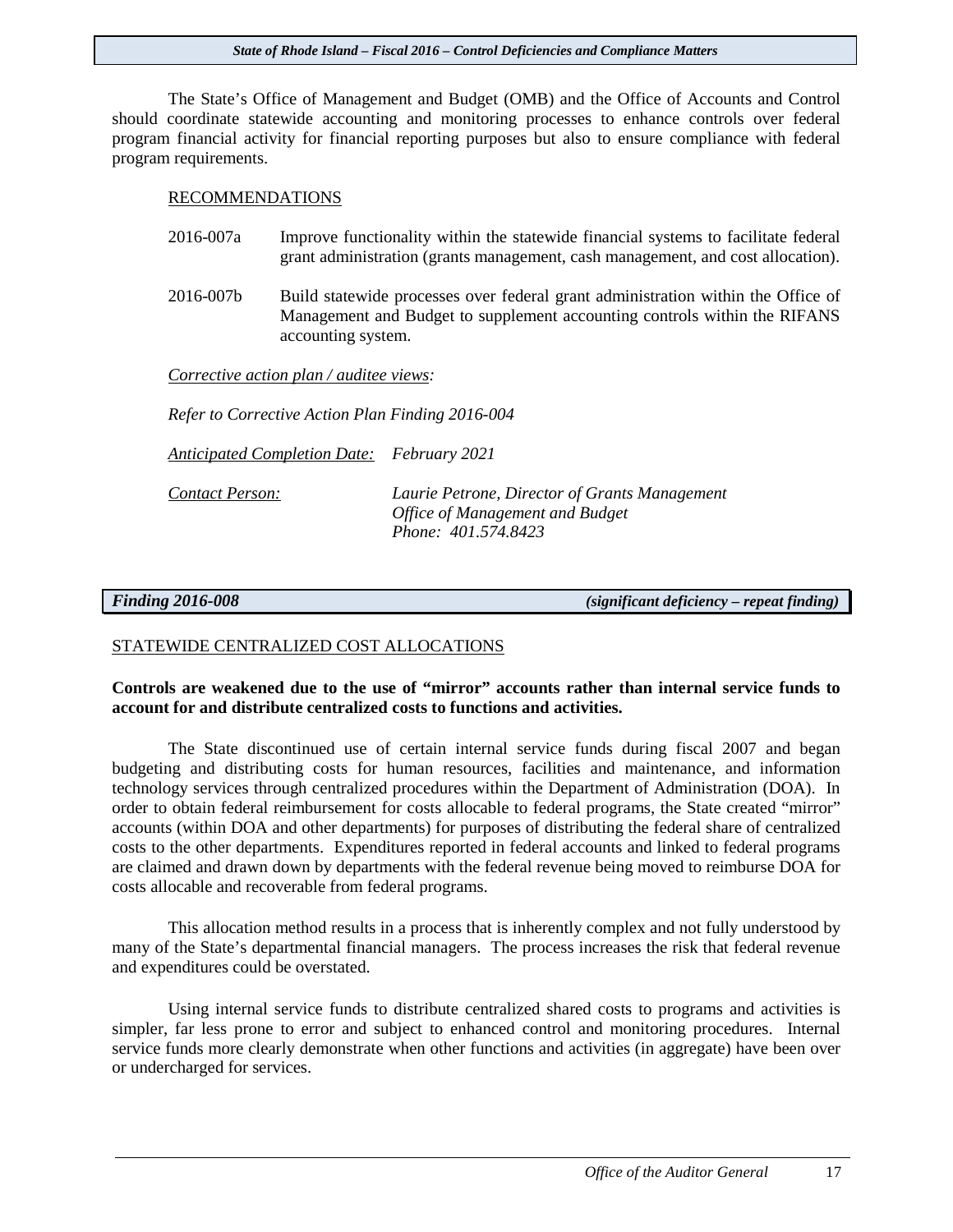#### RECOMMENDATION

2016-008 Restore internal service funds as the means to account and distribute centralized costs to functions and activities.

#### *Corrective action plan / auditee views:*

*Implementation of this recommendation to convert services currently billed via the mirror account process to an internal service funds requires approval by the General Assembly. We will begin an initiative to obtain this approval and convert these services to internal service funds.*

*Anticipated Completion Date: June 2019*

*Contact Person: Bernard Lane Jr., Administrator, Management Services Phone: 401.574.8594*

*Finding 2016-009 (other compliance matter – repeat finding)*

#### COLLECTION OF OVERPAYMENTS TO MEDICAID MANAGED CARE ORGANIZATIONS

### **Net recoverable gain share amounts totaling \$101 million from Medicaid managed care organizations (MCOs) were outstanding at June 30, 2016. Of this amount, Medicaid Expansion gain share totaled \$120 million.**

Unusually large balances due to the State from managed care organizations in settlement of various contract periods beginning in January 2014 largely remained outstanding at June 30, 2016. We reported in our prior audit that \$133 million was due to the State at June 30, 2015. During fiscal 2016, the Executive Office of Health and Human Services (EOHHS) recouped approximately \$36 million of the Medicaid Expansion dollars that were due. The MCOs were overpaid an additional estimated amount of \$22 million for Medicaid Expansion for the contract period ending June 30, 2016 resulting in an aggregate amount owed to the State of \$120 million at June 30, 2016.

The overpayments due to the State resulted primarily from coverage extended to the "Medicaid expansion population" – a group provided coverage under the provisions of the federal Affordable Care Act (ACA). EOHHS faced early challenges in establishing a capitation rate for this population due to the high utilization of services expected at the inception of coverage. Actuarially certified capitation rates were based on conservative cost assumptions, which did not materialize as expected in the actual experience. This resulted in large recoverable gain share amounts under these risk/gain share arrangements with the MCOs - amounts much larger than typical risk share/gain share contract settlement amounts that routinely occur. The contracts provide for settlement of actual claims experience and the determination of risk share/gain share amounts due to or from the State measured at the close of contract periods, with final settlement at the end of the claims run-out period - one year later.

These amounts have been recognized within the overall Medicaid program receivables and payables calculated for inclusion in the State's financial statements at June 30, 2016. The amounts paid for the Medicaid expansion population were 100% funded by the federal government – once collected, the overpayments are due to the federal government.

Due to contract provisions in effect during fiscal 2015 and 2016, the MCOs unintentionally benefitted from a large interest free cash infusion and were allowed to retain a portion (approximately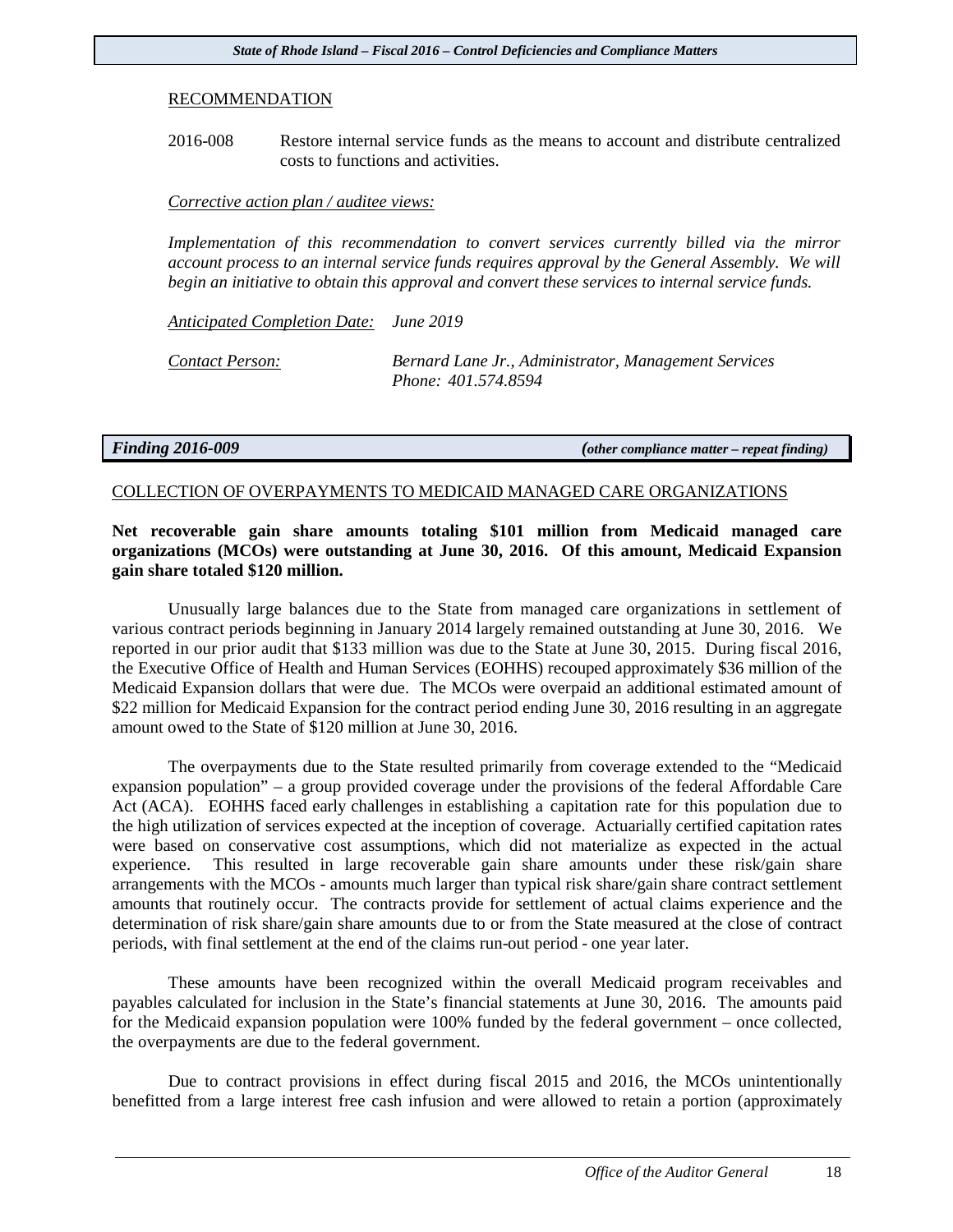\$7.7 million) of the excess capitation payments due to gain share provisions. Gain share provisions in the contract were intended to reward the MCOs for overall cost efficiencies attained through enhanced case management, preventative care, and enhanced coordination of services. In this instance, the gain share amounts retained by the MCOs resulted from overstated capitation assumptions and not from efficiencies achieved.

EOHHS did not fully recoup the overpayments initially cited in our fiscal 2015 audit by June 30, 2016 as reported in the State's corrective action plan for the 2015 findings. A 90-day required notice of recoupment stipulated in the MCO contracts and the MCOs refusal to waive such provision stalled collection efforts. While we recognize these contract provisions, we believe the extraordinary amount and nature of the overpayments was such that earlier repayment should have been negotiated and achieved. These overpayments, as acknowledged by all parties, were clearly beyond the normal scope and expectation of the managed care rate settlement process. Had the capitation payments to the MCO's been insufficient to cover actual claims experience, it is unlikely that the State would have been able to defer any further payment until the end of the contract settlement period.

EOHHS has reduced capitation rates to more accurately reflect the medical claims experience of the population. In addition, EOHHS added contract language modifying the risk share / gain share determination under managed care contracts going forward to prevent gains or losses when determined capitation rates are significantly different from the actual medical experience of the population. Lastly, EOHHS has also included an audit requirement in its future managed care contracts that mandates that the MCOs require their independent auditor to opine on the MCO's schedules that determine risk share / gain share outcomes for their annual contracts.

EOHHS finally recouped fiscal 2015 overpayments to the MCOs for the Medicaid Expansion population in early fiscal 2017. The fiscal 2016 overpayment to the MCOs (approximately \$22 million) is expected to be recouped after the one-year claim runout period ends on June 30, 2017.

#### RECOMMENDATION

2016-009 Recoup overpayments from the MCOs using the newly effective and enhanced contract provisions.

#### *Corrective action plan / auditee views:*

*Effective January 1, 2014, the Affordable Care Act (ACA) allowed states to expand Medicaid eligibility to adults up to 138% of the federal poverty level. The State of Rhode Island covered this new population using managed care plans. Initially, the assumptions used to develop the Medicaid Expansion capitation rates recognized that all persons eligible would not be covered immediately on January 1, 2014, and that coverage would not reach a mature state until December 31, 2014. The State used risk corridors and risk-sharing arrangements around the rates to limit the contract partners' exposure and to mitigate the risk of over-adequacy or underadequacy in the rates.* 

*Capitation rates were set for the first six months of CY 2014 and the second set of rates applied to the 12-month period from July 1, 2014 through June 30, 2015. The division of the contract period into two rate periods allowed the State to recognize the anticipated selection bias during the initial rollout of the Medicaid Expansion program in the rates and to align with other managed care contract periods. The Medicaid Expansion capitation rates were later revised for FY 2015, resulting from reconsideration of the original assumptions used in the previous rate calculations. In addition, capitation rates for FY 2016 for the Medicaid Expansion group were further refined based on the MCOs' financial statements related to the risk-sharing reporting. Certain*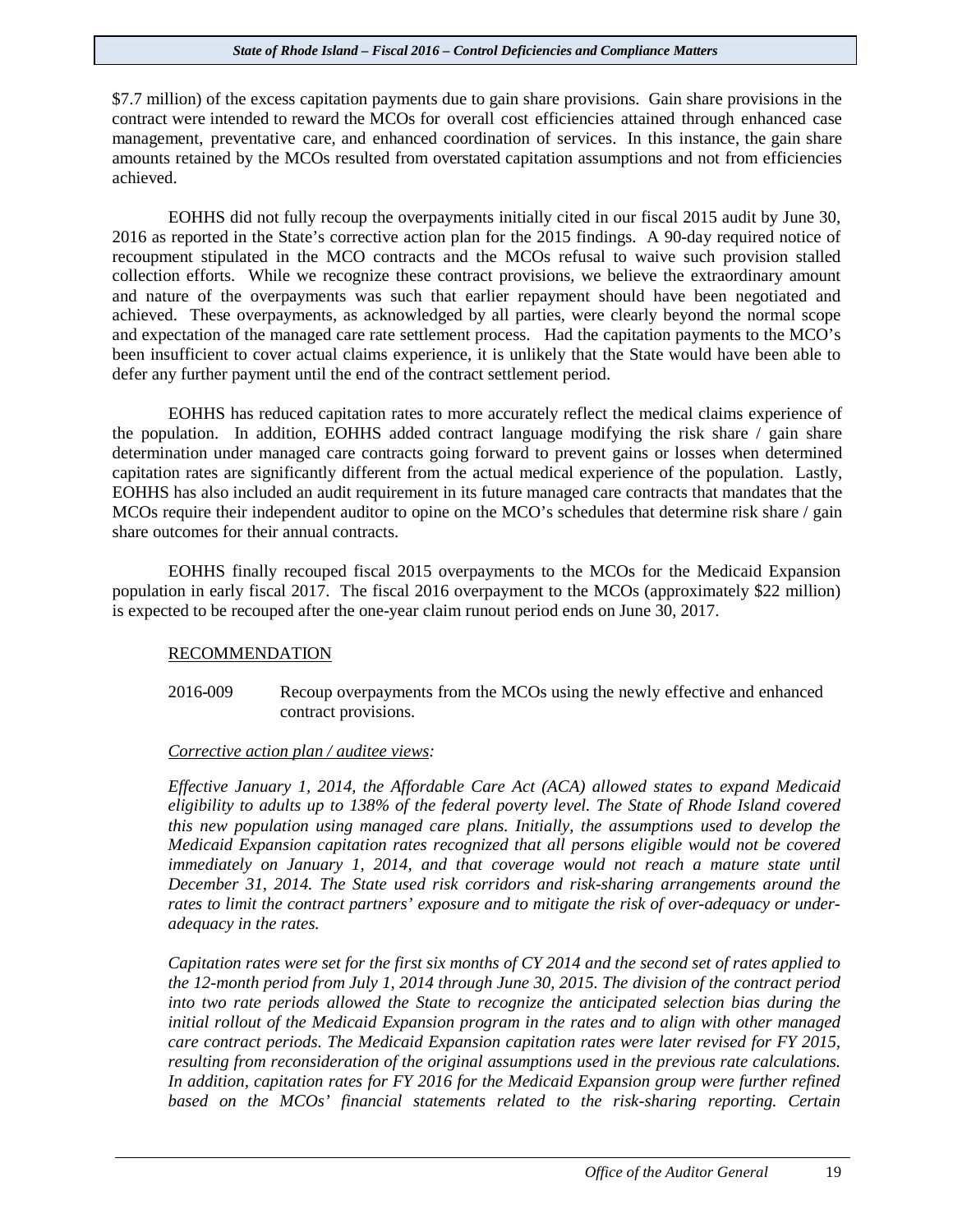*enrollment-driven assumptions were also updated to reflect 2016 enrollment projections as were other assumptions, including pent-up demand, adverse selection, and adverse risk margin based on the MCOs' financial statements. For each capitation rate revision period, the capitation rates were compiled in accordance with Title 42 CFR 438.6 and 438.60, and reviewed and approved by CMS.*

*In December 2014, when it was observed, based on monthly risk/gain share financial reports, that the MCOs were incurring and reporting medical expenses that were significantly less than the medical portion of the capitation dollars paid to the MCOs, the State began recouping a portion of the MCOs gain share. The State then received notice from United Healthcare disputing the State's actions to recoup these monies, stating that, per the contract, "Final settlement is based on review of the complete experience for the contract period following the full twelve-month run out … ". The State then acted to address this situation by amending the MCOs' contracts to allow for interim payments and recoupments when the over- or under-risk/gain share payment amounts are significant.* 

*The State then recouped all of the remaining FY 2015 gain-share dollars from the MCOs for the Medicaid Expansion population by October 2016. Based on the current contract with MCOs, the FY 2016 gain-share dollars will be recouped by September 30, 2017, after the one-year claims runout period ends on June 30, 2017.*

*Per the Recommendations of the State Auditors, 2016-009, by using the newly effective and enhanced contract provisions, the State has recouped all of the gain-share dollars from the MCOs for the Medicaid Expansion FY 2015 contracts.*

*Anticipated Completion Date: October 31, 2016 Contact Person: Deborah Florio, Deputy Medicaid Director - EOHHS Phone: 401.462.0140* 

*Finding 2016-010 (material weakness – new finding)*

#### MEDICAL ASSISTANCE PROGRAM COMPLEXITY AFFECTS FINANCIAL REPORTING AND OVERALL PROGRAM CONTROLS

#### **The growing complexity of Medicaid program operations adds to the challenge of accurately accounting for all Medicaid program related financial activity within the State's financial statements.**

The complexity of the Medicaid program has continued to increase each year through federal Affordable Care Act (ACA) provisions and various State initiatives that have changed how services are delivered and providers are reimbursed. Medicaid is the State's single largest program activity representing nearly 25% of the annual budgeted outlays. Consequently, the financial aspects of this program are material to the State's financial reporting objectives.

The added complexity and related challenges are mainly attributable to the following initiatives and trends:

- New program initiatives have changed the way services are reimbursed through the program;
- Program changes are often implemented through managed care coverage increasing an already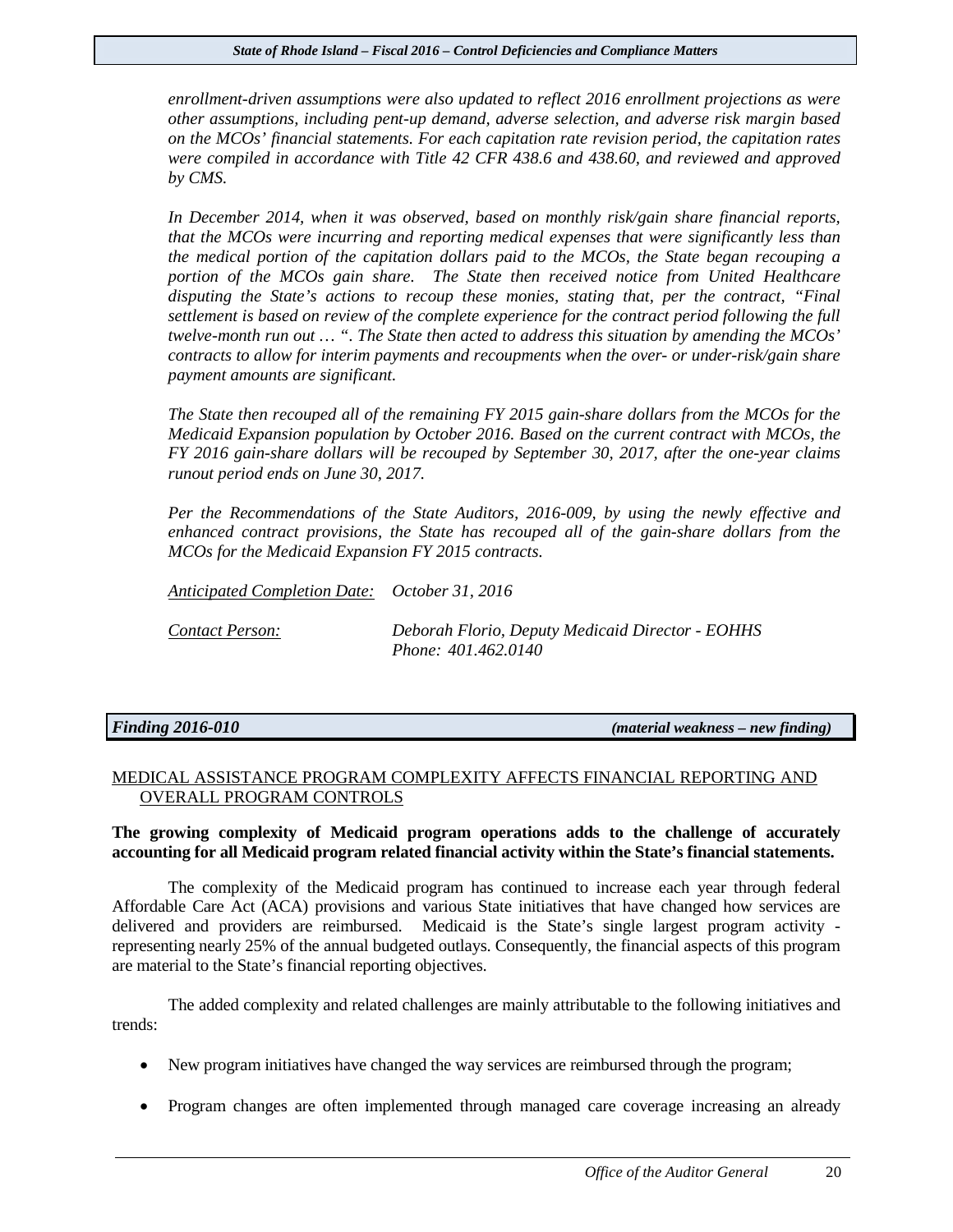significant segment of Medicaid that is being administered outside of EOHHS's direct financial systems and controls;

- Contracts with managed care organizations (MCOs) are subject to complex settlement provisions. These settlements are increasingly dependent on data received from other providers and MCOs and require substantial data analysis to evaluate prior to recognizing the accounting impact on the State's books and additional payments to and from the providers. EOHHS is largely dependent on contractors to provide the data analysis and tracking of these settlement provisions.
- Financial activity relating to Medicaid that is manually accounted for, in total or in part, has increased the risk that certain receivables or liabilities may be omitted from the State's financial reporting processes and not be detected;
- New eligibility systems have resulted in claim processing problems that have resulted in estimated payments to providers in advance of the actual claims or capitation payments being processed;
- Several components of Medicaid financial activity, due to the timing and duration of contract and provider settlements, require material receivables and liabilities to be classified on a short and longterm basis that impacts how these amounts are reported in the State's financial statements; and
- The State lacks effective auditing and monitoring of MCO financial activity.

Ensuring this financial activity is properly and completely recorded in the State's financial statements is an increasingly complex task. MCO risk and gain share settlements, primary care service increases, certain "reinventing Medicaid" initiatives, and other settlements relating to delayed enrollment of newborns within the new UHIP system were all accounted for external to Medicaid's claims processing system. The financial effect of these settlements and program provisions totaled in the hundreds of millions of dollars. Much of this activity is higher risk from a financial reporting and federal program compliance perspective as it is less subject to systemic controls and instead is accounted for through manual independent processes.

EOHHS appropriately included a host of specific programmatic provisions that had a financial statement impact within its closing package provided to the Office of Accounts and Control at fiscal yearend. Identification of these provisions is solely dependent on individuals knowledgeable about the program. Due to the complexity, it would be challenging for any one person to have a complete financial understanding of all program operations as well as an understanding of the State's financial reporting objectives. Significant audit adjustments were required for fiscal 2016 relating to Medicaid financial activity reported in the State's financial statements.

For example, in accordance with ACA, Medicaid reimbursements to primary care physicians (PCP) were increased for the purpose of improving access to primary care with the federal government generally reimbursing States for 100% of the increase. The increases applied to Medicaid primary care services paid on a fee-for-service basis or through managed care organizations. Since these additional reimbursements were not reflected in the original capitation rates for these managed care organizations (MCOs), additional amounts owed to the MCOs were paid through settlements separate from the normal capitation settlement process. We found the State overpaid one of the MCO's \$2.3 million for the PCP reimbursement during our audit - the State was invoiced for an incorrect amount that was subsequently paid.

PCP reimbursements under the ACA are similar to many other Medicaid program initiatives which require significant data analysis and periodic settlements typically for significant dollar amounts.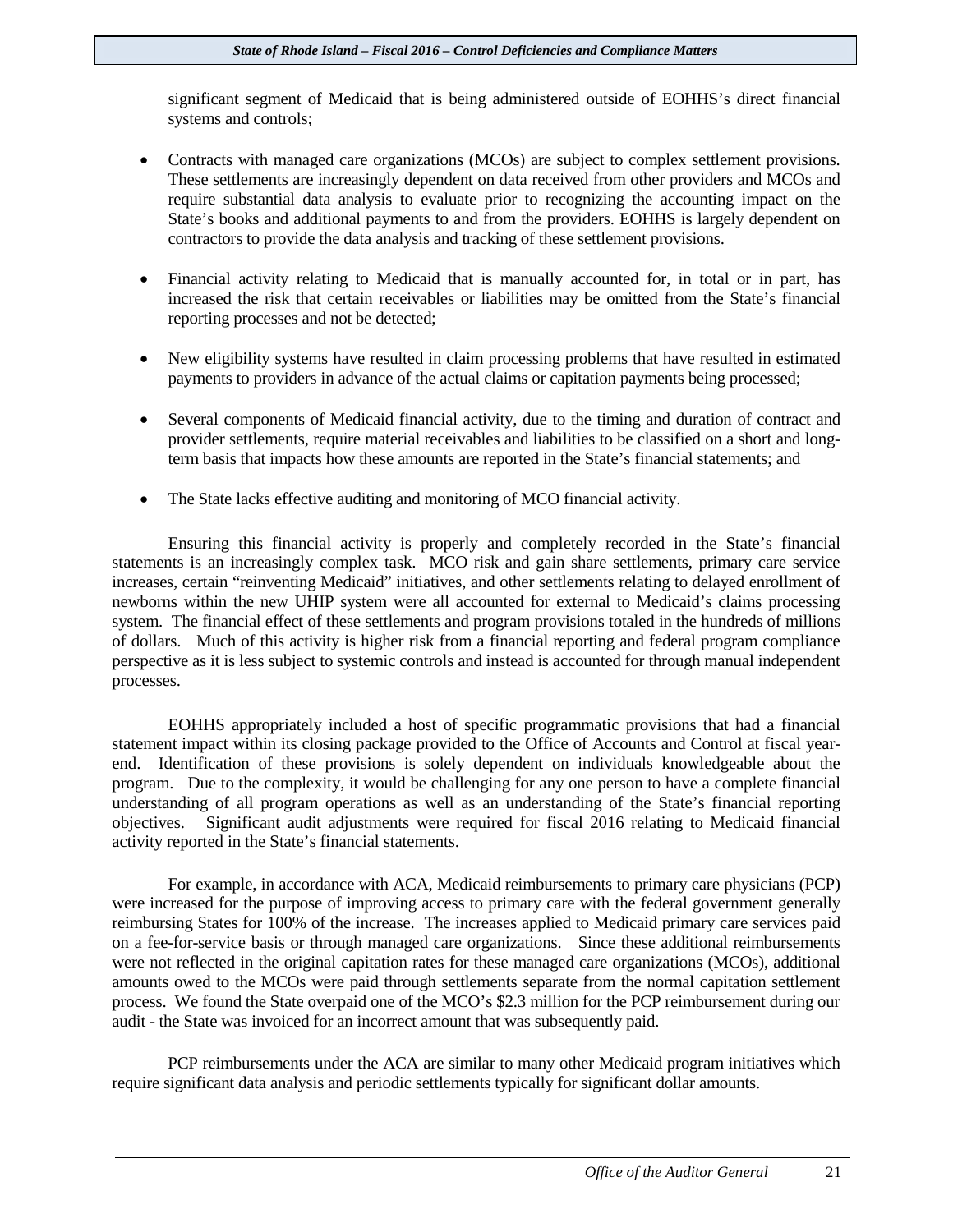The significance of Medicaid expenditures and the continued trend of providing more services through capitation necessitate an examination of how the State ensures completeness and accuracy from a financial reporting perspective. Due to the heavy reliance on contractors to manage and analyze this financial activity, control processes should be evaluated and documented delineating contractor and EOHHS responsibilities and how overall financial reporting objectives are met. Additionally, increased financial oversight of the MCOs is needed to further support data used to prepare the State's financial statements.

#### RECOMMENDATIONS

- 2016-010a Evaluate and document control processes to meet the financial reporting objectives for the Medicaid program. Delineate those responsibilities delegated to contractors and how those responsibilities are integrated in the overall control structure.
- 2016-010b Improve financial oversight of the MCOs as a basis for enhancing program compliance objectives and enhancing data available for financial reporting purposes.

*Corrective action plan / auditee views:* 

*EOHHS acknowledges the complexity and challenges of the Medicaid Program given the various State initiatives that have changed how services are delivered and providers are compensated.* 

*Per the Recommendations of the State Auditors, EOHHS recognizes the need for and engages in continuous improvements in the oversight of the State's managed care expenditures and contract settlements, particularly with their increased share of Medicaid expenditures overall. EOHHS continues to ensure that claims data is received from the MCOs and that this claims data is reconciled to the MCOs' contract settlements before the final settlements of the risk/gain share contracts. In addition, EOHHS' contracts with the MCOs mandate that the MCOs require their independent auditors, in their annual audited statements, to comment on the accuracy of the contractual financial arrangements that the MCOs have with the State.*

*EOHHS will continue to probe areas where focused scrutiny could provide additional support as to the appropriateness and accuracy of these expenditures. Under new leadership as of February 2017, EOHHS is currently working, in coordination with the Office of Management and Budget, to assess overall financial and program capacity, and develop a comprehensive action plan to strengthen state-led reporting and oversight.* 

*In addition, EOHHS will explore the feasibility and expense of procuring the services of an independent auditor for those areas of MCO contracting with the State that are not currently subject to systematic review under the MCOs' mandatory external audit program.* 

*Anticipated Completion Date: June 30, 2018* 

*Contact Person: Robert Farley, Associate Director Management Services EOHHS Phone: 401.462.6259*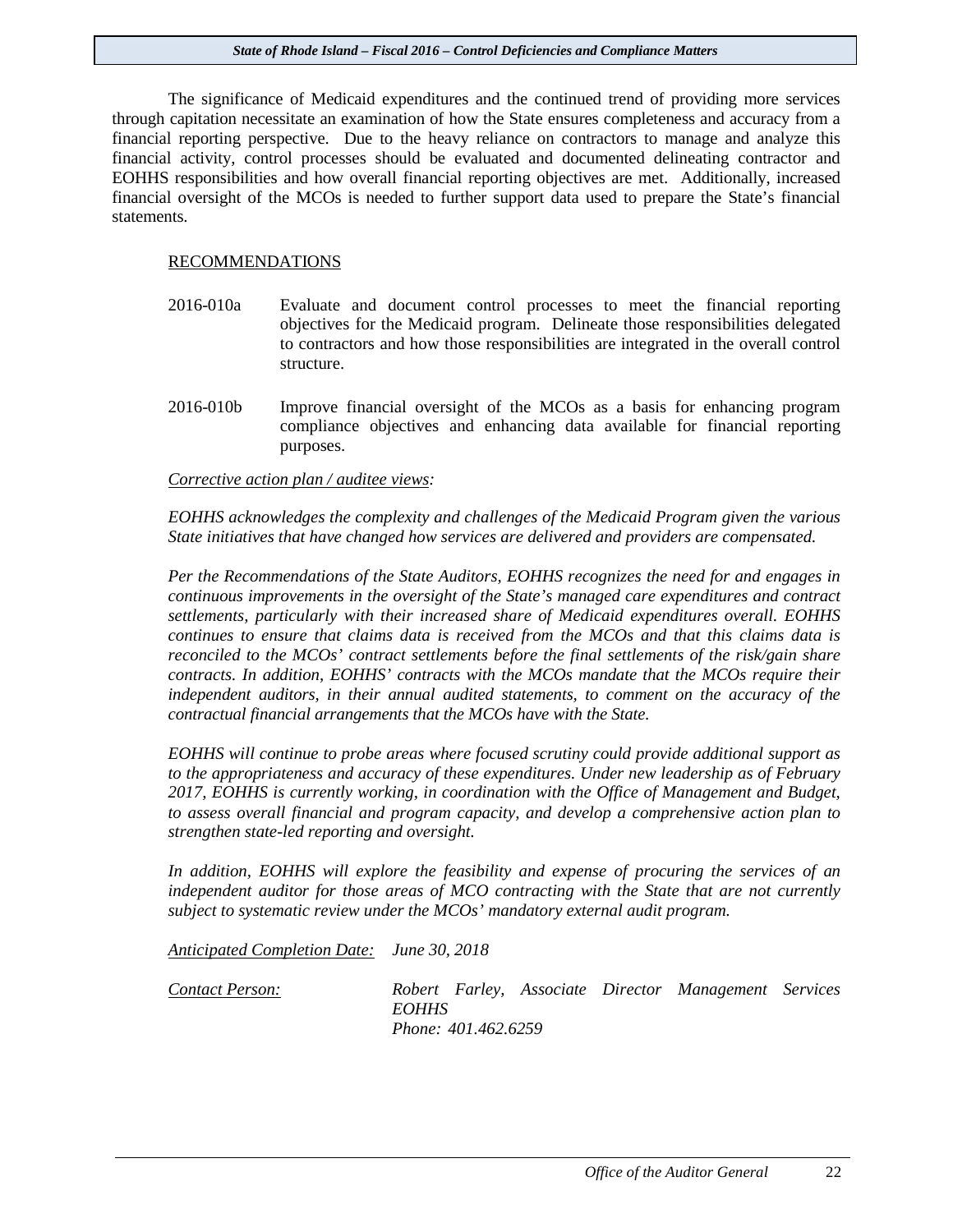*Finding 2016-011 (material weakness - repeat finding)*

#### COMPREHENSIVE INFORMATION SYSTEMS SECURITY POLICIES AND PROCEDURES

**The State needs to ensure its IT security policies and procedures are current and well communicated. Assessments of compliance for all critical IT applications have not been performed. Systems deemed to pose the most significant operational risk must be prioritized.**

The Division of Information Technology (DoIT) within the Department of Administration (DOA) has responsibility for the State's varied and complex information systems. This includes ensuring that appropriate security measures are operational over each system and the State's information networks. Information security is critically important to ensure that information technology dependent operations continue uninterrupted and that sensitive data accumulated within State operations remains secure with access appropriately controlled.

The oversight and management of the State's information security program relies upon the implementation of DoIT's comprehensive information systems security plan, which includes detailed policies and procedures that are designed to safeguard all of the information contained within the State's critical systems.

The State has updated and created new policies and procedures for its critical information systems; however, it has lagged approving, communicating and implementing these policies. Further, the State has not performed an assessment to determine whether its IT systems are in compliance with these IT security policies and procedures. Due to the number and complexity of systems within State government, a risk-based approach should be employed where those systems deemed most critical or most at risk are prioritized for assessment.

The State should contract for the performance of IT security compliance reviews of its mission critical systems until such time that sufficient internal resources are in place to ensure that the State can conduct such reviews on a periodic basis for all mission critical systems. In addition, new information systems or significant system modifications should be subjected to a formalized systems security certification by DoIT or an external IT security consultant prior to becoming operational.

Lastly, the State should make appropriate use of external system assessments and reviews whenever available. In many instances, State systems are operated by external parties or interface with external processing entities. These entities often provide Service Organization Controls (SOC) reports, which typically include identification and testing of key controls within the application or organization. A number of these reports are available and should be accumulated and reviewed within DoIT as part of a risk-based approach to assessing and ensuring IT security compliance. This may assist in broadening the monitoring of the State's many systems in light of the minimal resources allocated to this function.

#### RECOMMENDATIONS

- 2016-011a Continue to update IT security policies and procedures to ensure such policies and procedures conform to current standards and address all critical systems security vulnerabilities.
- 2016-011b Complete an initial assessment of compliance with systems security standards for the State's mission critical systems. Contract for the performance of IT security compliance reviews and accumulate and make use of available Service Organization Control reports to extend IT security monitoring of critical systems.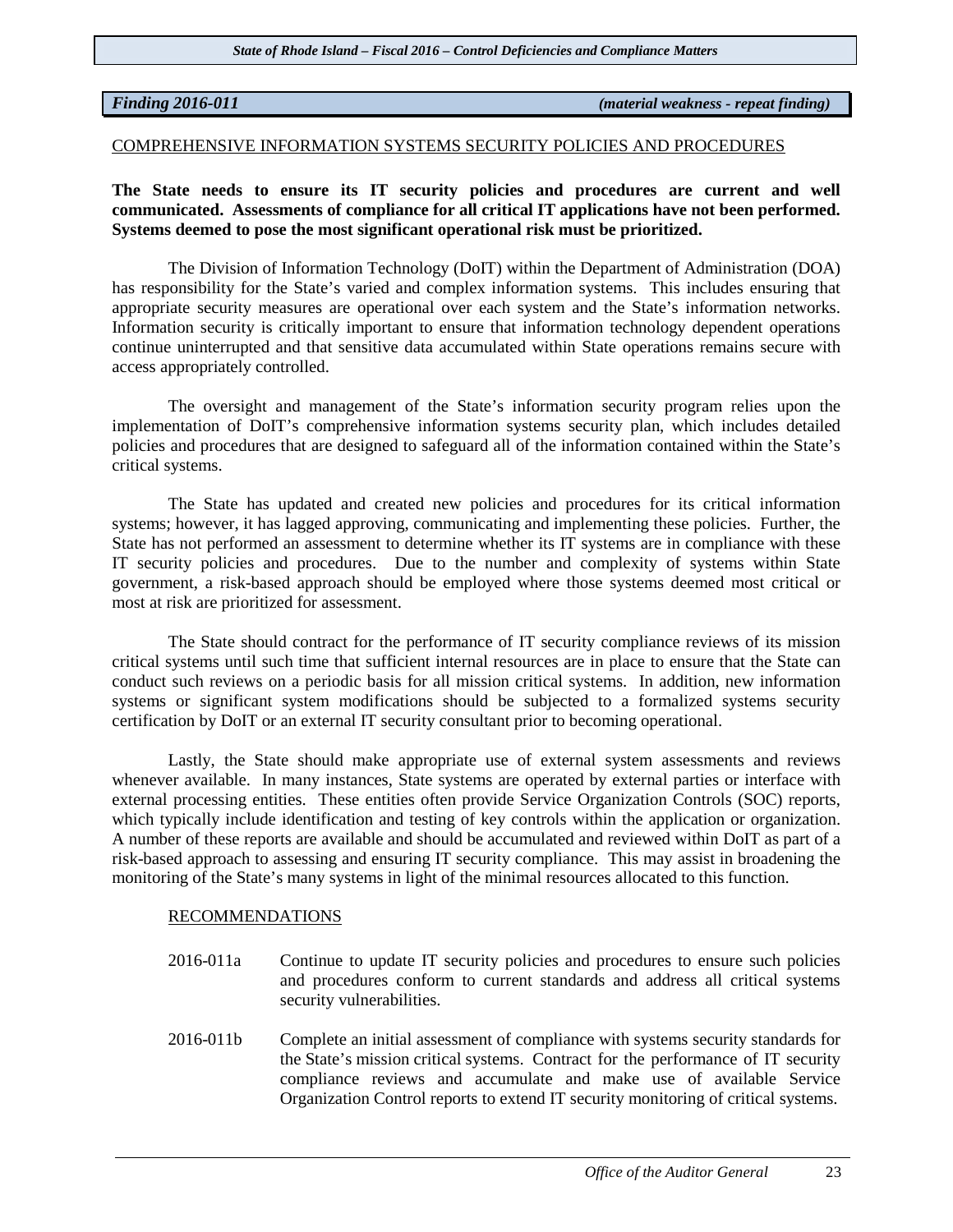2016-011c Prepare a corrective action plan that prioritizes significant system security risks with the goal of achieving compliance with DoIT's formalized system security standards for all significant State systems.

#### *Corrective action plan / auditee views:*

*DoIT will engage a partner via the bid process to get a full security assessment proposal from an outside firm. This assessment should include a standard type health checks with penetration testing, internal server checking and all the "normal" items a firm might offer. DoIT's next step is to develop the bid and engage a partner for the testing.* 

*Anticipated Completion Date: 60 days from contractor start.*

*Contact Person(s): Kurt Huhn, Assistant Director for Special Projects - DoIT Phone: 401.462.4706*

*Finding 2016-012 (material weakness – repeat finding)* 

#### DIVISION OF INFORMATION TECHNOLOGY - DISASTER RECOVERY PLAN

**The State did not perform tests of its disaster recovery plan during fiscal 2015 and 2016. This reduces the assurance that all mission critical systems can be restored should a disaster disable or suspend operations.**

The State has not performed testing of its disaster recovery plan since fiscal 2014. Tests of the disaster recovery plan are an important component of overall business continuity planning to increase the likelihood that systems can be restored should a disaster disable or suspend operations at the State's data center. The State needs to test the viability of its recovery center and its employees' knowledge and ability to perform restoration of the systems. Industry best practices stipulate that disaster recovery testing be performed twice a year in order to accommodate the ever-changing systems environment. The State should perform a full disaster recovery test at least annually.

DoIT has a designated data center recovery facility in New Jersey (operated by a vendor). Since the last test performed in fiscal 2014, the State has undergone a number of changes to its system environment. New systems such as UHIP, STAARS, and numerous patches to RIFANS along with network and communications configuration changes have not been part of a disaster recovery test.

If a test of the disaster recovery plan is conducted in June 2017, as now planned, the State will have gone more than 3 years without a comprehensive test performed at its off-site recovery data center.

#### RECOMMENDATION

2016-012 Perform an off-site disaster recovery test at the State's designated disaster recovery site at least annually.

#### *Corrective action plan / auditee views:*

*DoIT will increase its efforts on the upgrade of the existing backup and DR process for mission critical systems and will engage the current vendor to complete the DR testing by July 2017.*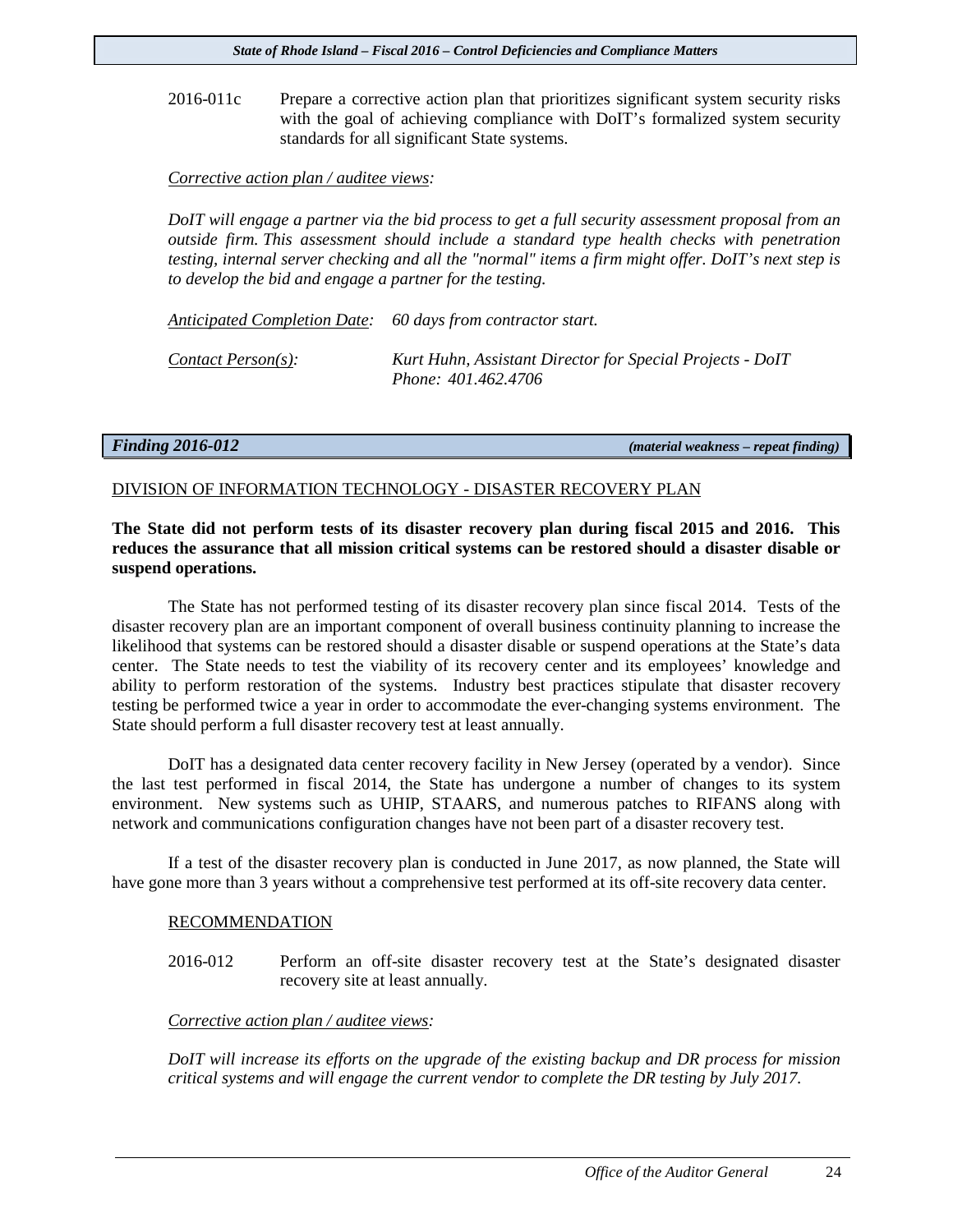*Anticipated Completion Date: July 2017*

*Contact Person(s): Tony Lupinacci / Frank Pate Assistant Directors for Special Projects DoIT Phone: 401.462.4710 / 401.462.8540*

*Finding 2016-013 (material weakness - repeat finding)*

#### INFORMATION TECHNOLOGY (IT) SYSTEMS - PROGRAM CHANGE CONTROLS

**The State does not follow uniform enterprise-wide program change control procedures for the various IT applications operating within State government. This increases the risk that unauthorized or inappropriate changes could be made to IT applications without detection.**

Program change controls are a critical IT control component to ensure that only authorized changes are made to programs with testing and acceptance before being placed in production. Additionally, program change control procedures prevent and detect unauthorized program modifications from being made.

Almost all custom developed computer applications require changes or updates during their production lifecycle. These customized, home-grown applications require a formalized change management system in order to properly control changes made to them.

The change management process should be standardized so that all movement of code, changes made, testing, acceptance, and implementation provide management with a tracking history. This leads to consistent outcomes, efficient use of resources and enhanced integrity of the application systems which flow through the process. Automated tools vastly help control this process and make the process consistent, predictable, repeatable and aids in the reduction of "human error" in the process.

In response to prior audit recommendations made since fiscal 2007, DoIT has attempted to implement change control software. These packages were never implemented enterprise-wide and with minimal success, thus leaving agencies to develop their own methods and procedures to control application changes. Various methods are used to control program change management which rely mostly upon manual and automated procedures that incorporate emails, memorandums and other paperbased forms to document application changes.

This has led to inconsistent methods and noncompliance and circumvention of DoIT's change control policy and procedural guidance. In a number of instances, we found no automated control system demonstrating that only authorized and proper changes had been implemented.

DoIT has indicated that it will implement an automated standardized formal enterprise program change control process for the application systems it supports. DoIT should develop procedural guidance that details the correct use of change management software and mandated internal control practices and procedures, thus ensuring a documented, monitored, and repeatable process.

#### RECOMMENDATIONS

2016-013a When implementing the new change management software, DoIT should determine the appropriate combination of operational, procedural and/or technical adjustments required to use the package in a manner that results in adequate program change control for the entire enterprise.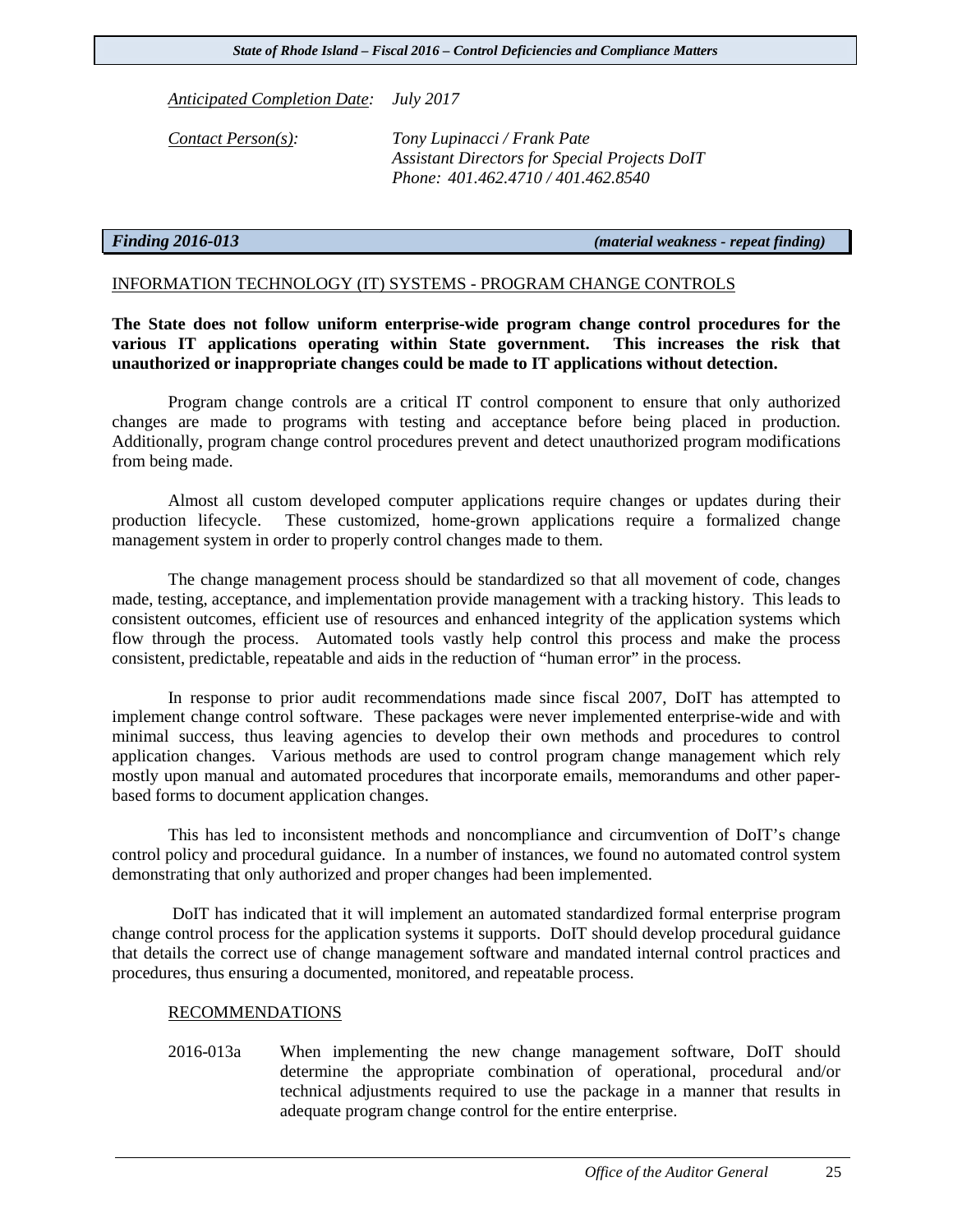2016-013b Develop and implement procedures detailing specific requirements for program change control and disseminate and train DoIT support staff in its proper execution.

#### *Corrective action plan / auditee views:*

*DoIT has decided to implement an ITIL change control process. DoIT will obtain feedback on costs to implement and resources required.* 

*Anticipated Completion Date: Dependent on software and FTE.*

*Contact Person(s): Tom O'Donnell, Assistant Director Central Information Management Services - DoIT Frank Pate, Assistant Director for Special Projects DoIT Phone: 401.462.4701 / 401.462.8540*

*Finding 2016-014 (material weakness - repeat finding)*

#### DEPARTMENT OF REVENUE – CONTROLS OVER ELECTRONIC TRANSMISSION OF TAX PAYMENTS AND OTHER INFORMATION

### **Electronic data received by Taxation should remain encrypted and then be uploaded to Taxation's systems through automated processes without manual intervention. Current procedures create, rather than restrict, opportunities for data manipulation.**

Electronic transmission of tax payments and tax information for uploading to the Division of Taxation's (Taxation) systems represents the majority of taxes collected and data received by Taxation. Ensuring the security and integrity of this data from transmission through posting to taxpayer records is critical.

The vast majority of the State's tax revenues are received electronically (ACH debit/credit). Funds are deposited automatically into the State's bank accounts, which causes the State's financial institutions to send electronic payment confirmation data files to Taxation (these electronic files contain abbreviated tax payment data, such as, taxpayer identification number, payment amount, tax type, and tax period). Through a lock box arrangement with a financial institution, other returns and payments that are mailed to Taxation are processed and converted to electronic data files. Other initiatives have increased the receipt of data in electronic form.

The electronic files are encrypted during transmission; however, they are not all directly uploaded to Taxation's systems without manual intervention. When these electronic files are in an open unencrytped text format, this allows, rather than restricts, manipulation of data prior to recording in Taxation's systems. Additionally, the files reside in an unprotected network folder prior to and after upload. These electronic files should be in a file format that is secure and configured to facilitate an efficient upload to Taxation's systems without need for manual intervention.

As a result of a "data classification" review, Taxation classified the data as "sensitive", therefore, requiring it to be encrypted using 256 bit or higher encryption strength. However, although Taxation has performed the "data classification" review, it does not currently have a mechanism to encrypt the data automatically. (Taxation is in the process of implementing a new system that is designed to encrypt data automatically.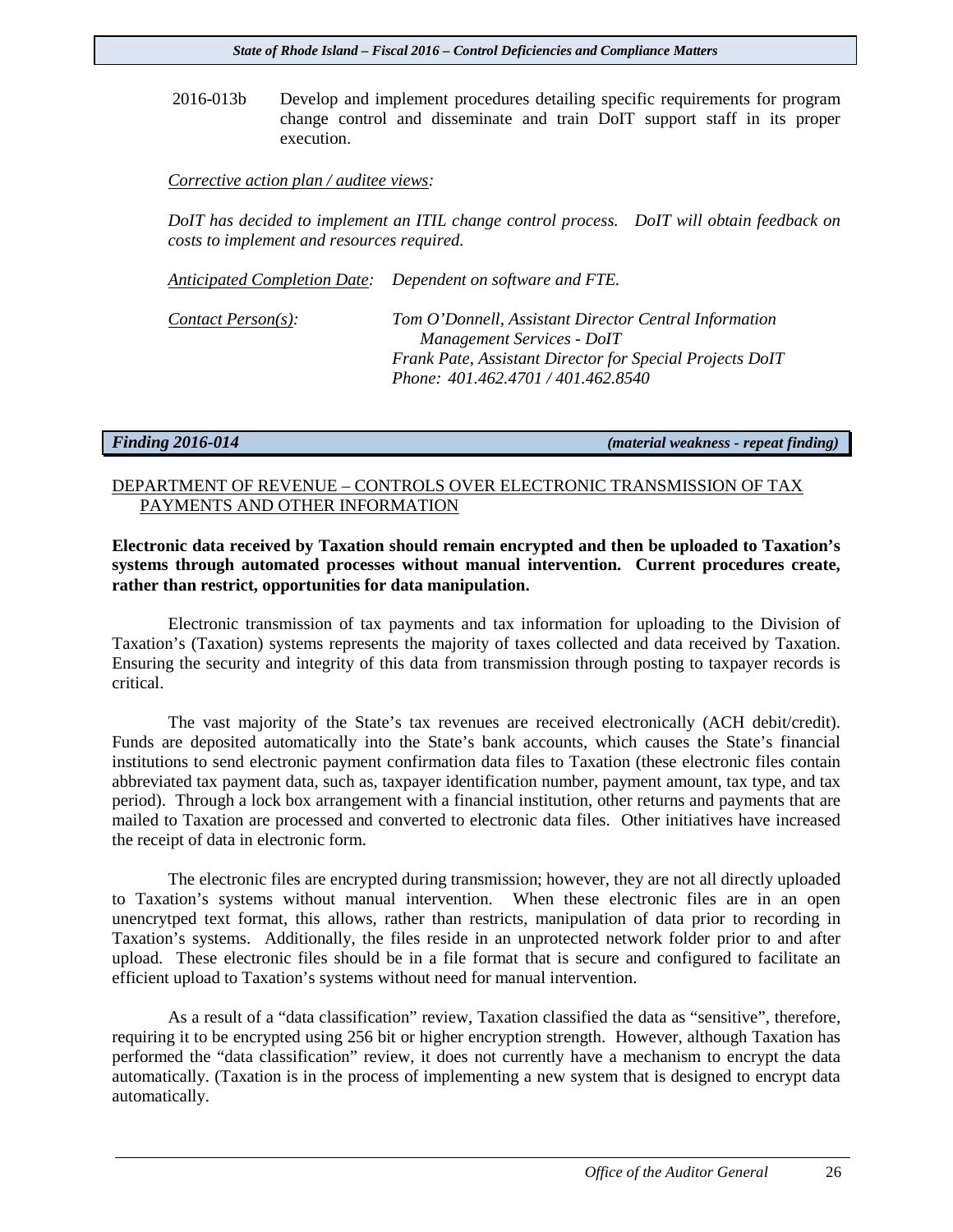Certain personnel are assigned responsibility for downloading electronic files, reconciling detailed electronic information to the amount recorded in the State's bank accounts, creating manual adjustments, and ensuring that the information is uploaded properly to Taxation's IT systems. While Taxation has taken steps to segregate duties regarding the processing of these files, certain individuals still have access that allows them to perform multiple functions.

Enhanced coordination with the primary financial institution regarding file layouts and unique processing requirements could alleviate any need to modify the tax payment files prior to upload to Taxation's systems.

#### RECOMMENDATIONS

- 2016-014a Secure all electronic files containing taxpayer information residing on the Division of Taxation's network to ensure data integrity.
- 2016-014b Control all electronic files that contain taxpayer information by requiring the file format to be secure and configured to the computer system in order to allow automatic transmission without any manual intervention.
- 2016-014c Develop monitoring and reporting procedures to ensure the proper upload of data files.

*Corrective action plan / auditee views:* 

*2016-014a: The Division of Taxation will continue to work with the Division of Information Technology to complete the tasks relating to this finding.* 

*Anticipated Completion Date: March 31, 2017 (per DoIT)*

*2016-014b: DoIT has addressed this finding and encryption has been purchased. We are currently verifying that encryption has been enabled on the encryption of the ACH/Bank Files.* 

*The Division of Taxation will continue to work with the Division of Information Technology to complete the tasks relating to findings 2016-014b by creating ftp processes that are automated and manual intervention will only be required for files containing incorrectly formatted records.* 

*Anticipated Completion Date: May 31, 2017*

*2016-014c: The Division of Taxation will continue to work with the Division of Information Technology to complete the tasks relating to this finding by creating automated notification.*

*Anticipated Completion Date: May 31, 2017*

*Contact Person(s): Kurt Huhn, Assistant Director for Special Projects - DoIT Phone: 401.462.4706*

> *Dan Clemence, Division of Taxation Phone: 401.574.8732*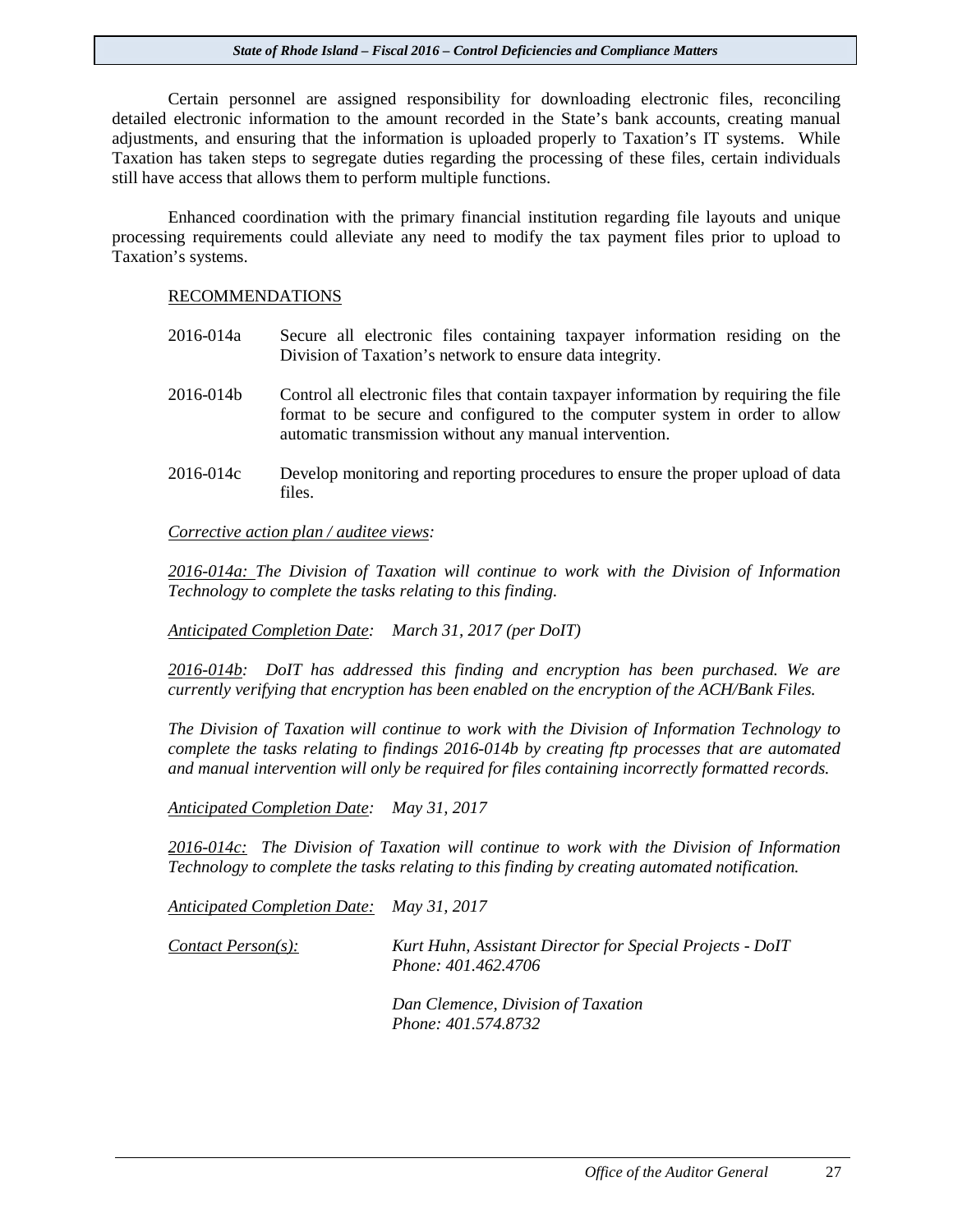#### *Finding 2016-015 (material weakness - new finding)*

#### DEPARTMENT OF REVENUE – STAARS IMPLEMENTATION AND FINANCIAL REPORTING IMPACTS

**Implementation of a new Taxation IT system presented issues impacting financial reporting due to processing timeframes for personal income tax returns and other returns held in suspense. This affected accruals based on historical processing timelines and complicated financial reporting estimates due to the uncertain effect of returns that had not fully processed at June 30, 2016.** 

Beginning in November 2015, personal income tax returns were processed by the Division's new State Tax Administration and Revenue System (STAARS). Processing of calendar 2015 tax returns through the new system was slowed due to a variety of issues associated with the implementation of STAARS. These included:

- more refined edits to detect potentially fraudulent returns this resulted in more returns being held for review prior to payment of claimed refunds;
- scanning errors related to scanning equipment that did not meet designed system specifications for reliability - reading tax return bar codes and converting paper returns to electronic records; and
- manual intervention required to clear system processing edits and exceptions without sufficient personnel resources to meet the peak demand.

Financial reporting estimates at fiscal year-end were affected because normal processing timeframes and volumes differed from previous patterns. A significant volume of returns were held in suspense (posted exceptions report) or on the suspected fraud register at June 30, 2016. STAARS "classified" the returns held in suspense; however the system classification was unreliable with respect to accurately estimating the revenue impact when the return was fully processed (i.e., result in no revenue impact, a refund liability or a receivable).

#### STAARS Return Scanning Accuracy

The scanning functionality implemented as part of STAARS did not meet planned reliability targets. Scanning "errors" resulted from the inability to accurately read bar coding included on the returns, which impacted the accuracy of "reading" the return information. Errors also resulted from tax forms produced from commercial tax preparation software that did not align with the Division's scanner or STAARS system. This caused the returns to appear inaccurate and triggered edits which held the return in suspense pending further resolution.

The impact of the scanning errors was difficult to address in the midst of active processing. Controls and processes should be in place to ensure that returns are successfully scanned within designed tolerances. The Division has worked with its scanning vendor and tax preparation software companies to resolve the issues for the 2016 tax return processing season.

#### Refining system edits for optimal fraud detection and processing efficiency

STAARS was designed with heightened fraud detection edits. Based on a variety of criteria, a return could be flagged by the system as potentially fraudulent, which suspends further processing (refund payment) until the fraud suspicion is resolved or substantiated. This also slowed refund processing and contributed to the volume of returns held in suspense.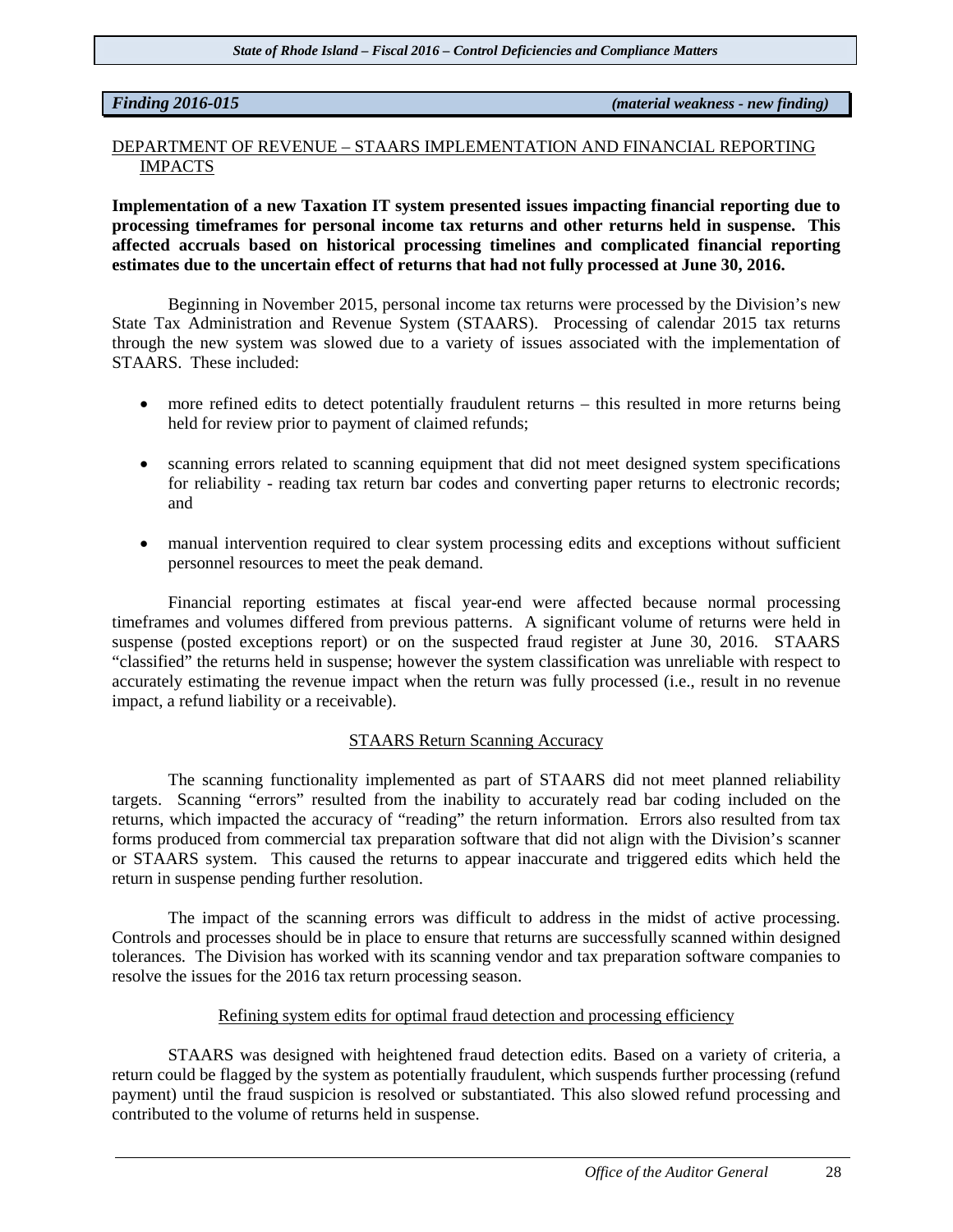The Division prioritized the processing of likely refund returns prior to June 30, 2016. A significant volume of returns remained which required resolution; thereby complicating the various estimates used for financial reporting purposes. The Division must employ various measures to eliminate the volume of tax year 2015 returns pending full processing before the 2016 tax processing season commences. Most returns require human intervention to resolve errors, and staff were significantly challenged to handle the volume given the continued implementation of STAARS for additional tax types.

The Division has communicated its targeted strategy to eliminate the unreliability in its scanning functionality and coordinate with tax preparation software companies for the next tax return processing season. Additionally, fraud edit checks may need to be reviewed and refined to achieve the desired balance between heightened fraud detection and processing efficiency.

The Division should also increase its use of advanced analytical tools, in concert with the STAARS development vendor, to (1) prioritize resolution efforts for items included on the posted exceptions report, and (2) potentially apply a "system" resolution to groups of returns to reduce the number of returns requiring staff intervention. Lastly, staffing levels must be sufficient to meet peak demands and avoid processing backlogs.

#### RECOMMENDATIONS

- 2016-015a Ensure scanning reliability is restored to designed levels. Monitor scanning reliability on a timely basis to avoid processing backlogs and to allow for timely correction and recalibration as needed.
- 2016-015b Assess and refine system edits to achieve the optimal balance of fraud detection and processing efficiency.
- 2016-015c Utilize advanced analytical tools to (1) prioritize resolution efforts for items included on the posted exception report, and (2) potentially apply a system resolution to groups of returns to reduce the number of returns requiring staff intervention.
- 2016-015d Assess and add additional staff as needed to meet peak demands, resolve existing backlogs and prevent processing backlogs from occurring going forward.

#### *Corrective action plan / auditee views:*

*The impact of the IT system implementation was consistent with ordinary expectations related to transition from a 40 year old legacy mainframe to a web-based software system necessary to keep up with:*

- *demands for audit efficiencies/controls*
- *security needs*
- *increasing and evolving methods of fraud*
- *dynamic external IT technologies and advancements*
- *consumer needs/demands*

*The extended filing processes were a result of a combination of factors including but not limited to:* 

- *automated scanning technology that prevented manual corrections by data entry staff (an audit/control enhancement)*
- *taxpayer/vendor noncompliance (prior errors corrected by manual intervention)*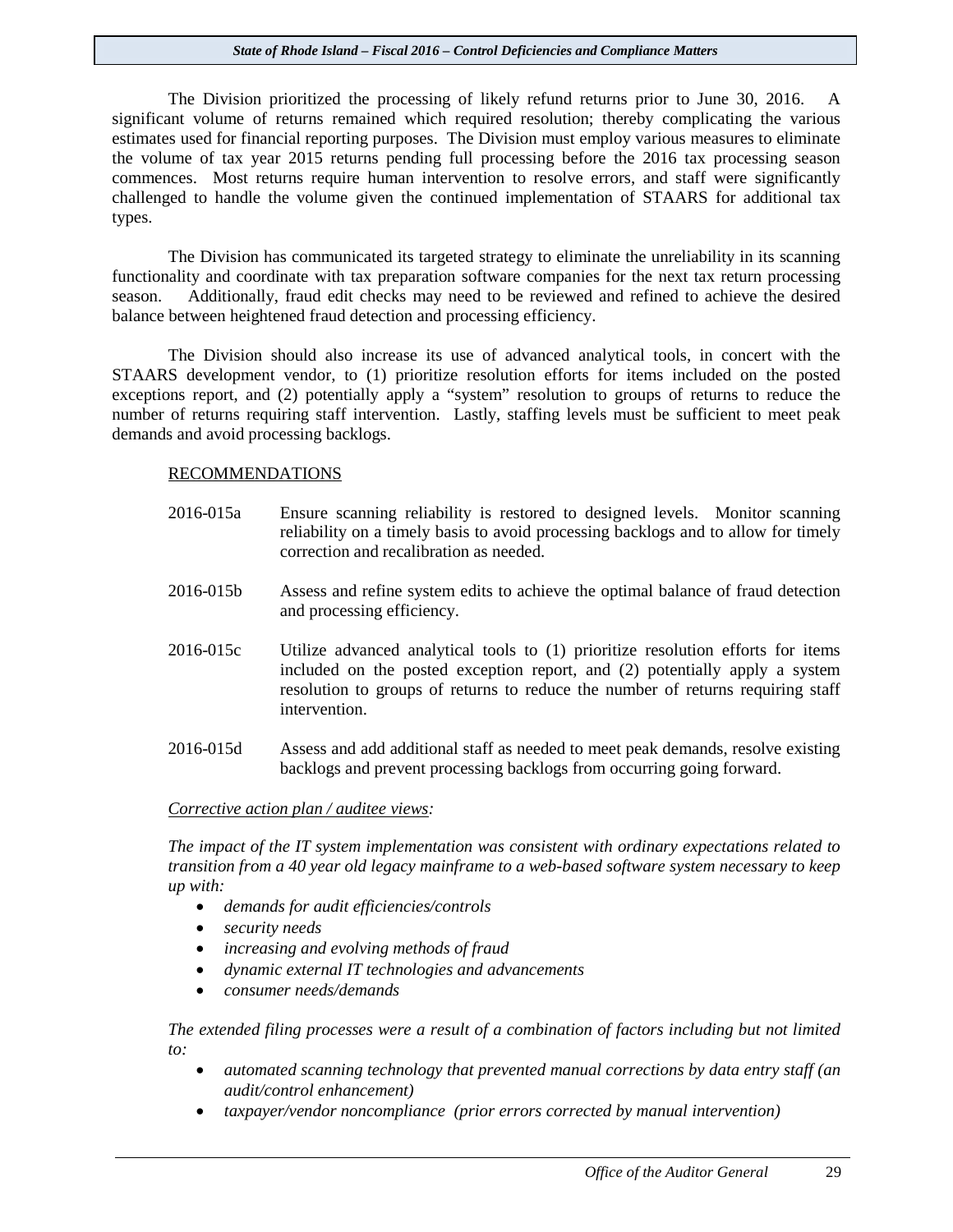- *resource limitations in staffing*
- *reasonable experience delays related to first year implementation*
- *Scanning deficiencies that came to light during processing*

*Further, the tying of processing of returns/refunds to an impact on financial reporting may be overstated given that the Division of Taxation has well over 20 years of data on refunds/returns by weekly count and amount. Additionally, the Division had processed 90% of all refunds by June 30, 2016 (compared to 94% by June 30, 2015, 91% by June 30, 2014, 92 % by June 30, 2013). The 94% processing rate in 2015 was in anticipation of resource limitations due to system testing/training in the summer of 2015 and implementation of Personal Income Tax into STAARS in November 2015. The processing rate/volume of refunds in FY 2016 was consistent with prior years.* 

*Throughout the tax season, in anticipation of transitional impacts on processing, the Division staff worked to monitor, address, and correct issues consistent with sound processing and review standards to ensure first year system integrity. The Division monitored the queues and had onsite vendors monitoring and correcting issues as the issues came to light. The Division shifted staff as necessary to processing and personal income tax and as indicated above maintained consistent processing levels by the end of the fiscal year. Additionally, the Division independently with its vendors, engaged in constant evaluation of suspended returns and implemented corrections and adjustments where appropriate. The Division also engaged the Office of Revenue Analysis to sample the error queues that provided further guidance on allocation of resources.* 

*2016-015a - A substantial amount of the scanning errors were caused by lack of compliance with form requirements by third party tax software vendors and taxpayer noncompliance.* 

*The Division of Taxation has worked with its vendor, third party tax software vendors and performed outreach to tax professionals and taxpayers to enhance scanning reliability both internally and externally. The Division of Taxation has been and continues its monitoring of all scanning issues on a daily basis. The Division will continue to monitor, assess, and respond to all scanning issues.*

#### *Anticipated Completion Date: February 28, 2017*

*2016-015b - The Division of Taxation has been actively assessing and refining system edits throughout the 2016 tax season and will continue to review and assess all queues to determine and achieve processing efficiency.* 

#### *Anticipated Completion Date: February 28, 2017*

*2016-015c - The Division of Taxation is using advanced analytical tools to prioritize resolution efforts to reduce the items on the posted exception report and is also using that analysis to apply system resolutions to groups of returns.* 

#### *Anticipated Completion Date: February 28, 2017*

*2016-015d - The Division of Taxation has taken the following steps to prepare for the 2017 personal income tax season:*

• *Adding staff to both the Processing and Personal Income Tax Sections. Processing staff are cross-trained across multiple tasks including mail, scanning preparation, scanning, and data entry.*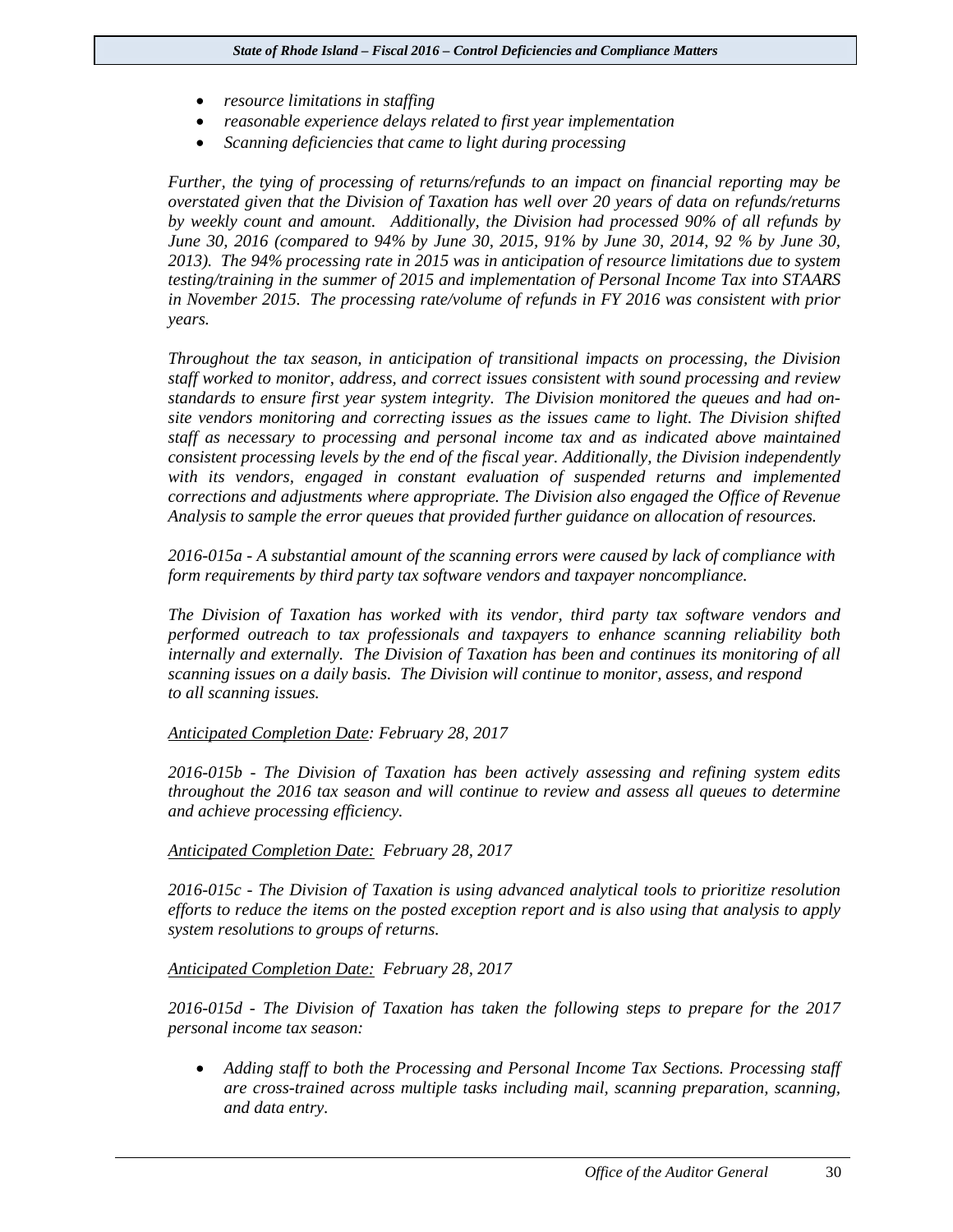- *Communication with Stakeholders (Tax professionals, vendors, taxpayers) to enhance compliance with forms and returns and expedite processing.*
- *Improved processing protocols in the preparation of documents into the scanner, tracking of returns/refunds into the scanner, tracking of employee responsible for task (to troubleshoot training issues)*
- *Daily evaluation of all suspended returns both in the IBML, Omodules (Fairfax/Scanner) and STAARS to identify and correct issues.*
- *Daily evaluation of all queues IBML, Qmodules (Fairfax/Scanner) and STAARS to ensure efficiency and control over volume/rate of processing and to address any staffing gaps as necessary.*
- *Daily evaluation of output of Scanner, Fairfax, STAARS to ensure consistent production.*
- *Performance of additional analytics/confirmation to ensure fraud and error queues do not have valid returns.*

*Anticipated Completion Date: January 31, 2017*

*Contact Person: Neena S. Savage, Tax Administrator Phone: 401.574.8922*

*Finding 2016-016 (significant deficiency - repeat finding)*

### DEPARTMENT OF REVENUE - OFF-SITE STORAGE OF TAXATION CRITICAL DIGITAL BACKUP FILES AND INCLUSION IN ANNUAL DISASTER RECOVERY TEST

### **Critical Division of Taxation back-up data files are not stored off-site – a recommended disaster recovery best practice.**

Critical data files, such as the personal income tax processing file information, should be backedup and stored off-site consistent with recommended best practice guidance. This allows, along with periodic testing of a disaster recovery "hot-site", for system recovery in the event of disaster at the data center or loss of data.

The Division of Taxation continued implementing a new integrated tax system (STAARS - State Tax Administration and Revenue System) during Fiscal 2016 and used the system to process calendar 2015 personal income tax returns. Although STAARS data was routinely backed-up on digital media, the back-up media was not sent to an off-site storage location. Critical back-up files should be moved off-site to a geographically different location. This process is generally followed for other State systems with critical data files; however, it has not been put into effect for STAARS.

#### RECOMMENDATION

2016-016 Ensure that digital backups are stored off-site in a geographically different location for disaster recovery and business continuity purposes.

#### *Corrective action plan / auditee views:*

*The Division of Taxation agrees with this finding and resolution of this finding is outside the Division of Taxation's control. The Division will work with the Office of Digital Excellence and the Department of Information Technology to ensure that all digital back-ups are stored*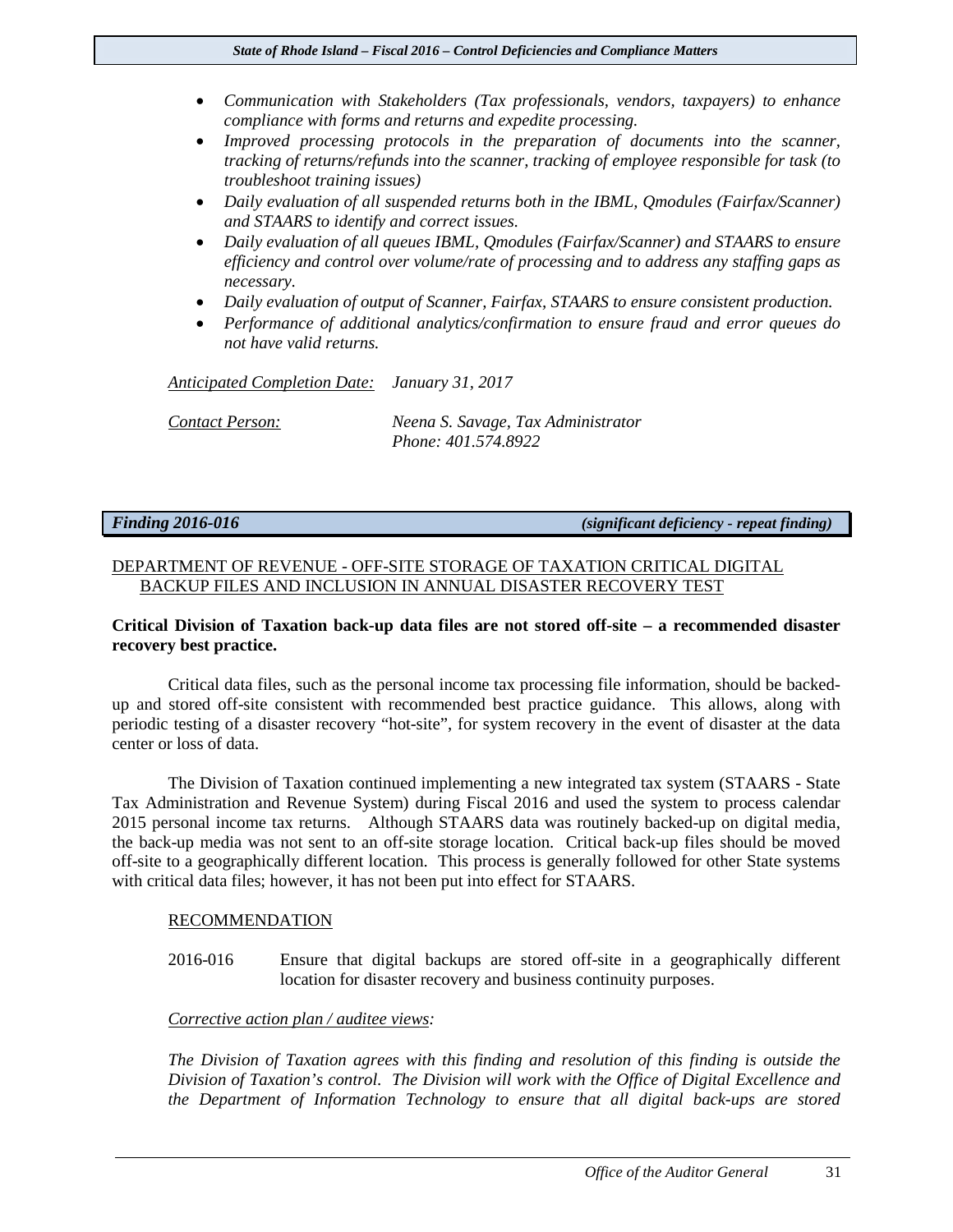*consistent with best practices to ensure sufficient disaster recovery and ensure business continuity.*

*Anticipated Completion Date: The implementation of this corrective action is outside the control of the Division of Taxation; however, the Division will monitor this issue and work toward resolution over the next year.* 

| Contact Person: | Neena S. Savage, Tax Administrator |
|-----------------|------------------------------------|
|                 | Phone: 401.574.8922                |

*Finding 2016-017 (significant deficiency – new finding)* 

#### DEPARTMENT OF REVENUE – REVENUE RECOGNITION

#### **The Division of Taxation had inconsistent measures of recognizing taxes receivable across different tax types.**

During fiscal 2016, the Division of Taxation expanded use of its new STAARS system to more tax types but also continued to use its legacy main-frame systems to administer and collect other tax revenues. We found this resulted in inconsistent measures of when taxpayer receivables were recognized and reported. For example, in some instances, taxpayer liabilities were recognized immediately and in other instances, a period of 30 days was provided before recognition to allow time for taxpayer appeal.

Revenue and receivable recognition should be consistent among all tax types. The taxpayer's legal right to appeal should not limit the recognition of revenue and receivables for financial reporting purposes when tax liabilities are known (e.g., taxpayer files a return indicating a tax liability but has not fully paid the amount).

Further, some receivables were recognized as revenue for financial reporting purposes but bills were suppressed by STAARS and not mailed to the taxpayer. These were appropriately suppressed from billing due to a payment known to the system that had not yet been matched or associated to the taxpayer liability. Suppression of the billing notice should have also prevented recognition of the revenue and receivable for financial reporting purposes.

As The Division continues implementation of its STAARS system, it should ensure consistent and appropriate recognition of revenue and receivables among all tax types.

#### RECOMMENDATION

2016-017 Establish uniform criteria and consistent recognition of revenue and receivables across all tax types.

#### *Corrective action plan / auditee views:*

*The Division of Taxation has established consistent criteria for recognition of revenue and receivables across all tax types in its integrated tax system (STAARS). The criteria have been provided to the Auditor General and Office of Accounts and Controls.* 

*Anticipated Completion Date: November 14, 2016*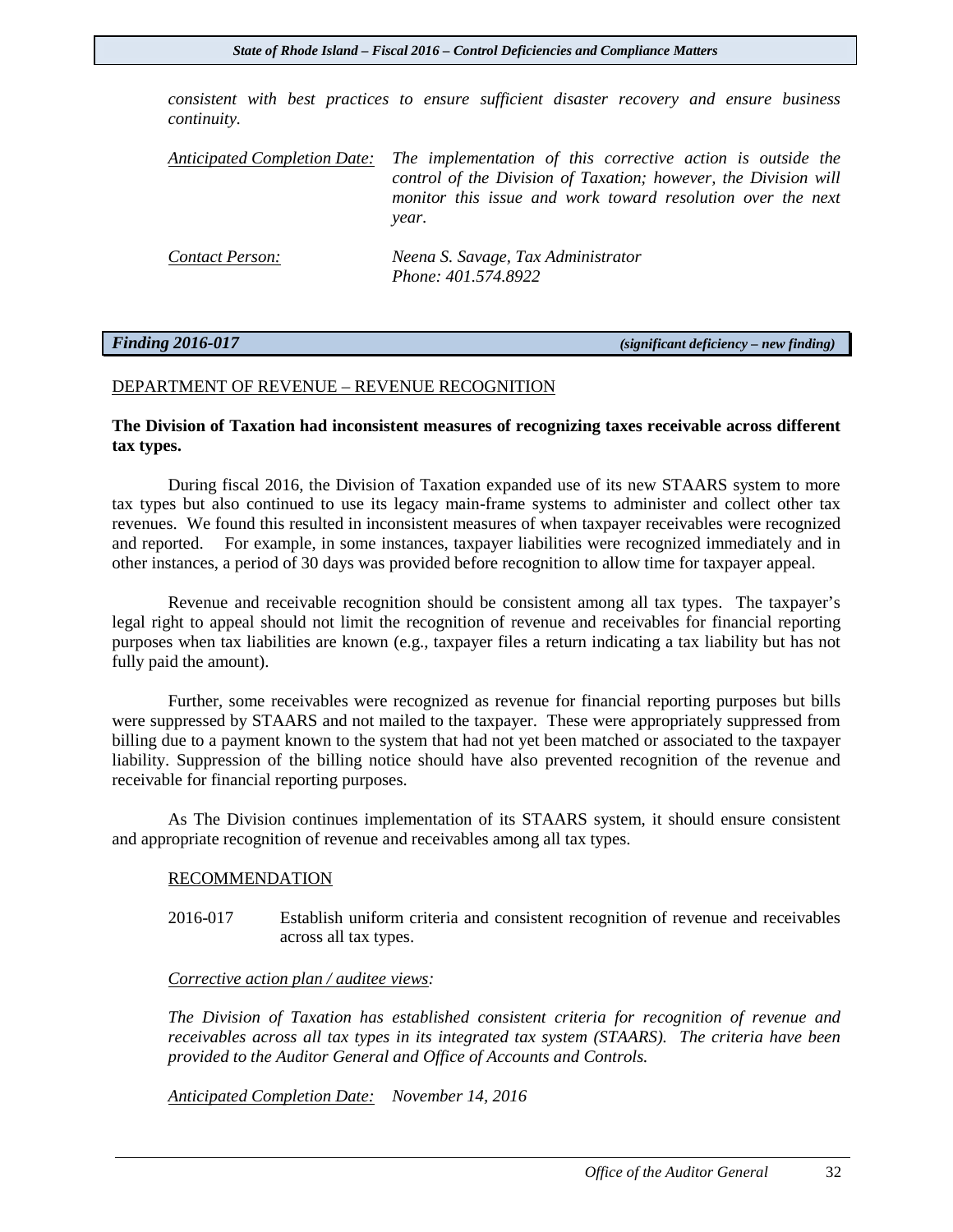*Contact Person: Neena S. Savage, Tax Administrator Phone: 401.574.8922*

*Finding 2016-018 (significant deficiency - new finding)*

### DEPARTMENT OF REVENUE – DATA USED TO CALCULATE SIGNIFICANT ESTIMATES

### **Historical data used to support significant financial reporting estimates for tax revenues should be reassessed periodically to ensure continued validity – this is particularly important with more current data emanating from the new STAARS system.**

The Office of Accounts and Control utilizes various Division of Taxation generated information to estimate financial statement revenue accruals, revenue refunds, and allowances for uncollectible and unavailable amounts. The Division's new STAARS system is capable of providing different and likely more detailed reporting on which to build estimates. Many of the estimates are derived from multi-year historical statistics – care must be exercised in using a combination of legacy data and STAARS to ensure the resulting estimates are still valid. Regardless, the data and assumptions underlying all significant estimates should be reassessed periodically to ensure they are valid and appropriate for the circumstances.

Additionally, STAARS data should be used to refine certain estimates. For example, the allowance for uncollectible and unavailable amounts for certain smaller dollar collection taxes should be developed based on collection history data specific to that tax rather than using the average of other taxes.

#### RECOMMENDATION

2016-018 Assess the validity of data used to develop significant tax revenue and refund accrual estimates particularly in light of current data emanating from the new STAARS system. Refine estimates where necessary to reflect enhanced data provided by STAARS.

#### *Corrective action plan / auditee views:*

*The Division of Taxation agrees with this finding and is meeting with the Office of Accounts and Control to review data relied upon for estimates and assess the data for validity and appropriateness.* 

*Anticipated Completion Date: July 31, 2017*

*Contact Person: Neena S. Savage, Tax Administrator Phone: 401.574.8922*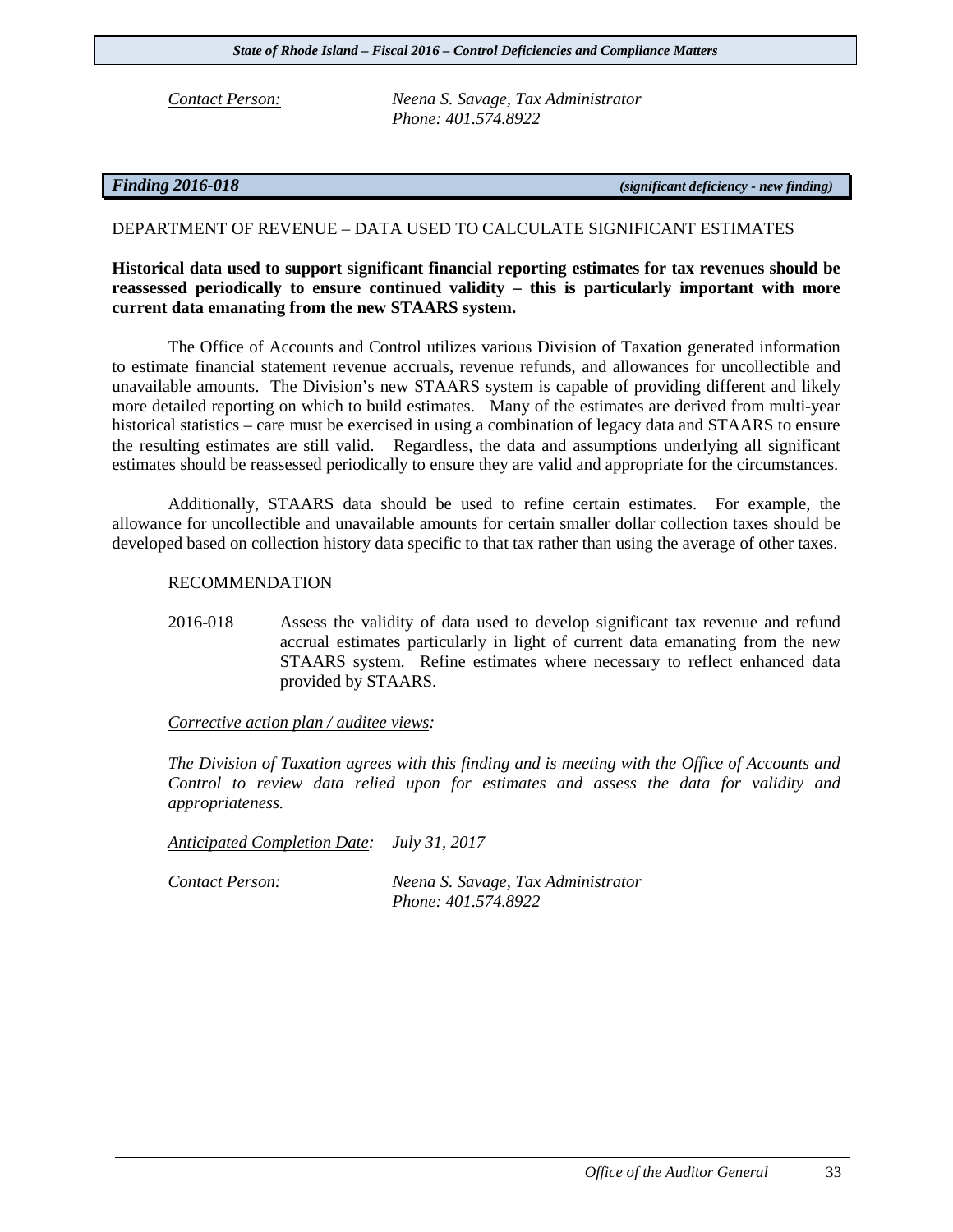*Finding 2016-019 (significant deficiency – new finding)*

#### DEPARTMENT OF REVENUE – STAARS SYSTEM ACCESS

#### **STAARS system user access rights need to be assessed and tailored to ensure access is consistent and appropriate with each employee's responsibilities.**

The Division of Taxation continues implementation of its integrated tax system - STAARS (State Tax Administration and Revenue System) with full system implementation by June 2017. We found that during the STAARS implementation, system user access for some users was broader than necessary. System access controls should be designed and monitored such that users have access tailored to their specific job functions and duties yet maintaining appropriate segregation of duties. This is particularly important in a tax processing system with sensitive data and large payment inflows and outflows.

We acknowledge that during system implementation user access is often broader than ultimately necessary. As the Division moves towards full implementation of its STAARS system, it should perform a thorough system access review to ensure user access is appropriately limited and consistent with each user's specific job function and responsibilities.

#### RECOMMENDATION

2016-019 Complete a thorough review of system access for all STAARS users to ensure user access is appropriately limited and consistent with each user's specific job function and responsibilities.

#### *Corrective action plan / auditee views:*

*The Division of Taxation completed its review of system access for all STAARS users during the Summer of 2016. The Division has designated DoIT staff to monitor access. The Division created a new Chief role and shifted certain Superuser access to view only. Roles and access will continue to be modified and refined as business processes change.* 

*Anticipated Completion Date: July 31, 2017*

*Contact Person: Neena S. Savage, Tax Administrator Phone: 401.574.8922*

*Finding 2016-020 (material weakness – repeat finding)* 

### DEPARTMENT OF REVENUE – PERSONAL INCOME TAX – CONFIDENTIAL **COMMUNICATION**

A finding concerning the administration of the personal income tax system was communicated confidentially due to the potential impact on taxpayer compliance.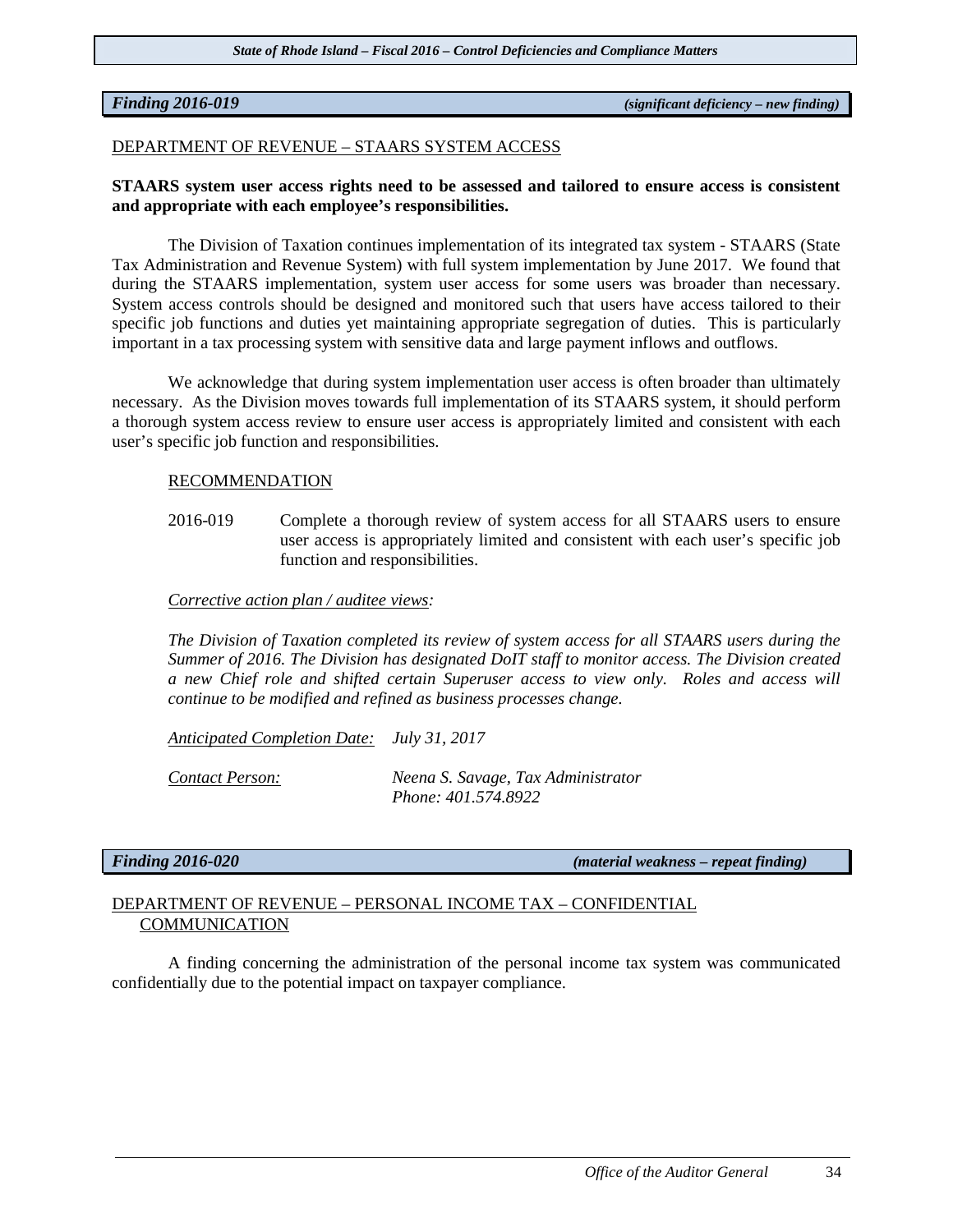*Finding 2016-021 (significant deficiency-repeat finding)*

### FINANCIAL REPORTING – INTERMODAL SURFACE TRANSPORTATION FUND – USE OF RI DEPARTMENT OF TRANSPORTATION FINANCIAL MANAGEMENT SYSTEM (FMS) AND RIFANS ACCOUNTING SYSTEM

#### **Use of two computer systems to account for the activities of the Intermodal Surface Transportation (IST) Fund is unduly complex.**

Financial statements for the Intermodal Surface Transportation (IST) Fund are prepared primarily from the State's RIFANS accounting system; however, a significant amount of data required for financial reporting is also derived from RIDOT's Financial Management System (FMS). Because these two accounting systems were not designed to easily share data, preparation of the annual financial statements for the IST Fund is unduly complex.

The RIDOT FMS is an integrated, multi-module system intended to meet RIDOT's comprehensive project accounting needs, including purchasing, billing, construction management and general ledger functions. While the majority of RIDOT financial transactions originate in the FMS, the State's accounting systems are used to process cash disbursements to vendors and employee payroll. A significant interrelationship exists between the two systems requiring each system to generate and transmit data files to complete various processing cycles. By design, all financial transactions (some in summary) are intended to be replicated within the State's RIFANS accounting system. While recording transactions in two accounting systems is inherently duplicative, this would be less problematic if the configuration and accounting conventions were the same. For example:

- RIDOT FMS and RIFANS each utilize separate and distinct account structures, which necessitates mapping to "crosswalk" the two charts of accounts.
- $\Box$  Since no direct interface exists between the two systems, transmission files are utilized to transfer expenditure data between the RIDOT FMS and RIFANS to disburse vendor payments. Timing differences exist and have to be identified as part of the reconciliation process.
- RIDOT establishes and maintains purchase order balances on a detailed line item basis for the entire project duration; purchase order balances in RIFANS are in summary form and only for the amount expected to be expended during that fiscal year.
- Expenditures are recorded in the RIDOT FMS after disbursement in RIFANS; expenditures are recorded in RIFANS when entered and approved for payment.
- **EXIDOT FMS** tracks activity at the project level as this is the level at which funding sources (e.g., federal, state and other) are determined and infrastructure or maintenance categorizations are made. RIFANS accumulates activity at the major program level (e.g., interstate highways).

In essence, the RIDOT FMS contains detailed project-level data which loses its project character when transmitted to RIFANS. However, the project-level data is needed for certain financial reporting purposes. When the project-level RIDOT FMS data is used, it must be reconciled and adjusted to conform to RIFANS accounting conventions. Various supplemental manual and reconciliation processes have been implemented to provide the information needed for financial reporting.

Due to the use of two separate accounting systems, RIDOT has implemented a process of reconciling RIDOT FMS to RIFANS on a monthly basis, as a control, to ensure both systems accurately reflect RIDOT activity. Specific areas of the reconciliation process have been automated but the cause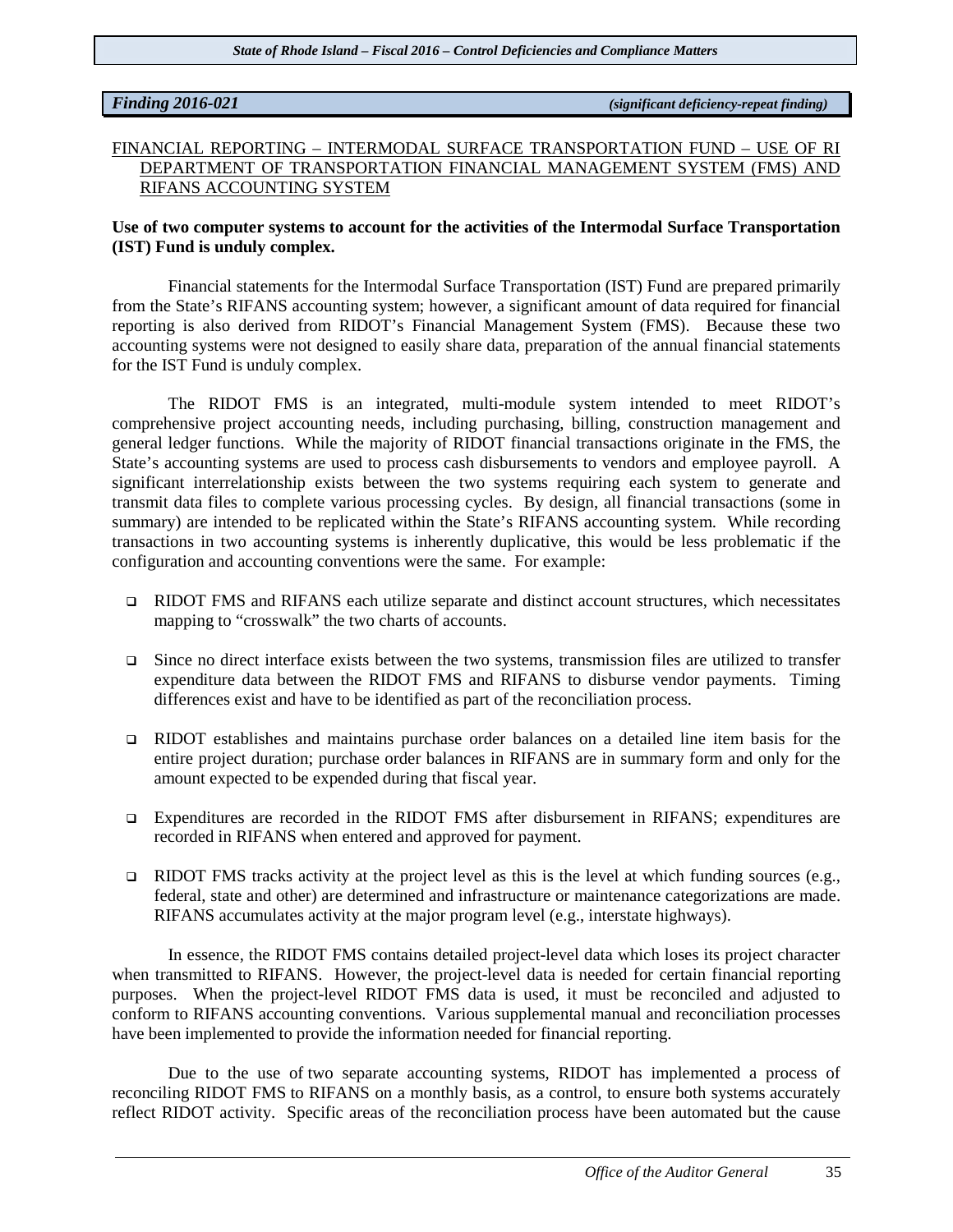for differences must be manually identified and corrected in the appropriate system, but the coding in the reconciliation report contains errors causing sections of the reconciliation to have offsetting variances that need to be explained and documented.

An analysis should be performed to determine whether continued use of the two accounting systems in the current configuration is the best way to accomplish financial reporting for the IST Fund. Options include better aligning of the design and configuration of the two systems or alternatively using the RIDOT FMS for financial reporting purposes rather than RIFANS. Recognizing that a significant investment has already been made and that further integration of the two systems would require additional investment, RIDOT should establish short-term and long-term goals for a more efficient process to yield reliable information in support of timely financial reporting.

#### RECOMMENDATIONS

- 2016-021a Reevaluate the continued operation of two separate accounting systems to support financial reporting for the IST Fund. Consider using the RIDOT FMS for financial reporting.
- 2016-021b Ensure the control over the reconciliation of FMS to RIFANS is operating as intended by modifying the reconciliation report to properly map the natural accounts between the systems.

#### *Corrective action plan / auditee views:*

*2016-021a - The overall goal is to work at better aligning the two accounting systems used by RIDOT. In order to better align the two accounting systems, both short term and long term goals have been identified.*

*Short-term goals: FMS was upgraded in the fall of 2016 which better aligned FMS more closely with RIFANS to allow for more accurate reconciliation reports to be developed. Reports are currently being developed to eliminate most of the manual intervention when reconciling the two systems and allow for a more automated approach. DOT has procured the services of the technical consultant that assisted in the upgrade and he will remain with DOT until the end of 2017. His main role is to assist in developing various reports.*

*Anticipated Completion Date: December 31, 2017*

Long-term goals: Due to resources and funding, the Department does not see the ability or the *benefit to merge to one system. As resources and funding becomes available, the Department would be willing to revisit this evaluation.* 

*Anticipated Completion of Reviews: Review Complete*

*2016-021b - DOT has procured the services of the technical consultant that assisted in the upgrade and he will remain with DOT until the end of 2017. The consultant along with IT staff are working on modifying the report to ensure mapping of natural accounts between the systems is accurate.*

*Anticipated Completion Date: December 31, 2017*

| Contact Person: | Loren Doyle, DOT Chief Financial Officer |
|-----------------|------------------------------------------|
|                 | Phone: 401.222.6590 X4524                |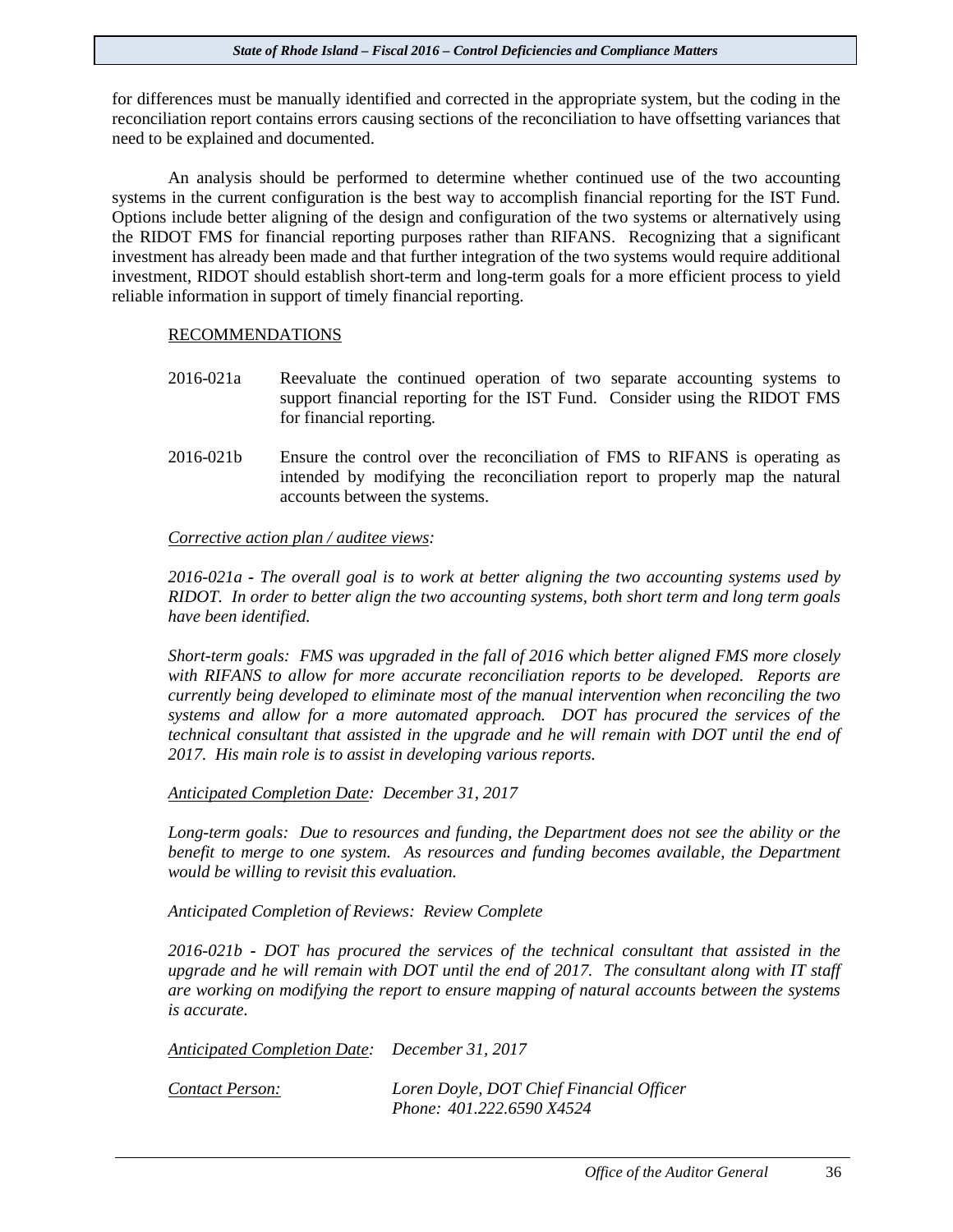*Finding 2016-022 (significant deficiency - repeat finding)*

#### INTERMODAL SURFACE TRANSPORTATION FUND - FINANCIAL REPORTING

#### **Controls can be improved over the preparation of financial statements to ensure consistent and accurate reporting of fund activity in accordance with generally accepted accounting principles.**

The Intermodal Surface Transportation (IST) Fund, a special revenue fund, includes financial reporting for transportation related activities of the State, including the highway construction programs, the expenditure of proceeds from the State's Grant Anticipation Revenue Vehicle (GARVEE) bonds and matching Motor Fuel bonds for specific highway construction related projects in addition to the funds received from the sale of excess land to the I-195 Redevelopment District Commission.

#### Controls over the Preparation of Financial Statements

Controls can be improved over the preparation of financial statements to ensure consistent and accurate reporting of fund activity in accordance with generally accepted accounting principles as follows:

- Multiple activities and funding streams are included within the IST Fund. Although combined for financial reporting purposes, each activity or funding stream requires separate analysis to ensure amounts are accurately reported. Classification of fund balance by category – nonspendable, restricted, committed, assigned, and unassigned - is dependent upon the analysis of each activity and/or funding stream. Our analysis identified misclassifications of various fund balance categories. During fiscal 2016 RIDOT did reconcile the federal funding streams related to fund balance and plans to expand the reconciliation to all other funding streams in fiscal year 2017.
- $\Box$  Controls over the reporting and accounting of fees collected by the Division of Motor Vehicles (DMV) and transferred to RIDOT in accordance with RI General Law 39-18.1 can be improved. The improvements at a minimum should include documenting how the fee structure identified by RI General Law 39-18.1 has been incorporated into the DMV computer system (document the surcharge amount being applied to each DMV transactions code.) In addition to obtaining weekly, monthly and yearly summary reports, the DMV should be identifying the number of transactions by type and the amount collected by transaction type to ensure the proper amounts are being transferred to the IST Fund.
- Transactions were identified in the reconciliation of funds on deposit with fiscal agent to the general ledger that were not timing differences. These transactions should be posted to the general ledger.
- There were several adjustments to payables, receivables, deferred inflows and due to/ due from the federal government that were booked to the financial statements in order for the statements to be materially correct.

#### RECOMMENDATIONS

2016-022a Ensure the transactions identified through the analysis of each activity and/or funding source within the IST Fund are booked to the general ledger. Also improve controls over the categorization and reporting of fund balance components.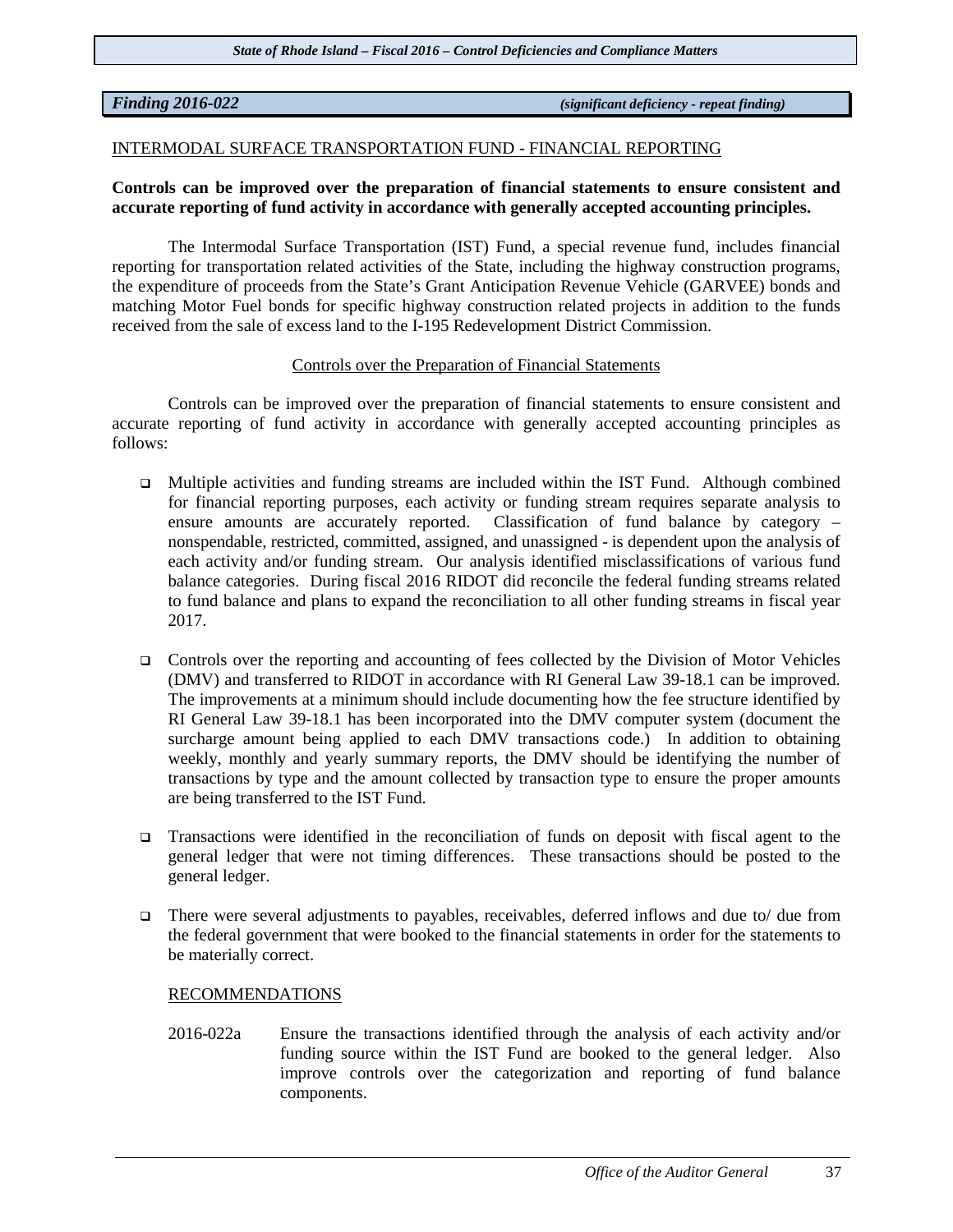- 2016-022b Strengthen control procedures over the fees collected by the Division of Motor Vehicles (DMV) and transferred to RIDOT to ensure compliance with General Law Chapter 39-18.1 by obtaining weekly, monthly and yearly summary reports which identify the number of transactions by type and the amount collect by transaction type.
- 2016-022c Improve controls over financial reporting to ensure payables, receivables, deferred inflows and due to/due from the federal government are properly recorded in the State's accounting system and financial statements.

#### *Corrective action plan / auditee views:*

*2016-022a - During FY 2016, RIDOT has implemented a process for reconciling fund balance. During this process fund activity is reconciled by RIFANS line items for all Federal accounts to ensure accuracy and consistency. Any inconsistencies found are adjusted at that time. The reconciliations are done on a monthly basis. During FY 2017 and 2018, RIDOT will expand the reconciliation process to include not only RIFANS line items for all Federal accounts but also all other RIFANS line items. The loss of staff resources has delayed the expansion of the process into FY 2018.*

*Anticipated Completion Date: June 30, 2018*

*2016-022b - During FY 2016, RIDOT communicated with DMV to begin to coordinate a process where RIDOT will go to DMV throughout the fiscal year and complete sample audits of amounts being transferred to RIDOT. RIDOT will also follow up with DMV on the status of their new computer system and work on developing electronic documentation that will be provided to RIDOT on a monthly basis once the system is in place. Since the new DMV system is not in place, DOT will continue to go out and conduct sample reviews.*

*Anticipated Completion Date: August 31, 2017*

*2016-022c - Improvements to Controls Currently Implemented: RIDOT has amended the policy to be any payable or receivable over \$200,000 received after the July cut off but prior to the August deadline and related to the fiscal year being closed will be booked. RIDOT also coordinates with other agencies such as DEM, RIPTA and the RI Historical Society to ensure transfers being reported as accruals are accurate.*

*Anticipated Completion Date: Complete*

*Contact Person: Loren Doyle, DOT Chief Financial Officer Phone: 401.222.6590 X4524*

*Finding 2016-023 (material weakness - repeat finding)*

#### TRANSPORTATION INFRASTRUCTURE REPORTING

**Controls should be improved over the process used to accumulate reported transportation infrastructure assets, the State's most material capital asset category, to ensure accurate reporting of such investments.**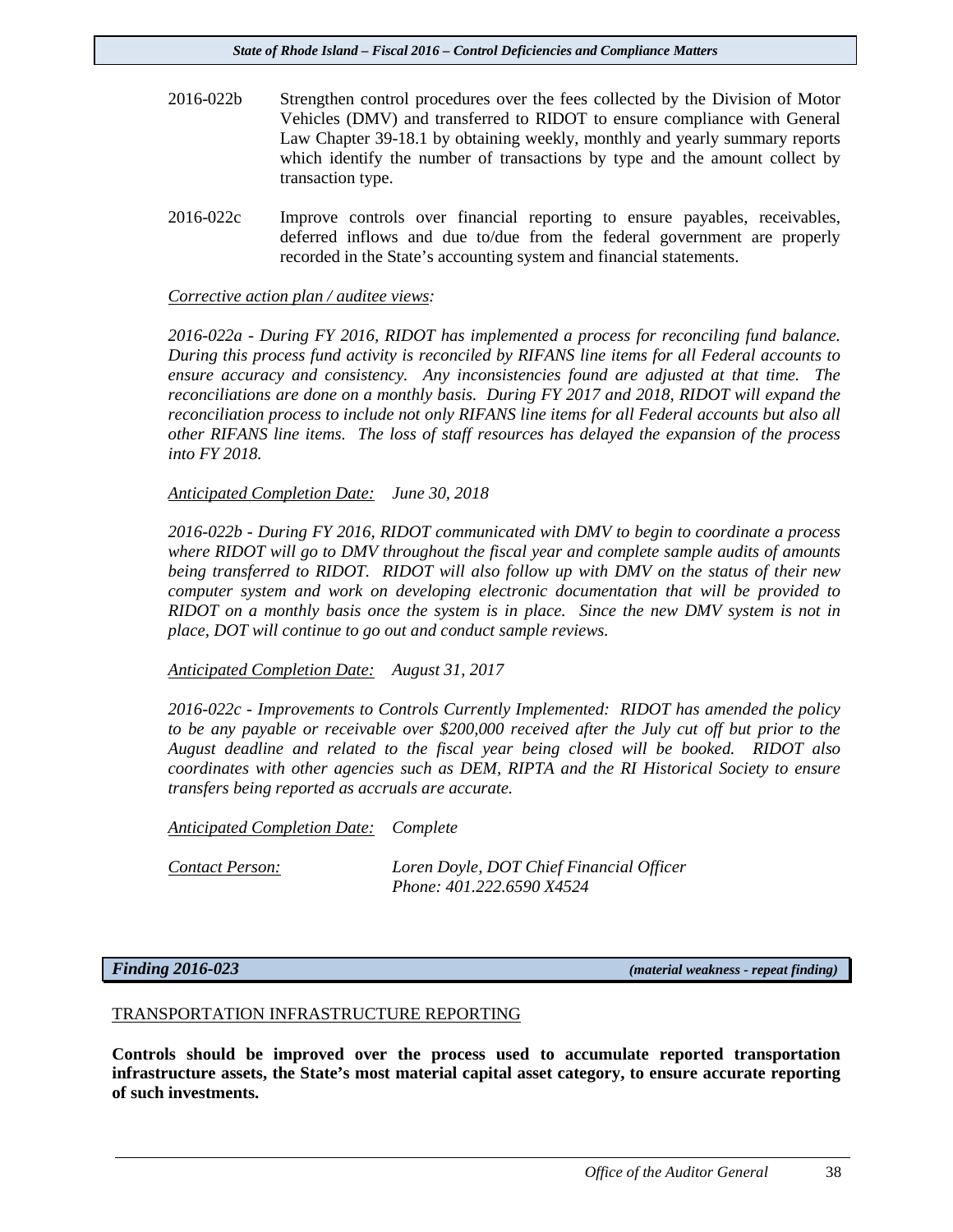#### Process to Accumulate Infrastructure Outlays

The process performed by RIDOT to determine capitalized infrastructure outlays is manually intensive and requires reconciliation to the State's accounting system. Amounts reported as capitalized infrastructure are derived from project-level data contained in the RIDOT Financial Management System (FMS). The project information obtained from the FMS includes large amounts of data that must be sorted, subtotaled, categorized and reconciled. This significant volume of transactions and required data analysis increases the risk of error.

RIDOT's process to accumulate capital outlays utilizes actual construction expenditures but includes estimated amounts for design costs for some projects. Estimates are currently utilized, in certain instances, because RIDOT's system does not report design costs as part of project expenditures. Design expenditures, which are normally contracted separately from project construction, must be manually allocated or estimated. RIDOT should implement more effective systemic controls to accurately account for actual design costs relating to infrastructure projects.

We noted misstatements relating to the infrastructure balances initially reported for fiscal 2016. Certain projects were erroneously reclassified from construction in progress to infrastructure during fiscal year 2016 and from infrastructure to construction in progress. Although corrected through audit adjustment, these misstatements indicate that controls should be improved over the process for identifying projects to be included in construction in progress and infrastructure.

#### Explore an Automated Approach to the Accumulation of Capitalized Infrastructure Outlays

The control deficiencies noted here are significantly interrelated to the use of two incompatible accounting systems to prepare financial statements for the IST Fund. Due to the use of the two systems, accumulation of infrastructure outlays meeting the State's capitalization criteria is performed independent of both systems. Data is drawn from both systems into massive spreadsheets, which eventually yield the amounts needed for financial reporting purposes. The design of RIDOT's FMS envisioned that system providing capital asset (infrastructure) financial reporting information; however, the use of the two systems in the current configuration leads to the inefficient and error-prone spreadsheet approach.

The Department of Transportation and the Office of Accounts and Control should explore whether there may be a less cumbersome and more efficient means, ideally through an automated systems approach, to accumulate infrastructure investments for inclusion in the financial statements.

#### Asset Impairments

Generally accepted accounting principles for governmental entities require that capital assets be evaluated for impairment when events or changes in circumstances suggest that the service utility of a capital asset may have significantly and unexpectedly declined. These standards also require adjustment of the carrying value of capital assets that meet certain impairment criteria. RIDOT was unable to document its consideration of transportation infrastructure assets that may meet the impairment criteria and provide such documentation to the Office of Accounts and Control for the purpose of preparing the State's financial statements.

#### RECOMMENDATIONS

2016-023a Develop controls over the identification of project expenditures (to include construction costs, design costs, internal payroll, subtotaling of project expenditures, categorization of projects and reconciling between RIDOT FMS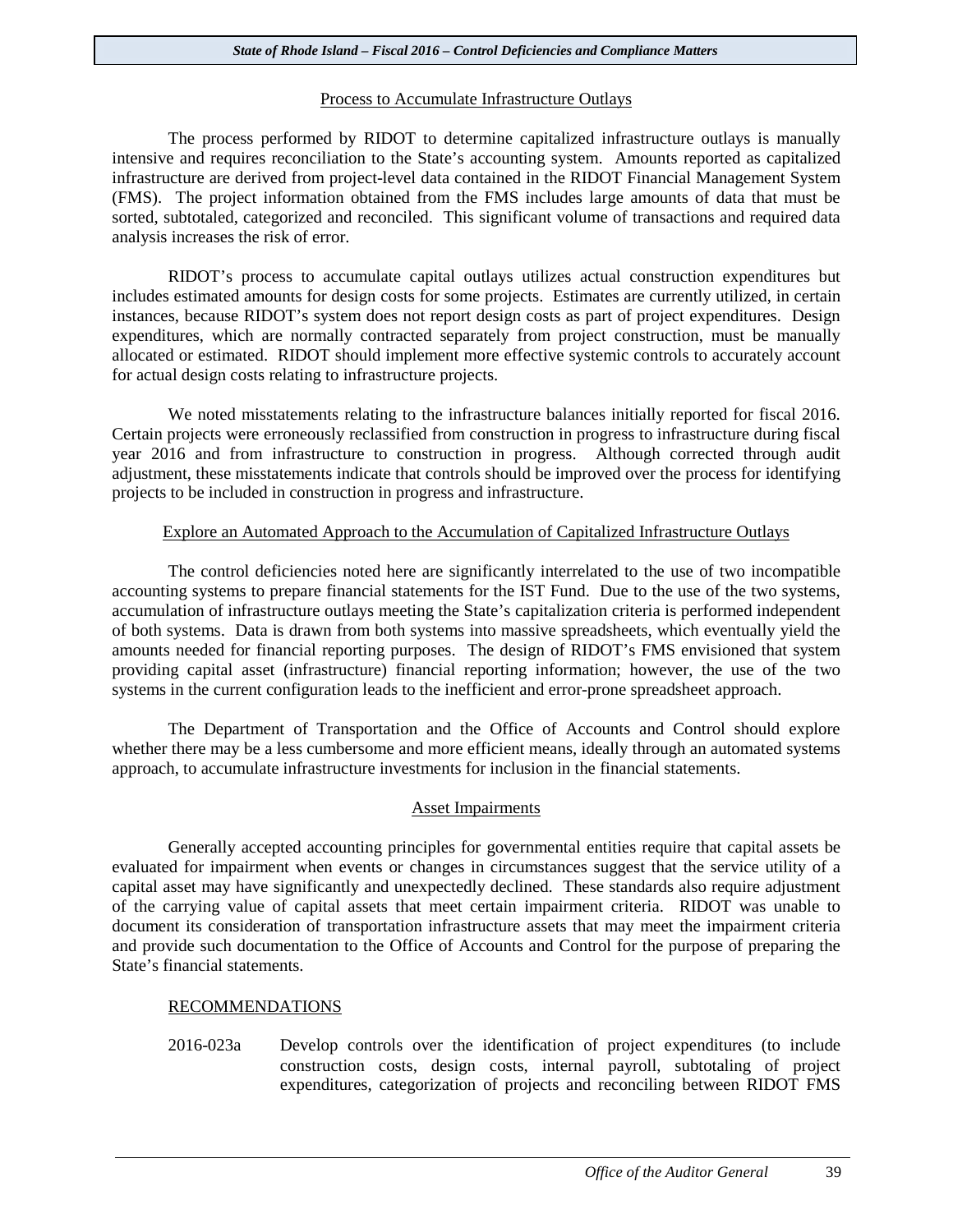and RIFANS) to be recorded as infrastructure investment in the State's financial statements.

- 2016-023b Explore ways that capitalized infrastructure outlays could be accumulated through an automated systems approach rather than the inefficient and errorprone spreadsheet approach currently used.
- 2016-023c Evaluate and document the consideration of whether any of the State's transportation infrastructure has been impaired consistent with the criteria outlined in generally accepted accounting principles applicable to governmental entities.

#### *Corrective action plan / auditee views:*

*2016-023a - Phase 1: RIDOT now uses PTS ID numbers as unique tracking numbers for each project. These numbers have been integrated into RIDOT's financial system. The use of the numbers will allow all costs associated with a project to be linked which is something that was a manual process in the past. This will improve the reporting of infrastructure assets however older projects that consisted of comingled costs may still require some manual processing until they are closed.*

*Anticipated Completion of Phase 1: Complete*

*Phase 2: RIDOT will begin to identify each project in the FMS Oracle system with the proper infrastructure categorization code which is currently a manual process.* 

*Anticipated Completion of Phase 2: December 31, 2017*

*Phase 3: Once all projects have PTS ID numbers and infrastructure categorization codes assigned in the FMS Oracle system, RIDOT will begin working with IT to develop reports that will assist with the reconciliation of infrastructure expenditures between RIDOT FMS and RIFANS. The reports will replace the manual reconciliation that is currently being done.*

*Anticipated Completion of Phase 3: December 31, 2017*

*2016-023b - By implementing the corrective action for finding 2016-024a, finding 2016-024b will also be accomplished therefore the corrective action for both findings will be the same.* 

*Phase 1: RIDOT now uses PTS ID numbers as unique tracking numbers for each project. These numbers have been integrated into RIDOT's financial system. The use of the numbers will allow all costs associated with a project to be linked which is something that was a manual process in the past. This will improve the reporting of infrastructure assets however older projects that consisted of comingled costs may still require some manual processing until they are closed.*

*Anticipated Completion of Phase 1: Complete*

*Phase 2: RIDOT will begin to identify each project in the FMS Oracle system with the proper infrastructure categorization code which is currently a manual process.* 

*Anticipated Completion of Phase 2: December 31, 2017*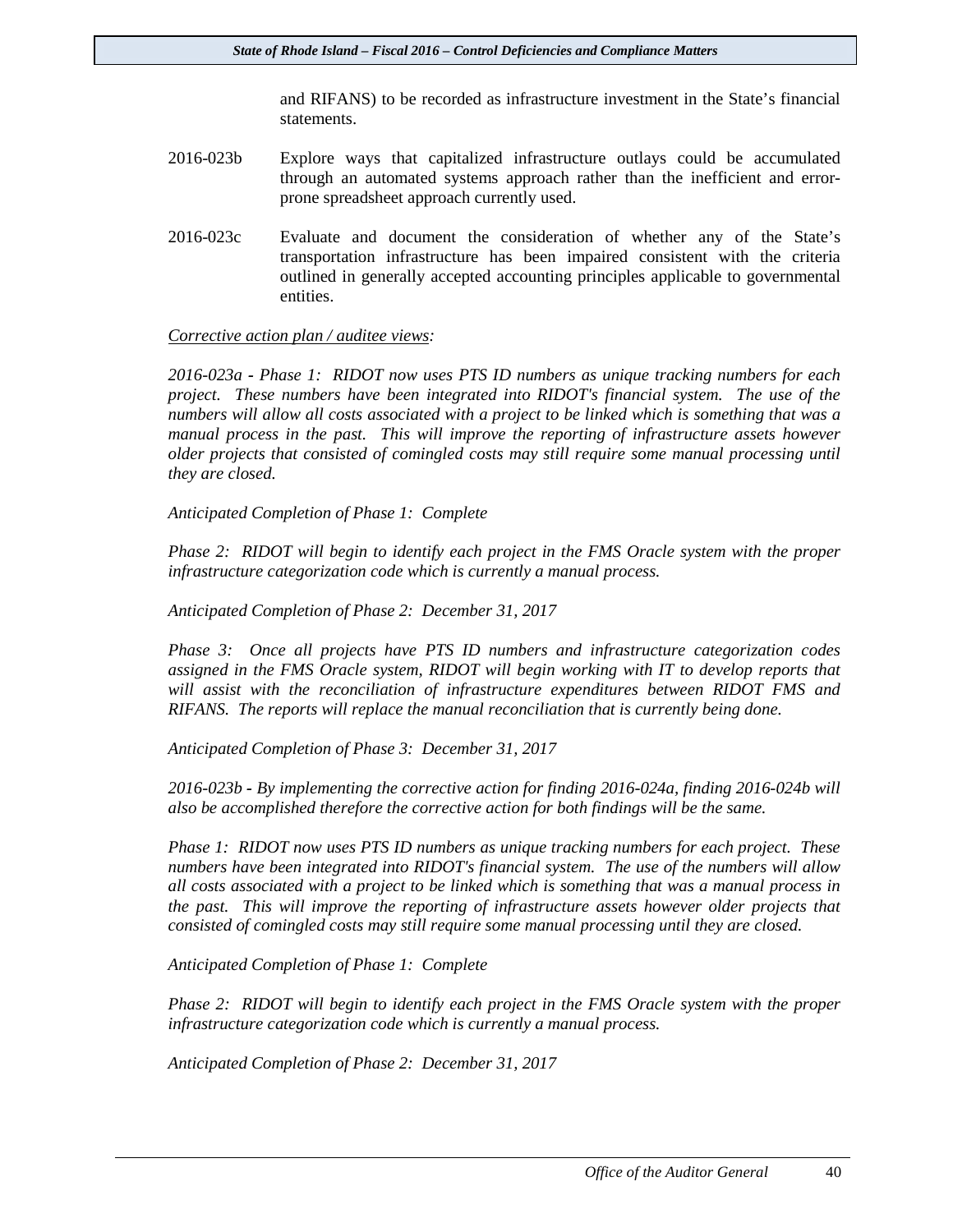*Phase 3: Once all projects have PTS ID numbers and infrastructure categorization codes assigned in the FMS Oracle system, RIDOT will begin working with IT to develop reports that will assist with the reconciliation of infrastructure expenditures between RIDOT FMS and RIFANS. The reports will replace the manual reconciliation that is currently being done.*

*Anticipated Completion of Phase 3: December 31, 2017*

*2016-023c - RIDOT will review the criteria for impairment of assets and from there develop a policy and a procedure for determining if any of the State's transportation infrastructure assets have been impaired.* 

*Anticipated Completion Date: December 31, 2017*

*Contact Person: Loren Doyle, DOT Chief Financial Officer Phone: 401.222.6590 X4524*

*Finding 2016-024 (significant deficiency - repeat finding)*

#### INTERMODAL SURFACE TRANSPORTATION FUND – CONTROLS OVER KEY DATA FILES

**Controls should be enhanced to ensure that data integrity is maintained over key data files used to process vendor payments and to draw federal funds for the Intermodal Surface Transportation (IST) Fund.** 

#### Progress Payment Data Files

Progress payment data moves from the Project Management Portal (PMP) to RIDOT's Financial Management System (FMS) and ultimately RIFANS (the State's accounting system) for vendor payments. Data elements are sometimes manually altered after being transmitted from the PMP but prior to posting to the FMS accounting system.

While the need to manually verify and modify data was explained, the lack of adequate compensating controls increases the risk of inaccurate payments and unauthorized changes. In addition, RIDOT has a policy prohibiting certain actions (e.g., approving and releasing holds of self-initiated progress payments); however, the system does not prevent such actions.

A review of the entire file transfer process, from progress payment file creation in PMP to invoice creation in FMS to vendor disbursement in RIFANS, should be performed to identify critical points where automated controls should be implemented to eliminate all manual involvement.

#### Federal Billing

There are instances where the Highway Planning and Construction draw down file is modified prior to submission to the Federal Management Information System (FMIS). RIDOT's FMS does not fully provide the level of data required to draw federal funds as required by the Federal Highway Administration which necessitates the file modifications. We observed the following weaknesses:

 $\Box$  The FMS does not have the capability to link multiple funding sources award numbers (FSAN) to one Federal Aid Project (FAP). The Federal Highway Administration links many FSANs to one FAP and requires RIDOT to draw down funds by the FSAN. Consequently, RIDOT after creating the drawdown file, manually splits draw requests between multiple FSANs.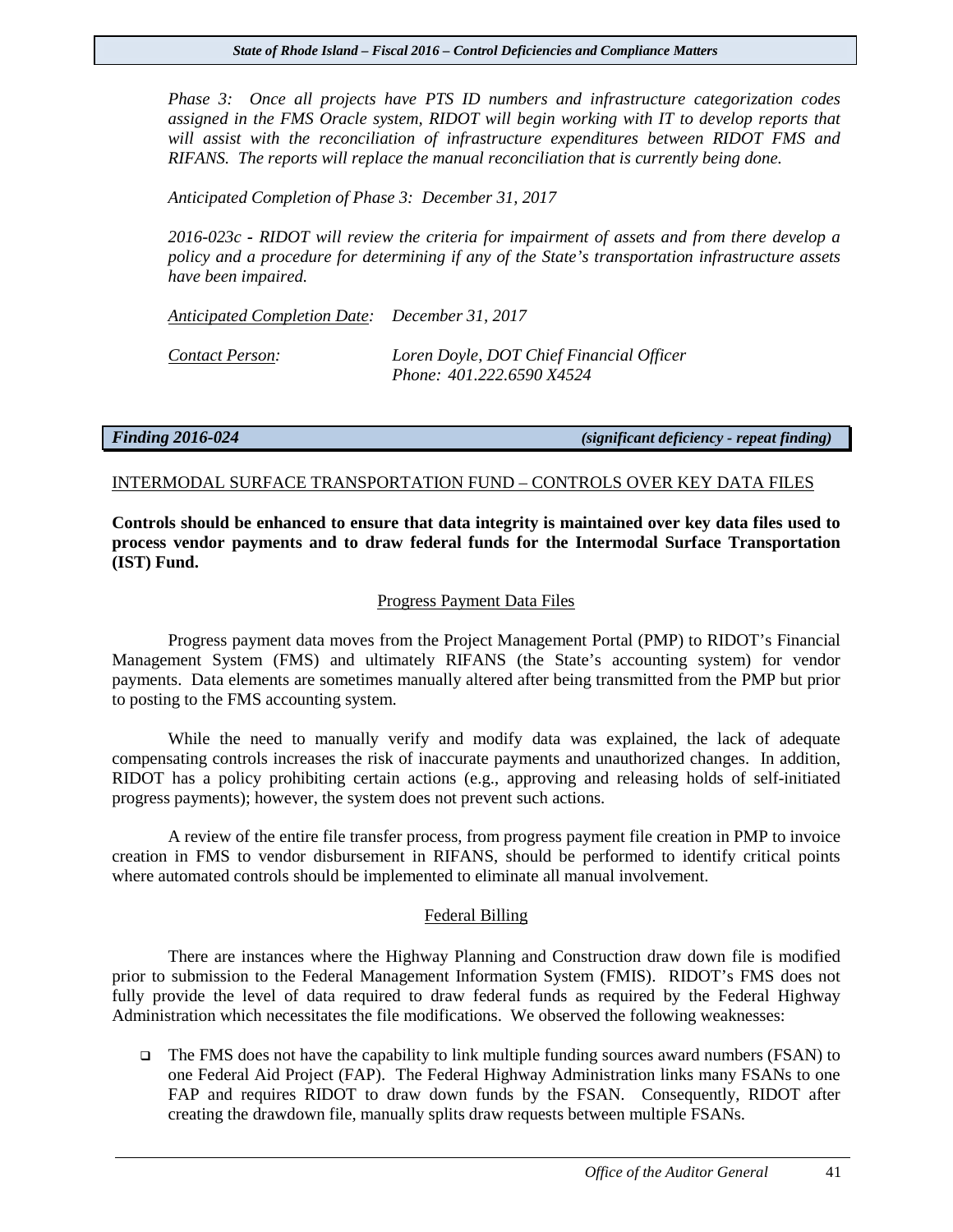- $\Box$  The file is in an open text format with no encryption. This open text format allows anyone who has access to the server directory to modify the file.
- There is no change management system in place tracking changes to the file, documenting who made the change, or requiring management approval of changes.

RIDOT should improve its controls and processes over the FMS and the drawdown file to ensure accuracy and completeness of data transmitted to the FMIS.

#### RECOMMENDATIONS

- 2016-024a Review the progress payment file transfer process to identify critical points where automated controls could be implemented to eliminate the need for manual intervention.
- 2016-024b Create and implement appropriate approval hierarchies.
- 2016-024c Improve controls over the RIDOT federal billing process to include transferring files without modification.
- 2016-024d Modify the Financial Management System to allow for multiple funding source award numbers (FSAN) to be linked to one Federal Aid Project.

#### *Corrective action plan / auditee views:*

*2016-024a - Currently Implemented. RIDOT worked with IT about two years ago to review the progress payment file transfer process. Critical points were identified where ideally automated controls could be implemented however due to limitations of both the FMS Oracle system and the Project Management Portal (PMP) the automated controls could not be done. Nonetheless,*  while automated controls were unable to be implemented, RIDOT did implement other *compensating controls. A process was put in place where a screen shot of the payment prior to manual intervention was taken and a screen shot after manual intervention was taken so that the Supervisor could sign off to ensure accuracy. A tracking sheet is also maintained of all payments brought into FMS from PMP and changes are indicated where necessary. Throughout all this manual intervention, the dollar amount of a progress payment is never being changed. While the corrective action is not the ideal solution, it ensures controls are in place and due to system limitations automation is not feasible at this time.* 

#### *Anticipated Completion Date: Implemented*

*2016-024b - Approval hierarchies in FMS were implemented in accounts payable through the R12 Oracle upgrade process in the fall of 2016.* 

#### *Anticipated Completion Date: Complete*

*2016-024c - Currently Implemented. RIDOT has discussed at lengths with IT automating the federal billing process to include transferring files without modification and it has been determined that FMS Oracle does not have the capability. However, compensating controls have been put in place to ensure the accuracy of the federal billing process. Any payment file that is modified is signed off by a supervisor prior to being transferred to the federal government for processing. While it is not the ideal automated control that was implemented, the compensating*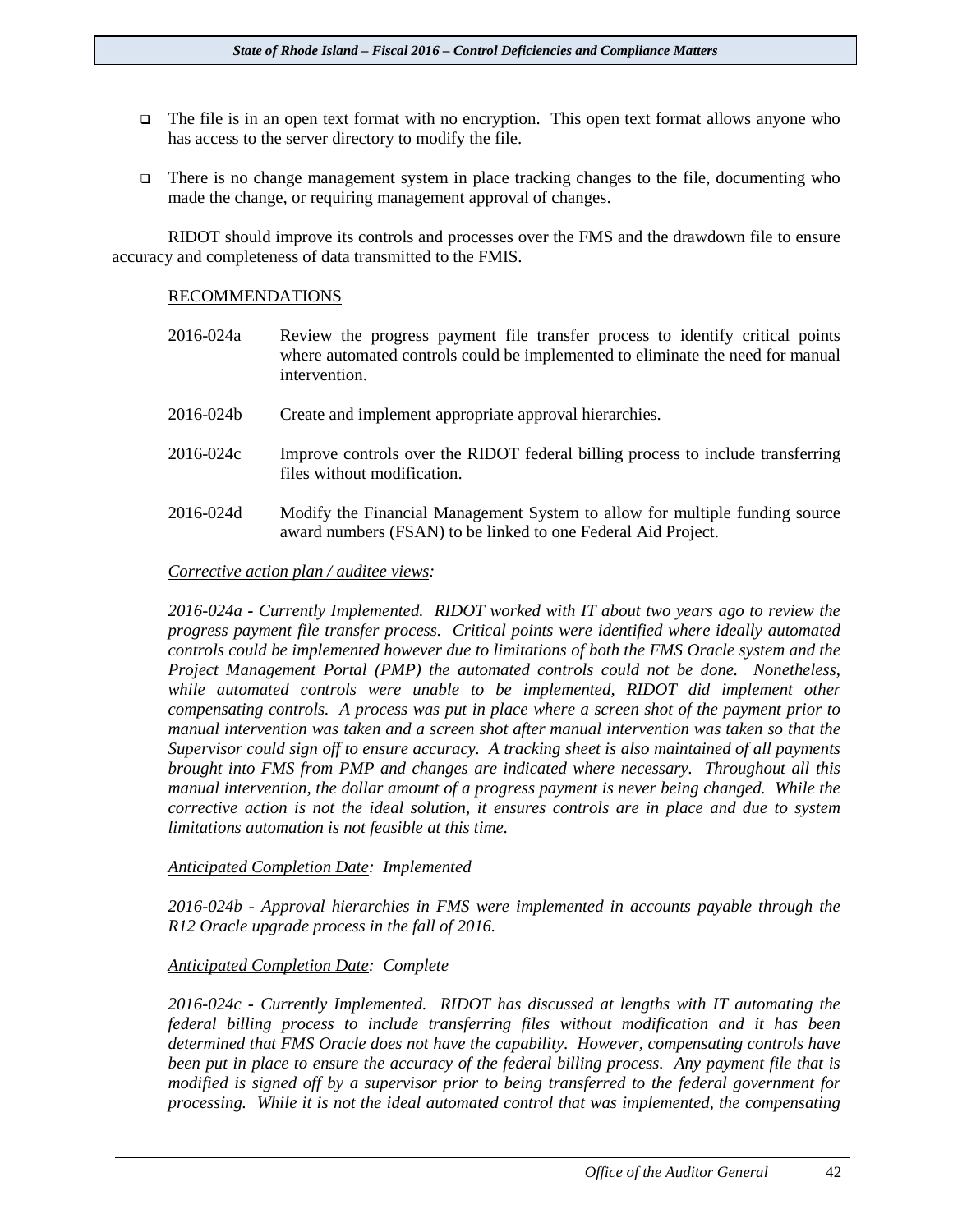*controls accomplishes the same result which is that the federal billing file is properly being transmitted.*

*Anticipated Completion Date: Implemented*

*2016-024d - Currently Implemented. This is a system limitation; FMS is unable to have multiple funding source award numbers linked to one Federal Aid Project. RIDOT has discussed with IT who has also consulted with Oracle to determine if this was something that could be done and it was determined it could not be so compensating controls were put in place.*

*Anticipated Completion Date: Implemented*

*Contact Person: Loren Doyle, DOT Chief Financial Officer Phone: 401. 222.6590 x4524*

*Finding 2016-025 (material weakness - repeat finding)*

#### CENTRAL FALLS SCHOOL DISTRICT - SIGNIFICANT ADJUSTMENTS

Criteria – Management is responsible for the maintenance of adequate accounting records, internal controls and the fair presentation of the financial statements in accordance with generally accepted accounting principles.

Condition – Material adjustments to year-end balances, restatements of opening balances and current year activity were necessary for the financial statement to be fairly presented in accordance with generally accepted accounting principles.

Cause – There are a number of causes for this condition, many being the result of attempts to correct circumstances. However, the principle causes are a lack of a coordinated, comprehensive plan to implement and train employees with new financial software, concurrent with the retirement of several key long term employees.

Effect – Information recorded in and reports produced from the accounting system contained numerous material errors related to the inclusion or exclusion of information resulting from data entry and software execution errors, resulting in material adjustments accepted by management to the District's financial statements.

#### RECOMMENDATION

2016-025 A comprehensive plan to coordinate all District financial accounting recording and reporting activities is in the process of being developed and implemented. This plan should include the development of a comprehensive policies and procedures manual; adequate staffing including training of all staff as to both the processes and the software involved; appropriate controls related to authorization and review of recorded transactions; timely recording of transactions, reconciliations and reviews of reconciliations so as to detect and correct errors in a timely manner, and a comprehensive review of the District's organizational structure to ensure adequate levels of supervision and clear reporting paths for all staff involved.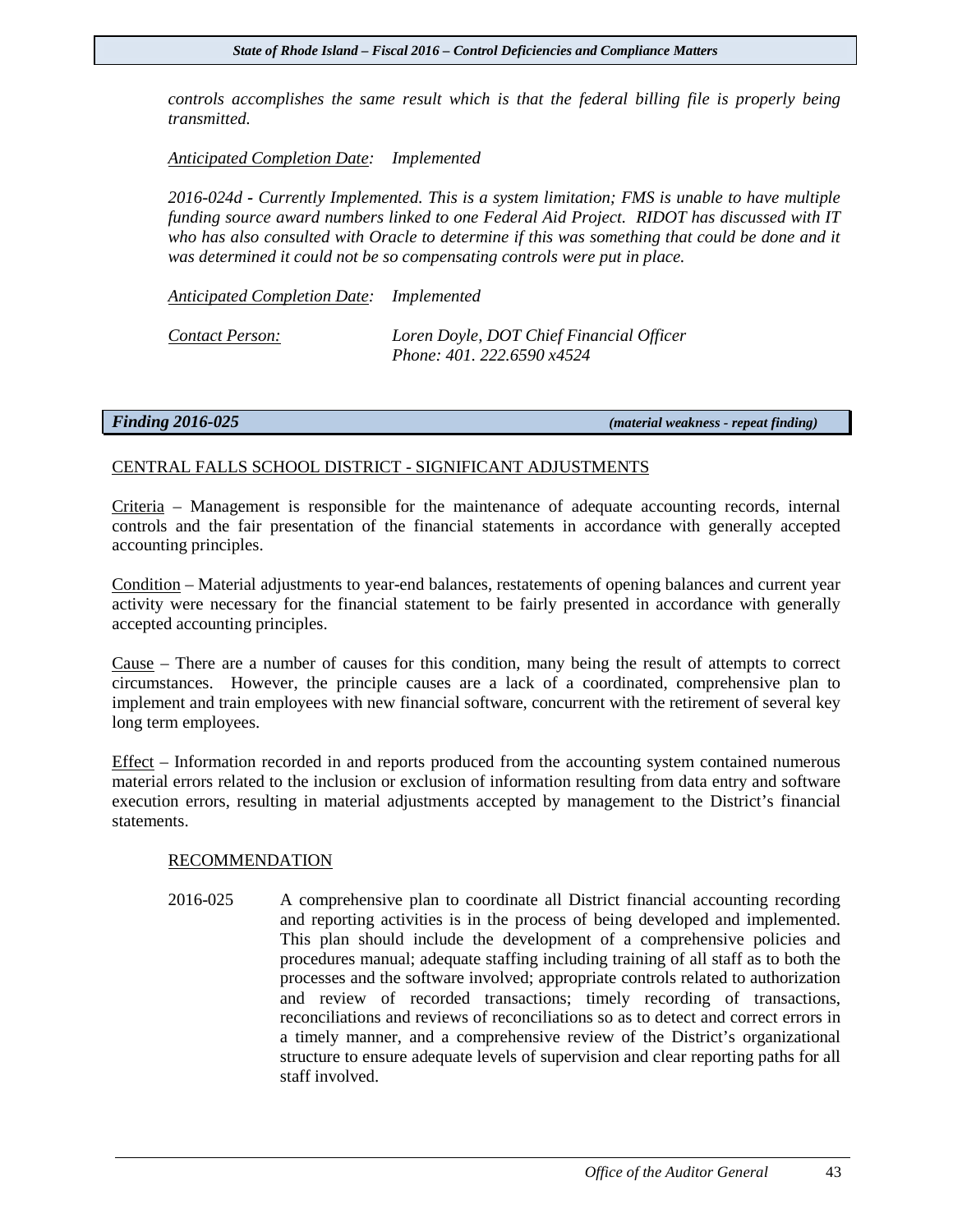#### *Corrective action plan / auditee views:*

*Management will correct the material weakness by ensuring adequate staffing including training the processes and software involved, appropriate controls related to authorization and review of recorded transactions, and timely recording of transactions and reconciliations.*

*Finding 2016-026 (significant deficiency - repeat finding)*

### CENTRAL FALLS SCHOOL DISTRICT - CAPITAL ASSETS

Criteria – Capital assets are maintained by the District and reported in the government-wide statement of net position. Although these capital assets and the related depreciation do not impact the fund statements of the District, they do have an impact on the overall governmental net position. Additionally, the District is required to maintain capital asset records for all assets that are purchased with federal grant funds.

Condition – The District does not have procedures for maintaining the capital asset records on a perpetual basis or for taking a physical inventory of these assets. In addition, the District does not have a system in place for identifying capital assets acquired with federal grant funds.

Cause – The District currently maintains the capital asset records utilizing an excel database which is updated on an annual basis. This database contains a complete listing of capital assets and related depreciation expense which is maintained for financial reporting purposes only. The listing currently does not include any information regarding the location of the asset or the source of the funds used to acquire the asset.

Effect – Failure to maintain the capital asset records on a perpetual basis increases the risk of potential misstatement of the capital assets at year end. In addition, failure to conduct a periodic inventory of capital assets, including controllable assets (assets not meeting the capitalization threshold but included in inventory due to their sensitive, portable, and/or theft prone nature) increases the risk of misuse and safeguarding of District assets.

#### RECOMMENDATION

2016-026 We recommend that the District implement an integrated software package that will enable capital assets to be recorded when the asset is acquired rather than being captured at year end. We further recommend that the capital asset inventory be updated to include the location of the asset and a code to identify all assets that are acquired with federal funds. Management should utilize this capital asset inventory listing, as well as the controllable asset listing, to conduct periodic inventories of the assets.

#### *Corrective action plan / auditee views:*

*Management will correct the noted significant deficiencies by hiring a third party to complete an inventory of all capital assets. Management will then incorporate this information into the financial software system.*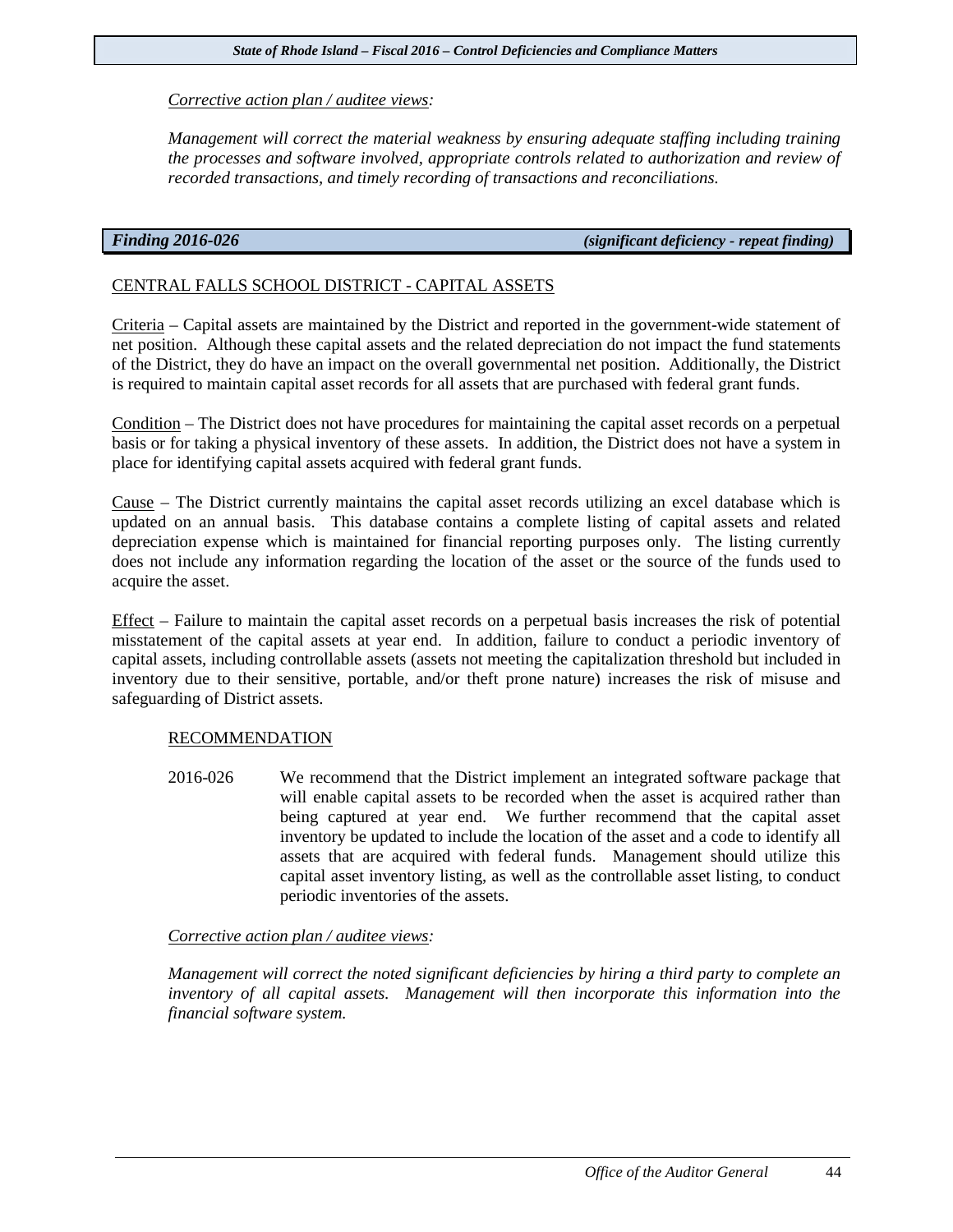*Finding 2016-027 (material weakness - repeat finding)*

### METROPOLITAN REGIONAL CAREER AND TECHNICAL CENTER (THE "MET") - GENERAL LEDGER RECONCILIATIONS

Criteria - Internal controls should be in place to provide reasonable assurance that general ledger accounts are properly reconciled on a timely basis.

Condition - During the performance of our audit of the Met's financial statements, we noted the monthly reconciliations of the operating cash account for fiscal year 2016 included a variance of \$92,417 resulting from improper reconciling items in the prior fiscal year.

Cause - Management failed to enforce policies and procedures to ensure internal controls are functioning properly in relation to the conditions listed above.

Effect - Failure to properly reconcile cash accounts to bank statements on a timely basis in previous years resulted in reconciling errors not discovered until fiscal year 2016. In addition, this resulted in an overstatement of cash and equivalents on the fiscal year 2015 audited financial statements requiring a prior period adjustment to reflect the proper account balances held at that time.

#### RECOMMENDATION

2016-027 Policies and procedures should be developed and implemented by the Met's management to ensure that appropriate internal controls are enforced.

#### *Corrective action plan / auditee views:*

*Early in the 2016 fiscal year, The Met reviewed all monthly bank reconciliations as far back as June 2013 and found that said variance was there in all prior periods. The Met made every effort to resolve however, given internal programmatic flaws in the SunGard financial system, The Met could not discover the reason for the variance. In fact, we believe it was an issue with the way SunGard was posting and clearing accounts payable. The Met requested assistance from its auditors on how to account for the matter so that moving forward the prior year variance would not remain an issue.*

*In addition, The Met has implemented a process where monthly reconciliations are performed by the Chief Accountant once bank statements for the prior month have been received. The Met also requires that monthly reconciliations be signed off by the Business Manager in order to insure timeliness and accuracy.*

*Finding 2016-028 (significant deficiency - repeat finding)*

### RHODE ISLAND CONVENTION CENTER AUTHORITY - UNTIMELY BANK RECONCILIATIONS

Criteria - Bank reconciliations should be performed timely after month-end.

Condition - Operating Bank Account and the Box Office Bank Account reconciliations at the Dunkin' Donuts Center were not completed on a timely basis.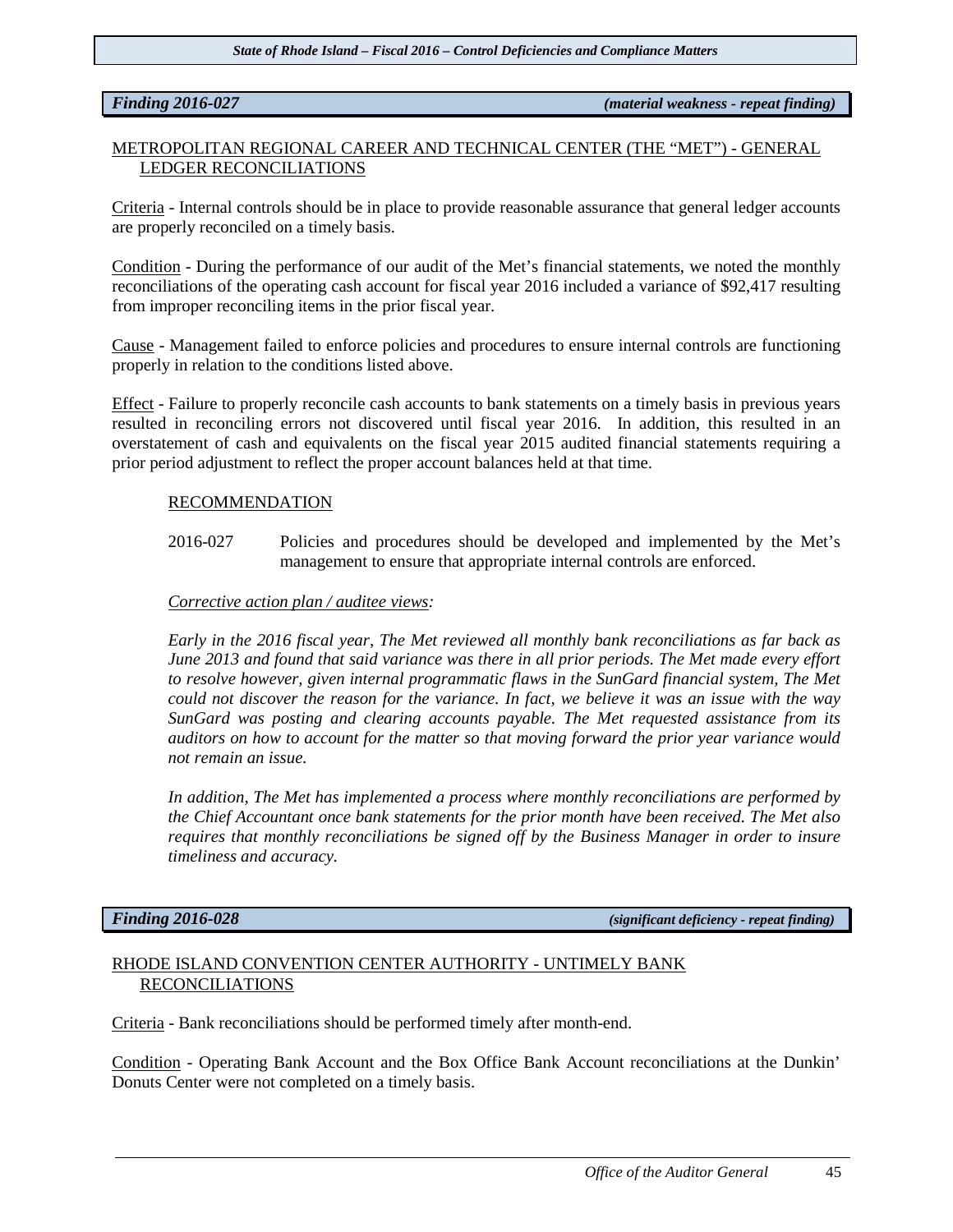Cause - Bank reconciliations were not completed on a timely basis.

Effect - Because the bank reconciliations were not timely performed, it is possible that errors at the Dunkin' Donuts Center, whether accounting errors or bank errors, would not be timely detected and corrected. In addition, as a result of bank reconciliations not being timely, it is also reasonably possible that not all expenses were captured during the event settlement process at the Dunkin' Donuts Center, meaning the Authority likely absorbed more expenses that it was contractually obligated to do. The impact of these issues, combined with the expenses being absorbed rather than being reimbursed as allowed in the event agreement, have the potential to be material to the financial statements as a whole.

Perspective - In July 2016 during preliminary audit fieldwork, we noted Dunkin' Donuts Center Operating Bank Account and Box Office Bank Account had not been reconciled since November 2015 and that the Payroll Bank Account has not been reconciled since March 2016.

#### RECOMMENDATION

2016-028 We recommend that all bank reconciliations be performed on a timely basis.

*Corrective action plan / auditee views:*

*Due to the unexpected turnover and resignation of key associates, there were not enough associates and/or associates that were too new to complete certain tasks in a timely manner during this fiscal year. Both venues are currently hiring and training associates in order to reconcile all bank accounts in a timely manner.*

*Finding 2016-029 (significant deficiency - repeat finding)*

#### RHODE ISLAND CONVENTION CENTER AUTHORITY - REVIEW OF BANK RECONCILIATIONS, JOURNAL ENTRIES AND EVENT SETTLEMENTS

Criteria - Bank reconciliations, journal entries and event settlements should be reviewed.

Condition - We noted that bank accounts, journal entries and an event settlement were not being reviewed.

Cause - Accounting staff were not reviewing or documenting their reviews of bank accounts, journal entries or an event settlement.

Effect - As a result of reviews not being performed, errors, which have the potential of being material, may occur which could go undetected.

Perspective - We noted based on a sample of 25 journal entries tested at the Rhode Island Convention Center, three journal entries that were not reviewed.

- We noted, based on a sample of 25 journal entries tested at the Dunkin' Donuts Center, one journal entry that was not reviewed at the Dunkin' Donuts Center.
- We noted one event settlement that was not reviewed at the Dunkin' Donuts Center.
- We also noted that operating and box office account bank reconciliations were not reviewed.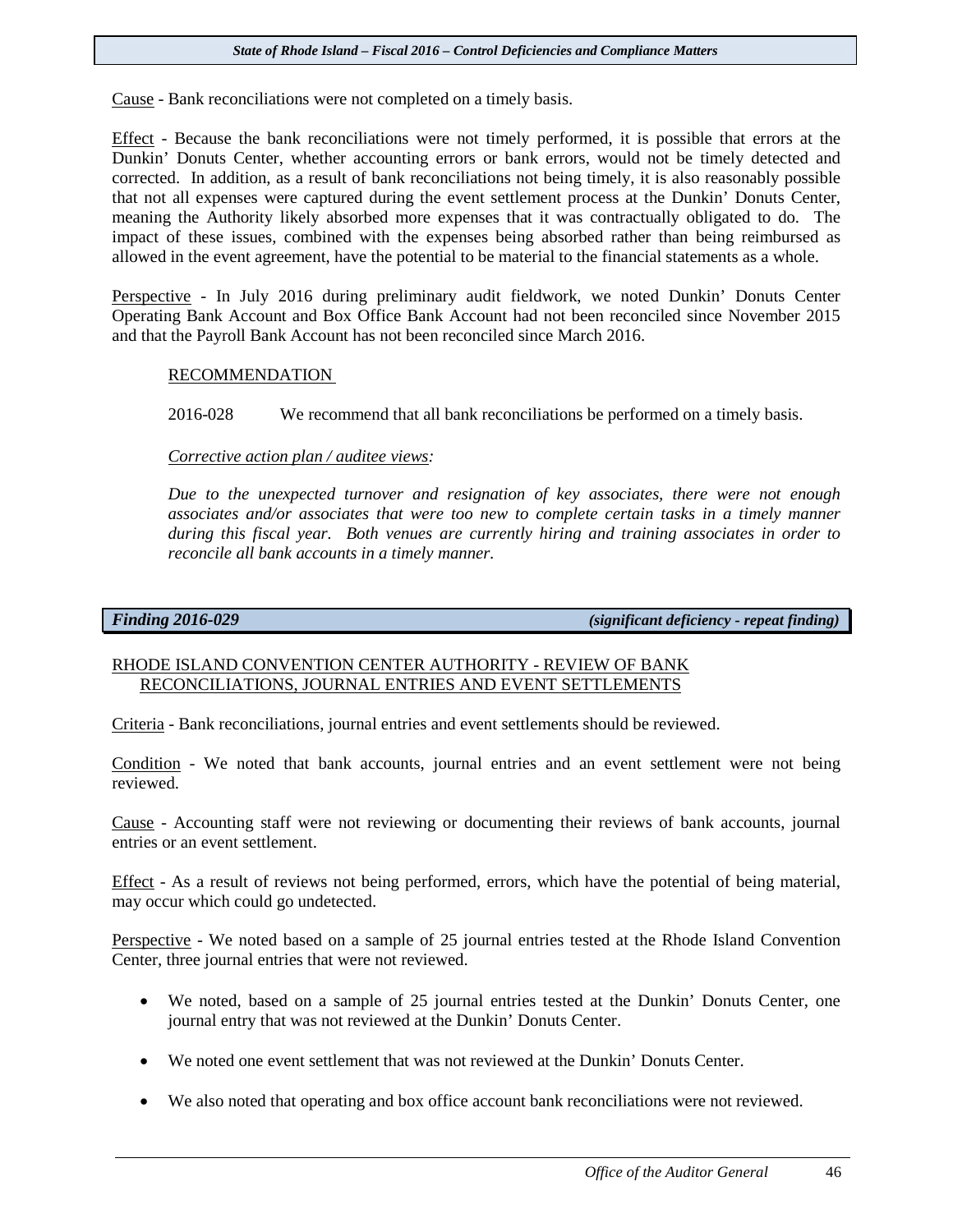#### RECOMMENDATION

2016-029 We recommend that all bank reconciliations, journal entries and event settlements be reviewed by an appropriate accounting staff or management, and that the review be performed on a timely basis.

#### *Corrective action plan / auditee views:*

*A more structured month end close process is currently being implemented.*

#### *Finding 2016-030 (material noncompliance - repeat finding)*

#### RHODE ISLAND CONVENTION CENTER AUTHORITY - RESTRICTIVE COVENANTS

Criteria - Bond indentures require that the Authority fund the Operating Reserve and Renewal and Replacement components.

Condition - During the years ended June 30, 2016 and 2015, the Authority was unable to fund the Operating Reserve requirement of the restrictive covenants for the RICC and the DDC pursuant to the indentures. During the years ended June 30, 2016 and 2015, the Authority was unable to fund the Renewal and Replacement requirement of the restrictive covenant for the DDC pursuant to the indenture.

Cause - The Authority does not have sufficient cash flow to fund the Operating Reserve and Renewal and Replacement components.

Effect - As a result of these funds not being funded, the Authority is in noncompliance with bond indentures.

Perspective - Debt covenants.

#### RECOMMENDATION

2016-030 We recommend that the Authority fund the Operating Reserve and Renewal and Replacement Funds.

#### *Corrective action plan / auditee views:*

*The Authority will fund the Operating Reserve and Renewal Replacement components noted above, provided there is sufficient cash flow.*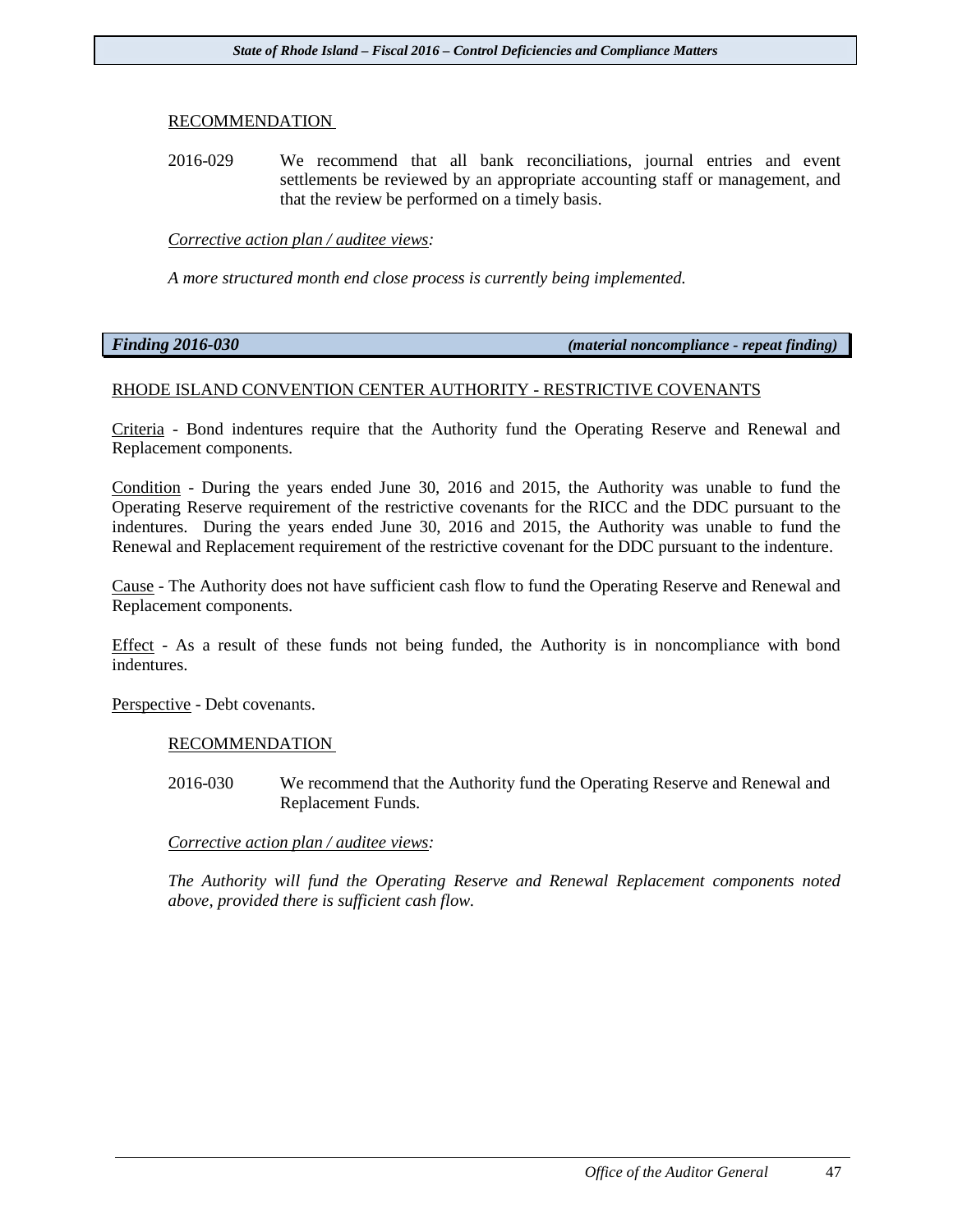

2016

# **Management Comments**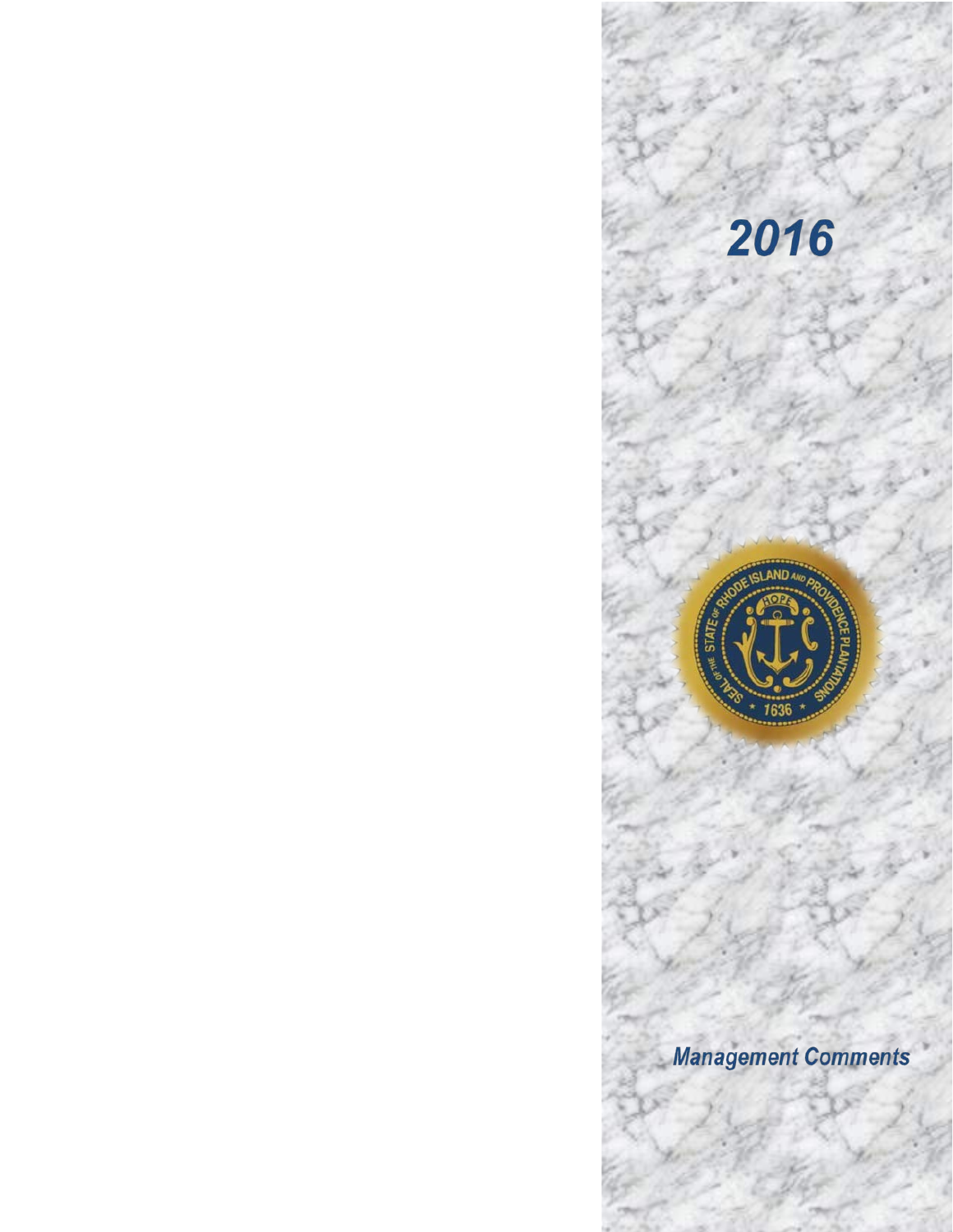*Management Comment 2016-01 (repeat comment)*

#### FORMAT OF BUDGET AND ACTUAL COMPARISON SCHEDULES AND LEGISLATIVELY ENACTED BUDGETS

**The form and content of the enacted operating budgets for certain components of State operations should be enhanced to provide more effective planning and monitoring tools. The format of financial reporting schedules prepared at fiscal year-end to compare budget to actual results can also be enhanced.**

### *Format of the Detailed General Fund Budget and Actual Schedule*

Budgetary comparison schedules are included in the State's financial statements which compare budget to actual results. These schedules are prepared based on the detail included in the legislatively enacted budget. The detailed General Fund Budget and Actual Schedule comprehensively documents the budgeted expenditures and projected revenues for all financial transactions except for those required to be reported in separate funds. As a result, the schedule is broad and provides information about most departments and agencies within the State's reporting entity. The schedule further, reflective of the format of the legislatively enacted annual budget, breaks departmental expenditures into individual offices and units within each department.

The current format of the General Fund schedule does not facilitate the identification of budgeted, actual or variance totals by department, unit, or function. Totals by function or department are not emphasized to enable users to identify and monitor variances from budget projections that will aid in planning. Further, the current format does not separately identify totals by revenue source on a departmental or functional level. The lack of inclusive data by revenue source limits the effectiveness of the Budget and Actual schedule in determining the impact of individual budget deficits or surpluses on the State's available funds.

In addition, while the format of the General Fund identifies variances, there is typically little or no explanation provided regarding significant variances between budgeted expenditures and actual disbursements. The State should consider enhancing the usefulness of the report by providing additional explanations, when available, for significant variances from legally enacted amounts.

#### *Intermodal Surface Transportation Fund*

The State's annual budget appropriates certain Department of Transportation (RIDOT) expenditures, accounted for in the financial statements in the Intermodal Surface Transportation (IST) Fund. We observed that in some instances, the detail appropriation lines are so highly summarized (e.g. infrastructure-engineering) that it impedes effective analysis of the budget, compared to actual results. Additionally, the activities within RIDOT are now accounted for within four separate special revenue general ledger funds, which for financial reporting purposes, are now aggregated into the IST Fund. A budget is enacted by the General Assembly for activity recorded in only one of the four funds.

The primary sources available to fund RIDOT operations are the Gasoline Tax, federal funds, debt proceeds, certain Division of Motor Vehicle fees, and amounts appropriated within the RI Capital Plan Fund which are now used to provide the "State match" for federally funded highway projects. Because the State's legislatively enacted budget is prepared on a comprehensive basis, extracting a complete budget plan that corresponds with activity reported in the IST Fund financial statements is not possible.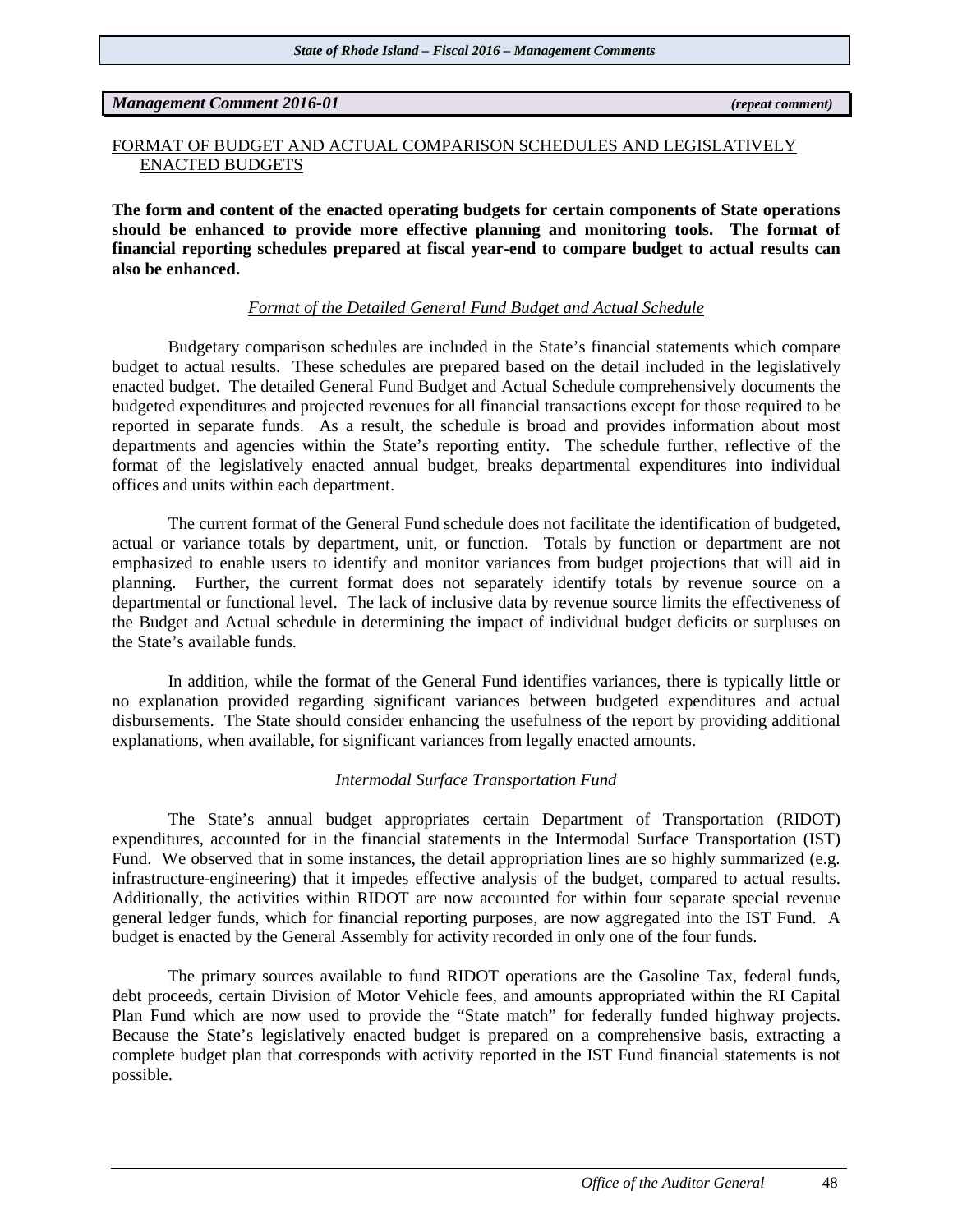#### *Lottery Division*

The State includes estimated operational expenses for the RI Lottery in its annual appropriated budget. However, the amounts included in the budget are not inclusive of all expenses reported in the Lottery's financial statements. Specifically, the budget does not include estimated prize awards or required transfers to the General Fund. The Lottery is required by General Laws to transfer net proceeds of the Lottery games to the General Fund for funding of State operations. While the State projects estimated revenues to the General Fund as part of the Revenue Estimating Conference, net transfers are not included in the Lottery Division's budget. As such, the budgeted appropriations do not reflect the actual expenditures of the RI Lottery. In fiscal 2016, expenditures paid for prize awards, net of prize recoveries, totaled over \$159 million and transfers to the General Fund totaled almost \$370 million.

The existing method of budgeting for the Lottery's expenses does not, as a result, represent the full range of disbursements required by the Lottery, therefore reducing the value of the appropriated budget as a tool for long-term planning.

#### *Comprehensive, Multi-Fund Budgeting*

The State's annual budget enacted by the General Assembly encompasses multiple funds (General, IST, University and Colleges, TDI, Unemployment Insurance) in a comprehensive format by governmental function. Generally accepted accounting principles require expenditures to be reported in distinct funds and, as such, the budget must be recorded within the accounting system segregated by distinct fund. The State should explore the possibility of including the fund information within the budget to facilitate recording the budget within the accounting system and preparation of budget to actual comparisons for financial reporting purposes (which are prepared on a fund basis).

#### RECOMMENDATIONS

- MC-2016-01a Modify the current format of the detailed General Fund budget and actual comparison schedule to facilitate identification of relevant data at a departmental and unit level.
- MC-2016-01b Reevaluate the presentation of the budget plan for the Department of Transportation and the related funds used to account for its activities. Consider changes in the level of detail and the inclusion of other items to facilitate comparison to actual results.
- MC-2016-01c Consider modifying the level of detail included in the budget plan for the RI Lottery Division to include estimates for all expected expenses.
- MC-2016-01d Explore the possibility of including fund information within the budget document to facilitate recording the budget in the accounting system and preparing budget to actual comparisons.

*Corrective action plan / auditee views:*

*MC-2016-01a - The current format of the detail General Fund budget and actual comparison schedule will be reviewed and modified, where possible, to better identify totals by source and at the program and department levels.*

*Anticipated Completion Date: December 2017*

*Contact Person: Jennifer Pate, Administrator, Financial Management*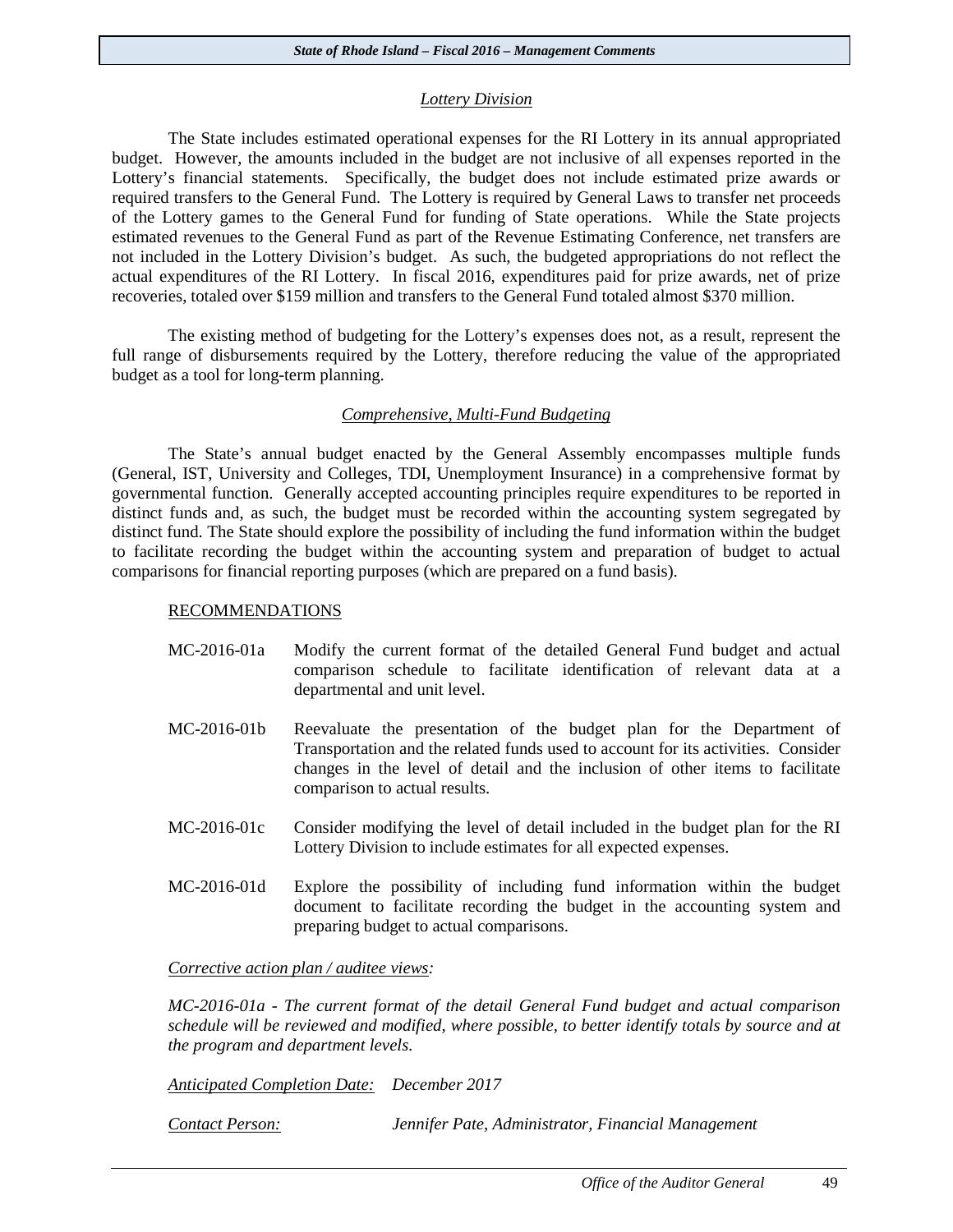*Phone: 401.222.5098*

*MC-2016-01b-d - The Office of Management and Budget/State Budget Office is open to working with the State Controller's Office and the Auditor General's Office on improving the format of the annual appropriations act to address the concerns raised in these findings. The State Budget Office will develop some options to share with the State Controller and Auditor General with the goal of the FY 2019 Appropriations Act being submitted in an updated format. Review of any format changes will also require input from the House and Senate Fiscal Advisors.*

*Anticipated Completion Date: January 2018*

*Contact Person: Thomas A. Mullaney, State Budget Officer Office of Management and Budget/State Budget Office Phone: 401.222.6300*

*Management Comment 2016-02 (repeat comment)* 

### MONITORING BILLING RATES AND OPERATIONS OF THE STATE'S INTERNAL SERVICE FUNDS

### **Four internal service funds have incurred repeated operating deficits - charges to departments and agencies are insufficient to cover operating costs.**

Four internal service funds have had a deficit net position for four consecutive fiscal years. Ideally, internal service funds are intended to operate as close as possible to "break-even" - neither undercharging or overcharging the internal "customers" receiving fund services. Losses within an internal service fund signify that billing rates were inadequate to cover costs. Consequently, expenditures/expenses in other funds of the State should have actually been higher. Similarly, when rates are too high, excessive profits and net position accumulates signifying that "internal customers" have been overcharged.

Federal regulations (*Uniform Administrative Requirements, Cost Principles, and Audit Requirements for Federal Awards*) state that working capital reserve balances within internal service funds should not exceed 60 days of cash expenses for normal operating purposes. We noted one instance in which there was a working capital reserve significantly exceeding the 60-day expense reserve the Central Warehouse fund had working capital reserves exceeding 350 days of expenses at June 30, 2016.

Monitoring procedures should be enhanced to ensure that billing rates are appropriate to prevent significant losses or profits and to ensure compliance with federal regulations. An analysis at the midpoint in the fiscal year would be beneficial to adjust billing rates for the remainder of the fiscal year when warranted. When losses or excessive profits are realized, corrective action and rate adjustments should eliminate such amounts within the next fiscal year.

#### RECOMMENDATION

MC-2016-02 Enhance internal service fund monitoring procedures to ensure that billing rates are appropriate to prevent significant losses or profits and to ensure compliance with federal regulations.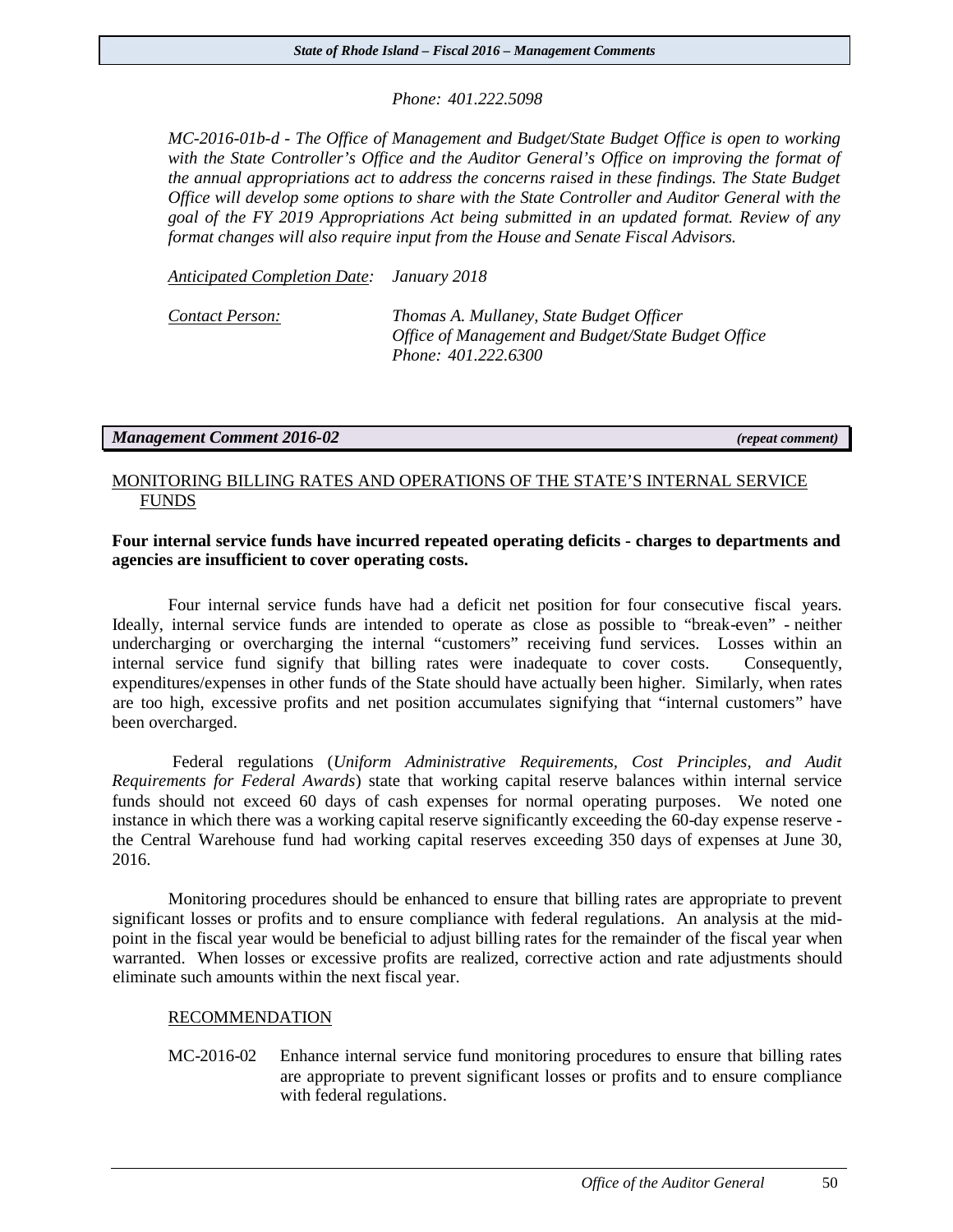#### *Corrective action plan / auditee views:*

*The Central Business Office and other offices responsible for managing internal service funds recognize the importance of the management comment, and are working towards enhancing the monitoring procedures to ensure billing rates are at a level that recovers the appropriate amount of funding for each service. The rates will be further analyzed and refined by internal staff to confirm that the charged amount is sufficient to avoid the deficits cited in the management comment, as well as to avoid an excessive fund balance.*

*The Business Office also plans to engage an outside vendor to assist in rate development to further the objective of operating Internal Service Funds as close as possible to break-even.* 

*Anticipated Completion Date: Summer of 2017*

*Contact Person: Bernard Lane Jr., Administrator, Management Services Department of Administration, Central Business Office Phone: 401.574.8594*

#### *Management Comment 2016-03 (new comment)*

#### RIDOT FEDERAL RECEIVABLES - EARNED BUT UNBILLED COSTS

#### **Certain allowable costs are not reimbursed timely from the federal government which negatively impacts the State's cash position.**

Certain amounts due from the federal government are classified as "Earned but Unbilled" (EBUB) within the Intermodal Transportation (IST) Fund since they represent allowable and federally reimbursable project costs; however, collection of federal funds is deferred due to the following:

- RIDOT is not actively monitoring federal project category authorizations allocated to projects to maximize drawdowns;
- a project modification is pending federal approval;
- RIDOT has chosen to use its authorization of federal funds for new projects; or
- the federal authorization has project set aside requirements that have not been met.

At June 30, 2016, EBUB federal receivables amounted to \$2.3 million. RIDOT believes these federal receivable amounts are a necessary consequence of making the most effective use of federal highway authorizations for the State's highway construction program. Failure to collect these amounts timely from the federal government for extended periods of time results in the State financing these expenditures, which negatively impacts the IST fund cash position.

Federal funds should be drawn for all amounts due from the federal government as soon as all federal requirements have been met.

#### RECOMMENDATION

MC-2016-03 Collect all amounts due from the federal government in reimbursement of highway project expenditures as soon as all federal requirements have been met.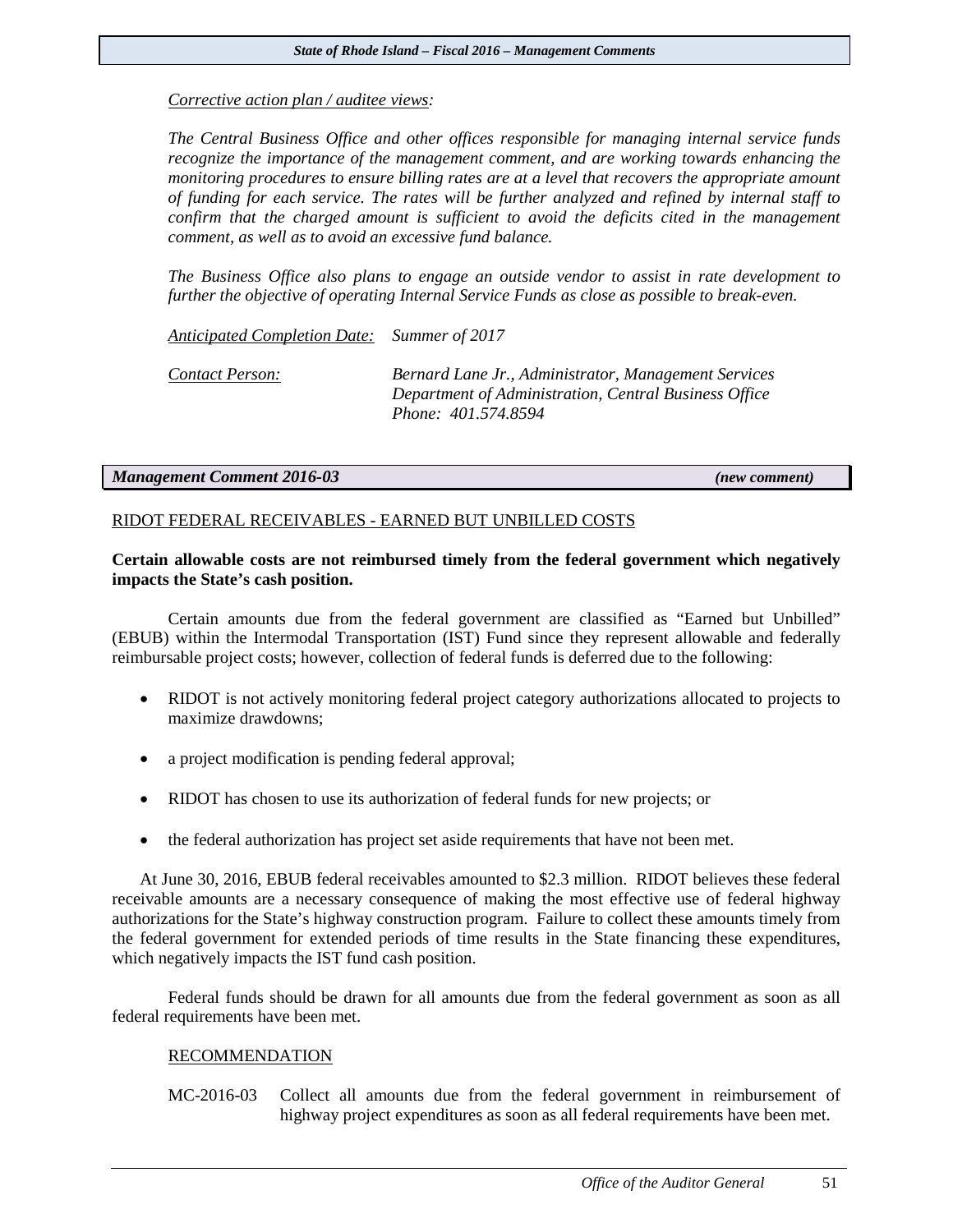*Corrective action plan / auditee views:*

*RIDOT is currently working on creating a policy and procedure where earned but unbilled will be tracked on a more frequent basis. Assuming all requirements are met, this new policy and procedure would allow for more frequent billing of earned but unbilled.*

| Anticipated Completion: | December 31, 2017                                                     |
|-------------------------|-----------------------------------------------------------------------|
| Contact Person:         | Loren Doyle, DOT Chief Financial Officer<br>Phone: 401.222.6590 x4524 |

#### *Management Comment 2016-04 (repeat comment)*

#### FINAL APPROVAL OF RIFANS JOURNAL ENTRIES

#### **Workflow controls can be enhanced to ensure all journal entries which require approval by the Office of Accounts and Control are appropriately routed.**

The RIFANS accounting system uses category codes to route journal entry transactions through a series of system workflows for approval of general ledger direct transactions. Departmental initiators approve transactions through agency approval hierarchies before most general ledger transactions are routed for central review by the Office of Accounts and Control for final approval and posting. While, as a matter of policy, the Office of Accounts and Control requires certain category codes be used for specific purposes, there are no systemic functions restricting individual users or departments from using the category codes.

In RIFANS, the category code for Electronic Benefit Transfer (TANF) funding transactions allows those transactions to be initiated by the departmental users without being routed for final approval to the Office of Accounts and Control. In addition, other vulnerabilities exist for additional category codes generally reserved for use by personnel within the Office of Accounts and Control, as these categories may erroneously be used by departmental users. Because these category codes are, by policy, limited to certain centralized accounting staff, there is no systemic workflow routing the transactions to final approval at the Office of Accounts and Control.

RIFANS does not systematically limit the accounts to which the departmental initiator can record financial activity. Additionally, system controls do not currently exist that either prevent or detect circumvention. As a result, departmental users can initiate and approve journal entry transactions impacting other departments, making final approval by the Office of Accounts and Control a necessary control over the State's financial reporting.

#### RECOMMENDATION

MC-2016-04 Ensure that all journal entry transactions receive final approval by the Office of Accounts and Control prior to posting to RIFANS.

#### *Corrective action plan / auditee views:*

*DOIT will install a systemic check that will only allow certain journal categories to be used when a cash account is used. These journals will then follow the current workflows. There will be no changes made to the TANF Funding journals due to the time sensitivity of the transactions. If the*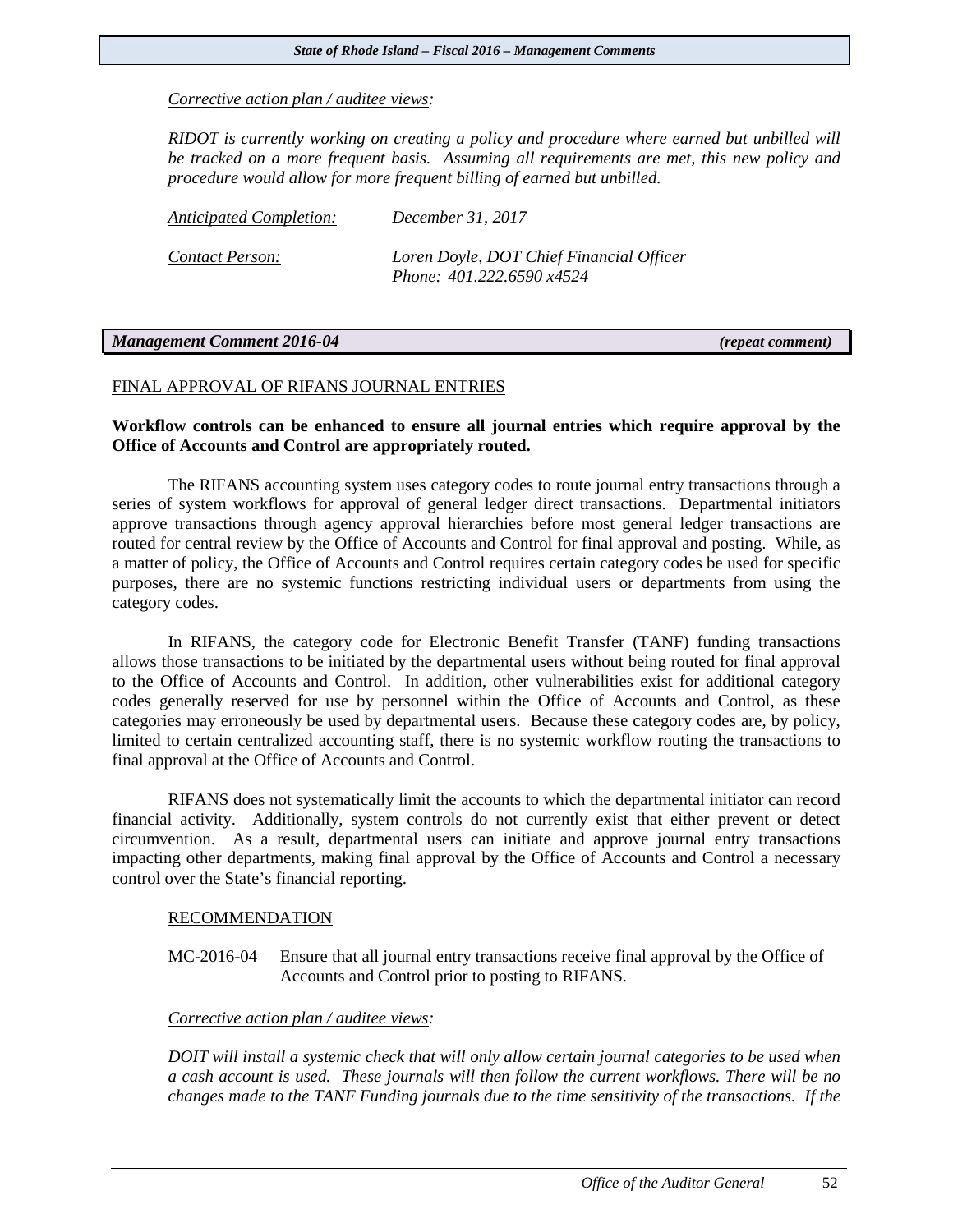#### *State of Rhode Island – Fiscal 2016 – Management Comments*

*TANF Funding journals are not final approved in a timely manner there are provisions for financial penalties.*

*Anticipated Completion Date: December 2017*

*Contact Person: Peter Hodosh, Assistant Director for Special Projects Phone: 401.222.6404*

#### *Management Comment 2016-05 (repeat comment)*

#### FINANCIAL STATEMENT DISCLOSURE OF SIGNIFICANT COMMITMENTS

### **Further improvements can be made in accumulating information about significant commitments for disclosure in the State's annual financial statements**

Generally accepted accounting principles require the disclosure of significant commitments within the State's annual financial statements. The State's significant commitments include, among others, contractual obligations for infrastructure maintenance and construction, information technology development and implementation, and other vendor contracts for program operations.

Despite a centralized purchasing and procurement process within the State, the accumulation of the information necessary to disclose commitments is challenging since the recording of encumbrances (purchase orders issued resulting in a budgetary reservation of appropriations) is done consistent with the annual budget process. Therefore, an encumbrance is recorded only for the amount estimated to be expended in the budget year. While the RIFANS purchasing module captures certain balances for control purposes, there is no existing system or process that readily accumulates total contract or other commitments at the time of award or subsequently as payments reduce the total commitment.

In fiscal 2016, the Office of Accounts and Control manually accumulated significant commitments mostly by obtaining information from project managers at various State departments and agencies. While those procedures yielded a significant reporting of State commitments at year-end, the process is inefficient and does not provide the type of control needed to ensure completeness of the State's commitments disclosed at year-end.

The State should ideally explore implementing procedures that accumulate the data at the time contracts and related amendments are approved through the Division of Purchasing. Such procedures would provide better control over completeness through the accumulation of commitment data at the time the underlying purchasing authorization occurs.

#### RECOMMENDATION

MC-2016-05 Improve systems and procedures to enhance the disclosure of significant commitments within the State's annual financial statements.

#### *Corrective action plan / auditee views:*

*When the new procurement system is implemented in 2018, we will review the feasibility of obtaining more information directly from that source. In the intervening period we will continue to enhance existing methods of gathering data regarding commitments.*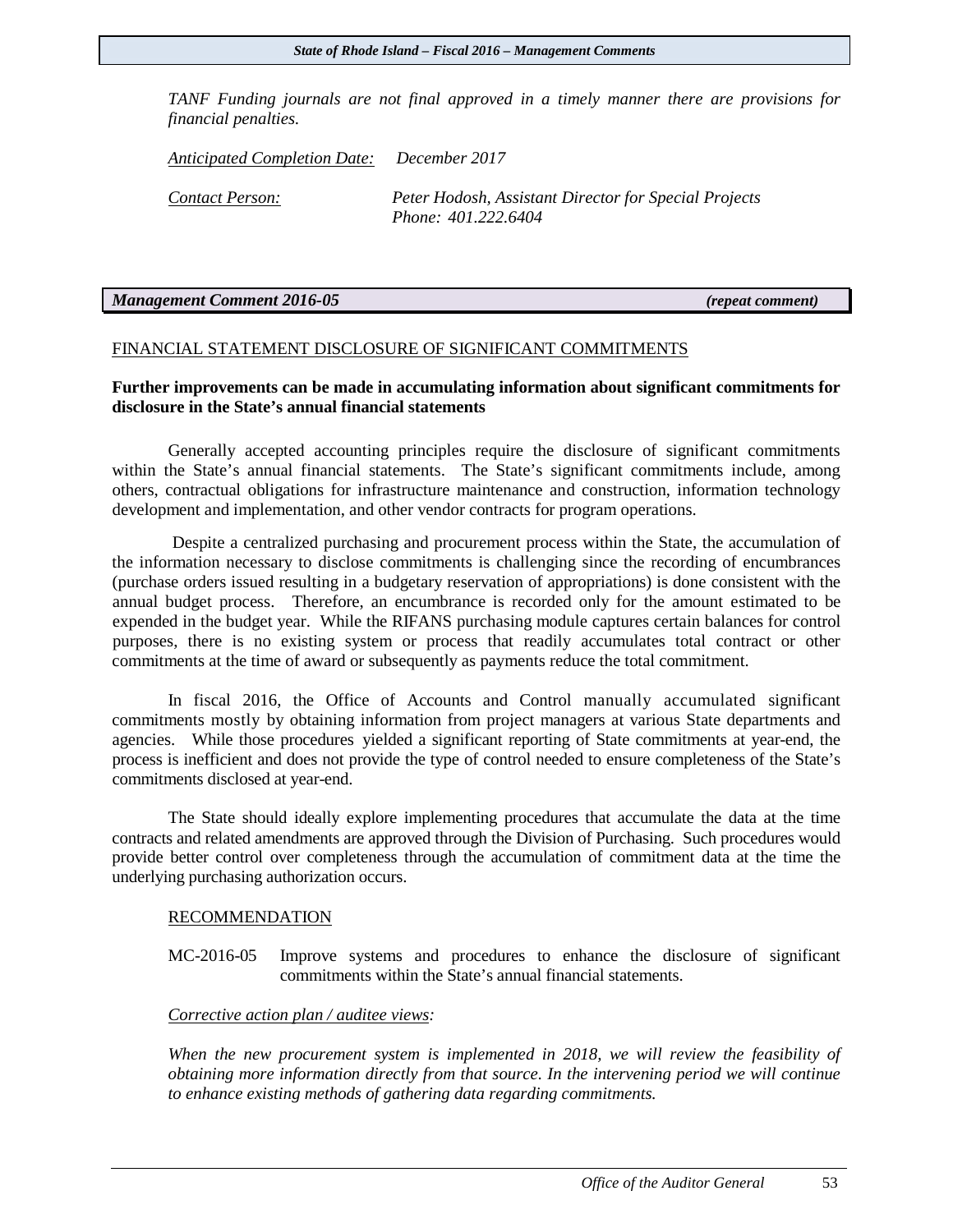*Anticipated Completion Date: June 2019*

*Contact Person: Jennifer Findlay, Acting Associate Controller Phone: 401.222.5771*

#### *Management Comment 2016-06 (repeat comment)*

#### ACCOUNTING CONTROLS OVER CAPITAL PROJECTS

#### **Controls over accumulating capital asset additions for project-based, multi-year projects can be improved.**

The largest capital asset additions (in \$) are project-based rather than single item acquisitions. The RIFANS capital asset module is programmed to flag expenditures in designated natural account codes as potential capital asset additions. This works well for single capital items but not as effectively for projects that involve multiple categories of expenditures and span more than one fiscal year. Independent processes have been developed which include accumulation of project costs on spreadsheets external to RIFANS. This process is manually intensive and can lead to error or omission of capital projects if system coding or system query is not performed accurately.

Governmental Activities capital assets (construction in progress) were restated by a net decrease of \$7.7 million as a result of removing seven prior years of projects that were no longer deemed capital in nature as well as the identification and addition of one computer system project that had not been identified in the prior year. Implementation of the capital projects module or another application with similar functionality would facilitate accumulation and management of project costs for both financial reporting and project management purposes.

#### RECOMMENDATION

MC-2016-06 Implement an automated application to facilitate the accumulation and management of project based costs for both financial reporting and project management purposes.

#### *Corrective action plan / auditee views:*

*We believe the current methods used to identify, track and accumulate costs for capital projects are more than adequate to provide accurate information for financial statement purposes. We would like to emphasize that these methods have been carefully evaluated and improved over the past several years.*

*Anticipated Completion Date: Not applicable*

*Contact Person: Not applicable*

Auditor response:

We believe the process to accumulate project related capital additions can be further enhanced as evidenced by the adjustments resulting from the audit. Additionally, capitalization policy enhancements should be considered regarding the accumulation of costs in construction in progress and then subsequent expensing of those costs when the capitalization dollar threshold is not met.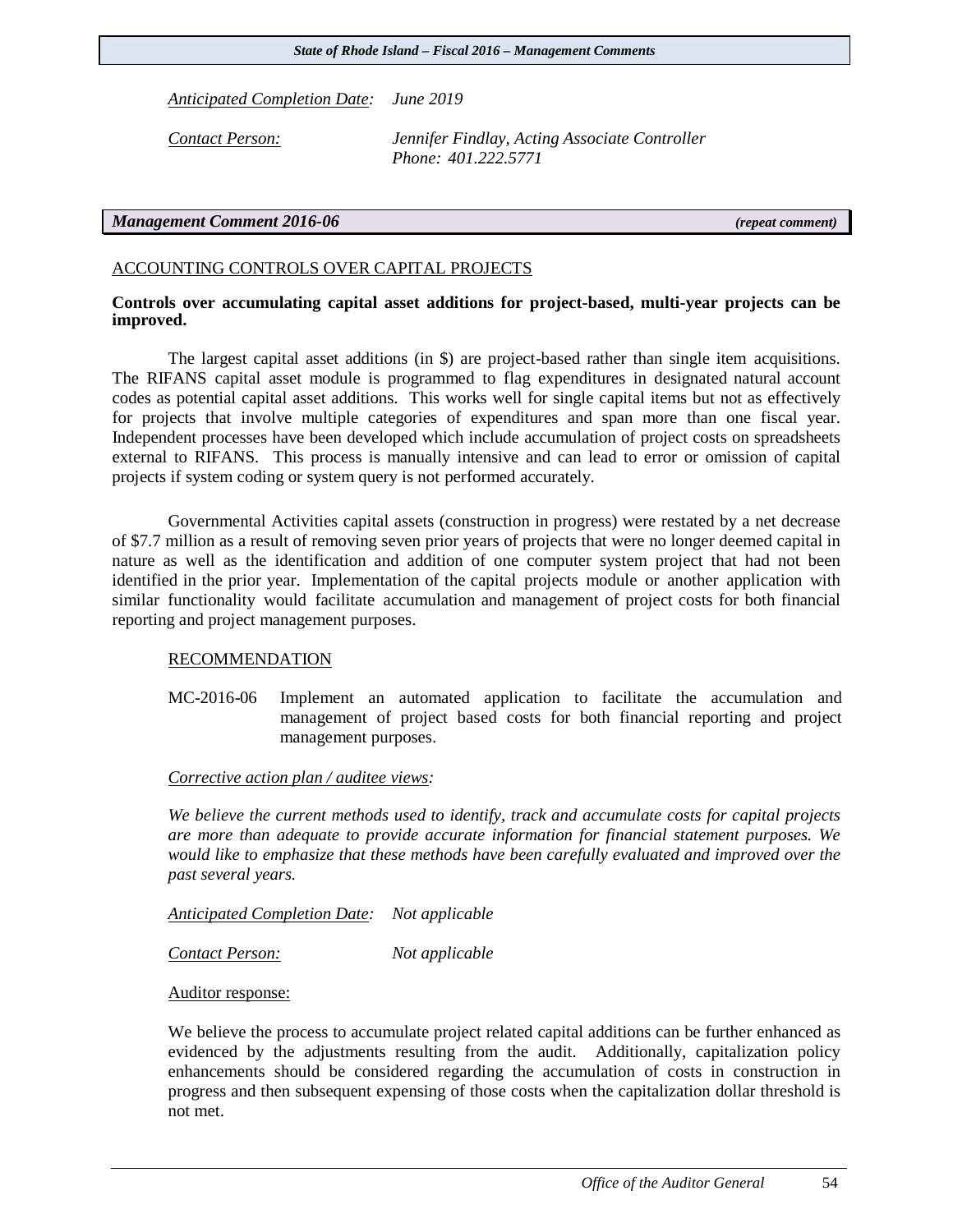#### *Management Comment 2016-07 (repeat comment)*

#### EXCISE OR "CADILLAC TAX" ON RETIREE HEALTHCARE BENEFITS INCLUDED IN OPEB ACTUARIAL VALUATION

#### **Actuarially determined contribution rates for retiree health benefits include provision for the "Cadillac Tax" which significantly increases annual required contribution amounts.**

The federal Affordable Care Act imposes an excise tax on high-cost health plans beginning in 2020. The excise tax, commonly referred to as the "Cadillac tax" is 40% on the cost of coverage for health plans that exceed an annual limit. The tax is paid by insurers or by employers when they are selfinsured such as the State of Rhode Island.

While the excise tax is not effective until 2020, the State's actuary, in performing the actuarial valuation of the State's retiree health plans at June 30, 2013, calculated that the State would be subject to the 40% excise tax beginning in 2020 and included that cost in the development of the actuarial accrued liability for the retiree health plans. This has a significant impact on the annual required employer contribution amount to the State's OPEB plan for state employees.

The State should explore options to determine if the excise tax could be avoided through changes in plan design. If the applicability of the tax could be avoided, the State's actuarially determined contribution could be lowered thereby providing budgetary savings.

Changes at the federal level regarding the Affordable Care Act or specific provisions contained are anticipated. In addition to monitoring those potential changes, options should be considered to modify plan design to potentially avoid the "Cadillac" excise tax and the resultant impact on the actuarially determined OPEB employer contribution rate.

#### RECOMMENDATION

MC-2016-07 Explore options to determine if the excise or so called "Cadillac tax" on highcost health plans could be avoided through changes in plan design for the State's retiree health care plans.

#### *Corrective action plan / auditee views:*

*The State has retained Segal Consulting as its employee benefits consultant. The State is currently working with Segal in developing plan changes for the State's pre-65 retiree health plan(s) that will enable the State to avoid the excise tax.* 

*Anticipated Completion Date: December 31, 2017*

*Contact Person: Paula M. Cofone, Deputy Personnel Administrator Phone: 401.574.8505*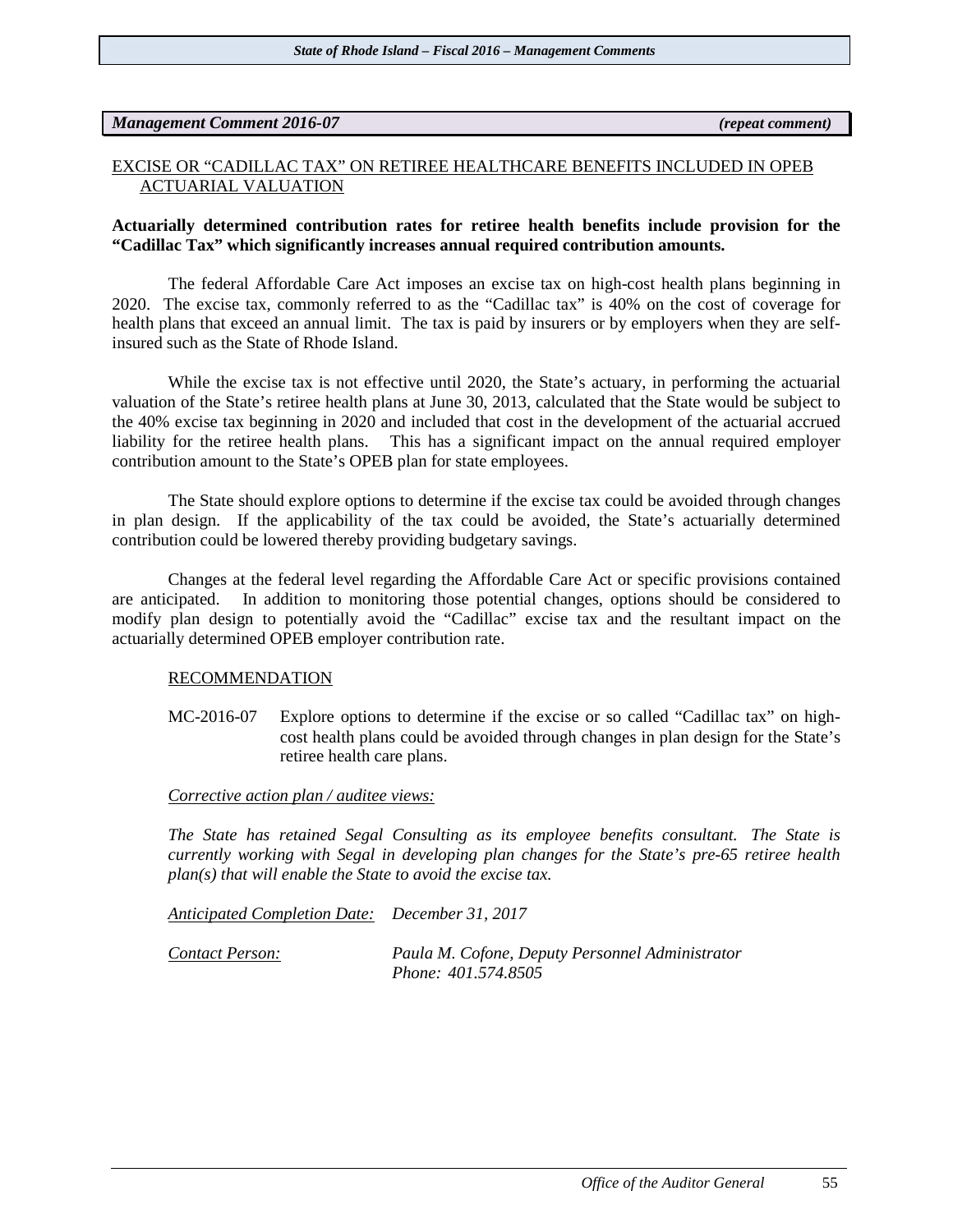*Management Comment 2016-08 (repeat comment)*

#### SUBRECIPIENT AND GRANTEE MONITORING - CENTRALIZED REVIEW OF AUDIT REPORTS

#### **Required monitoring of subrecipients and other state grantees could be made more effective and efficient by centralizing certain monitoring aspects at a statewide rather than department-wide level.**

Subrecipients and grantees assist the State in carrying out various programs funded with State and/or federal monies and include entities such as municipalities, community action programs, local educational agencies and non-profit organizations. Monitoring of subrecipients, which is required when the State passes through federal funds to another entity, varies depending on the nature of the program or activity but always should include review of subrecipient audit reports. Federal regulations require any entity that expends \$750,000 or more in federal assistance [direct or pass-through (e.g., State)] to have a Single Audit performed. Copies of the Single Audit Reports must be provided to the pass-through entity and the federal government.

Receipt and review of subrecipient or grantee audit reports is now performed on a decentralized basis as responsibility is vested in numerous departments. The State can improve its subrecipient and grantee monitoring practices by centralizing the audit report review function for the reasons outlined below:

- Many subrecipients and grantees receive funding from multiple departments of the State each is required to receive and review the same audit report.
- $\Box$  Specific agencies reviewing the audit reports do not consider noted deficiencies from the perspective of the risks that they pose to all state and federal funds passed through to the subrecipient or grantee. One large subrecipient of the State, which receives significant funding from multiple departments and agencies, has been very late in presenting its audit reports and those audit reports have highlighted serious deficiencies. Another entity, also receiving significant funding from multiple state agencies, reported fraud and misappropriation of assets by a key employee.
- There is no centralized database detailing which entities receive funding from the State, which are required to have a Single Audit performed, and the status of the audits.
- Effective subrecipient monitoring requires that individuals reviewing the audit reports be trained in governmental accounting and auditing requirements. This level of proficiency is difficult to achieve and maintain at all the departments and agencies now required to review subrecipient audits.

We have reported various deficiencies in the process used to review subrecipient audit reports. Considerable advantages can be gained by centralizing the subrecipient and grantee monitoring function within one unit of State government. This will raise the level of assurance that subrecipients and grantees comply with applicable laws and regulations and both state and federal funds are spent as intended. It will also reduce the amount of resources devoted to this effort and achieve other efficiencies.

#### RECOMMENDATIONS

MC-2016-08a Centralize subrecipient and grantee monitoring procedures related to receipt and review of Single Audit Reports and other audit reports within one agency. This function should be staffed with individuals trained in governmental accounting and auditing matters to allow effective review of the audit reports.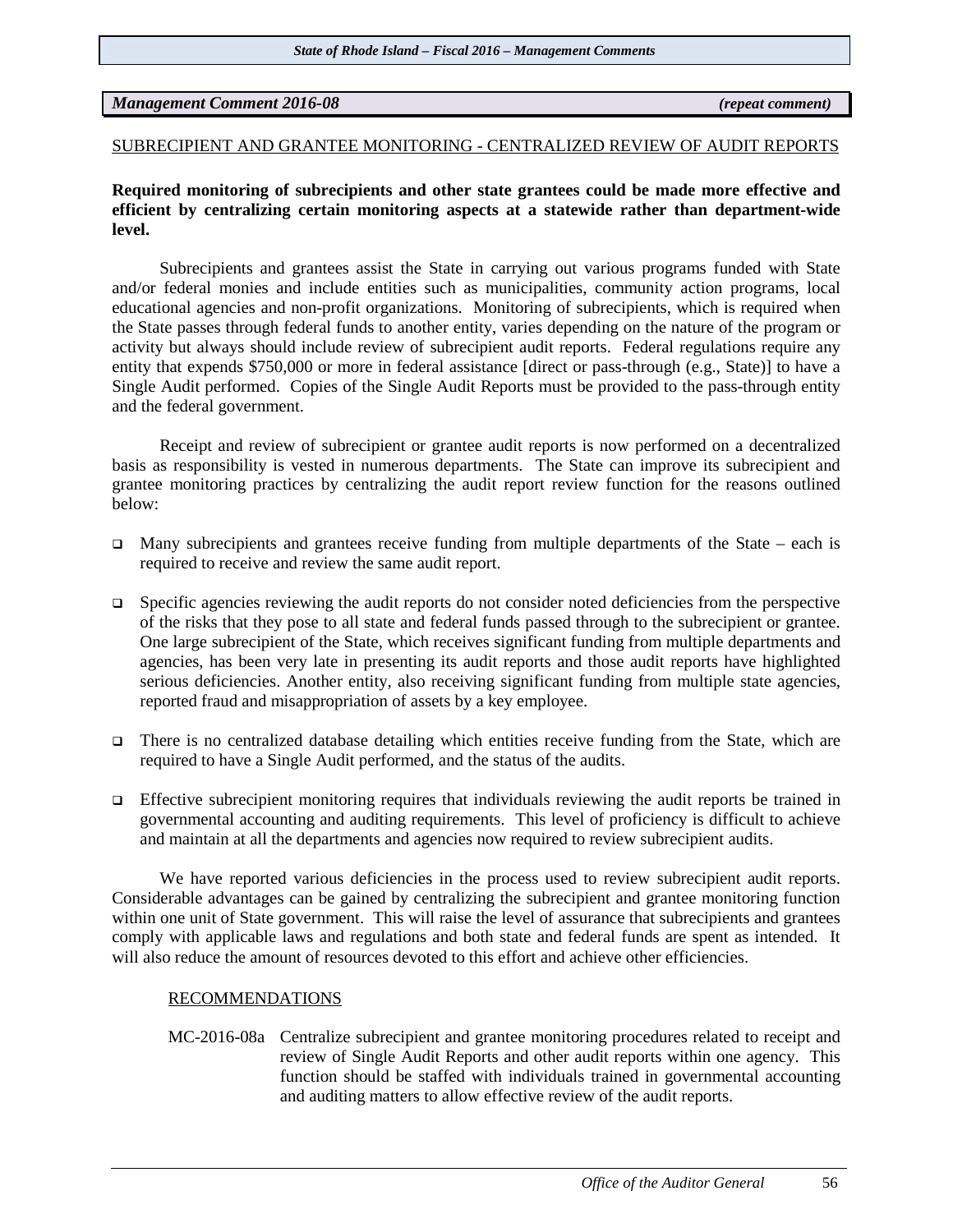#### MC-2016-08b Build a database of all subrecipient and grantee entities that receive state and/or federal grant funding.

#### *Corrective action plan / auditee views:*

*MC-2016-08a - Recent changes to the Uniform Administrative Requirements, Cost Principles, and Audit Requirements for Federal Awards (aka Uniform Grant Guidance) coupled with changes to the Single Audit reporting process have reduced the administrative burden for both sub-recipients and state agencies. Sub-recipients required to file a single audit must upload the new SF-SAC form and the full reporting package to the Federal Audit Clearinghouse. The Uniform Grant Guidance (2 CFR 200.512(2)(b)) stipulates that pass-through entities must access the reporting package and data collection form through the Clearinghouse.* 

*Based upon the above, OMB's Grants Management Office disagrees with the recommendation to centralize the review of Single Audit Reports. The Uniform Grant Guidance defines the responsibilities of pass through entities, i.e., state agencies, as it relates to sub-recipient monitoring. State agencies, as the direct recipients of awards, are responsible for single audit review. The Agencies must consider whether the results of the single audit review necessitate adjustments to their own program records and issue a management decision, where appropriate.* 

*We expect implementation of the Grant Management System to facilitate coordination and communication among state agencies, including in the area of sub-recipient monitoring. Subrecipients will be users of the Grants Management System. Some sub-recipient data, e.g., risk assessments and sub-recipient monitoring findings, will be viewable to all state agency grant managers. OMB is committed to leveraging the definition of the standard grants business during the system implementation to identify opportunities for improved efficiency and effectiveness of sub-recipient monitoring process including the review of single audits.* 

#### *Anticipated Completion Date: not applicable*

*MC-2016-08b - The Grants Management Office developed and implemented a tool to assist agencies in determining the nature of the relationship between the state and the entity (subrecipient or contractor). The Division of Accounts and Controls refined RIFANS so that agencies designate state and federally-funded sub-recipient relationships in the system using dedicated natural account numbers. Agencies received training on the new tool and the new codes. A memo summarizing the changes was sent to CFOs. Given these changes, reports can now be generated from RIFANS by entity and the sub-recipient natural account.* 

#### *Anticipated Completion Date: Completed*

| Contact Person: | Laurie Petrone, Director of Grants Management |
|-----------------|-----------------------------------------------|
|                 | Office of Management and Budget               |
|                 | Phone: 401.574.8423                           |

#### Auditor response:

We continue to believe there are multiple benefits and efficiencies to be achieved through centralization of certain aspects of subrecipient and grantee monitoring and do not agree that the implementation of the federal Uniform Guidance provisions modify or negate the intended benefits of our recommendations.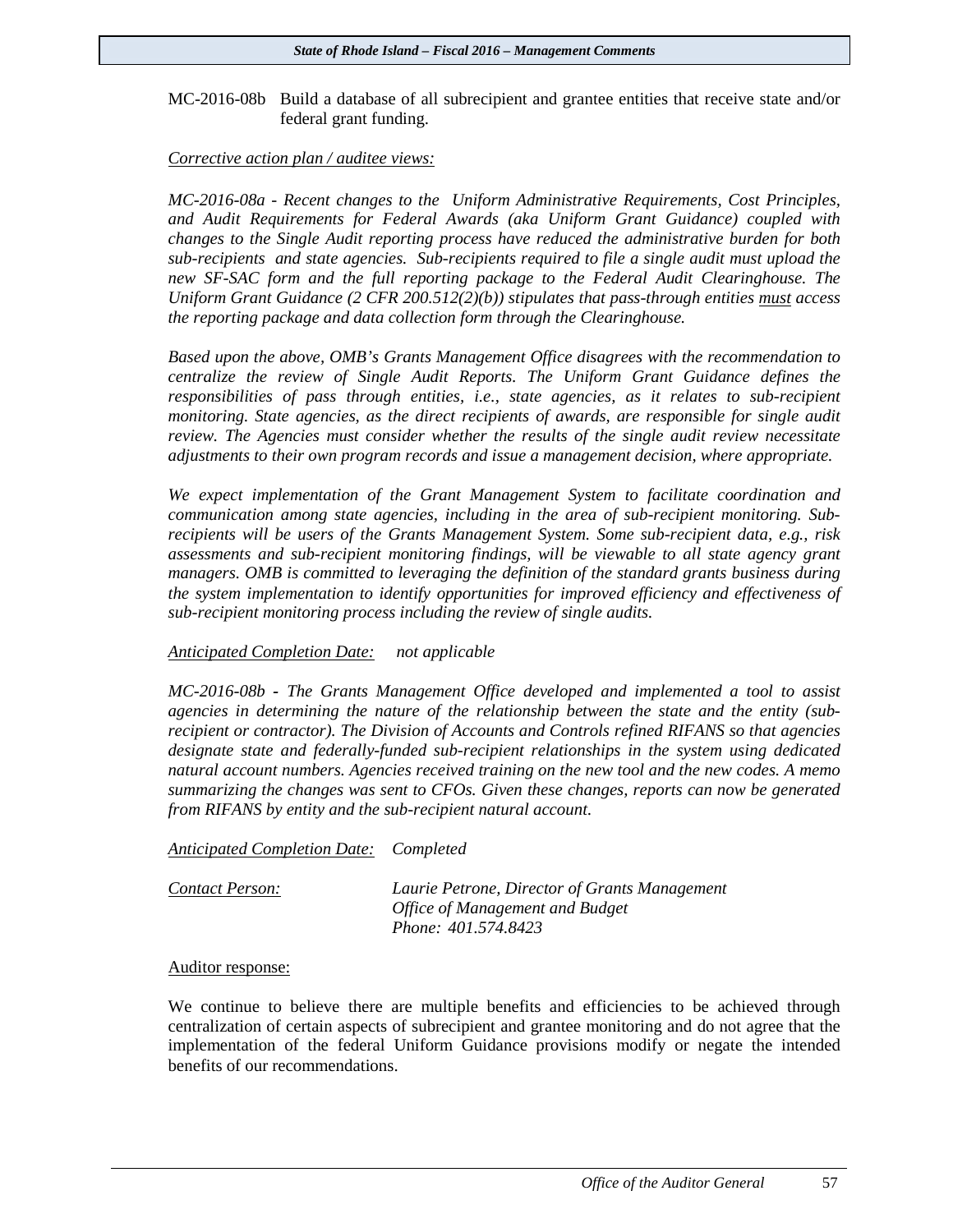*Management Comment 2016-09 (repeat comment)* 

#### IMPROVE CASH RECONCILIATION EFFICIENCY

#### **Automation and technology enhancements could improve the efficiency of bank reconciliations.**

The General Treasurer's Office should continue to explore options to further automate the cash reconciliation process between the RIFANS accounting system and its financial institutions. Current technology allows much of the bank reconciliation process to be performed automatically. Electronic matching could be further facilitated by aligning transaction detail between the bank and the State's accounting system to minimize any differences.

#### RECOMMENDATION

MC-2016-09 Increase automation of the bank reconciliation process by exploring enhanced electronic transaction matching.

#### *Corrective action plan / auditee views:*

*During FY2017 Treasury conducted preliminary research on SaaS-based automated reconciliation systems. Treasury staff participated in vendor demonstrations and conducted due diligence on available solutions.* 

*Treasury plans to post an RFP for electronic reconciliation in April of 2017. Due to the retirement of the current Chief Fiscal Officer, the decision was made to implement electronic reconciliation starting in FY 2018 to accommodate the onboarding of a new department manager.*

*Anticipated Completion Date: August 2017*

*Contact Person: Lisa Churchville, Chief Operating Officer - Treasury Phone: 401. 378.4886*

#### *Management Comment 2016-10 (repeat comment)*

#### SURPLUS FURNITURE AND EQUIPMENT

#### **Awareness and communication of available surplus furniture and equipment could be improved by creating a searchable, web-based functionality.**

The State disposes of and replaces various capital assets during the normal course of operations. State departments and agencies are required to report assets deemed surplus to the Office of Accounts and Control (for accounting purposes) and ultimately to the "surplus property officer". The intent is that capital assets declared surplus by one agency could potentially be used by another State agency, municipality, or local school district, etc.

While the surplus property reporting process is in place, there is no practical means for other State agencies, municipalities, or school districts, etc. to learn of the availability of assets deemed surplus that are now available for potential use. Clearly, not all assets declared surplus are usable and, particularly in the case of computer equipment, may be outdated technologically. However, establishing